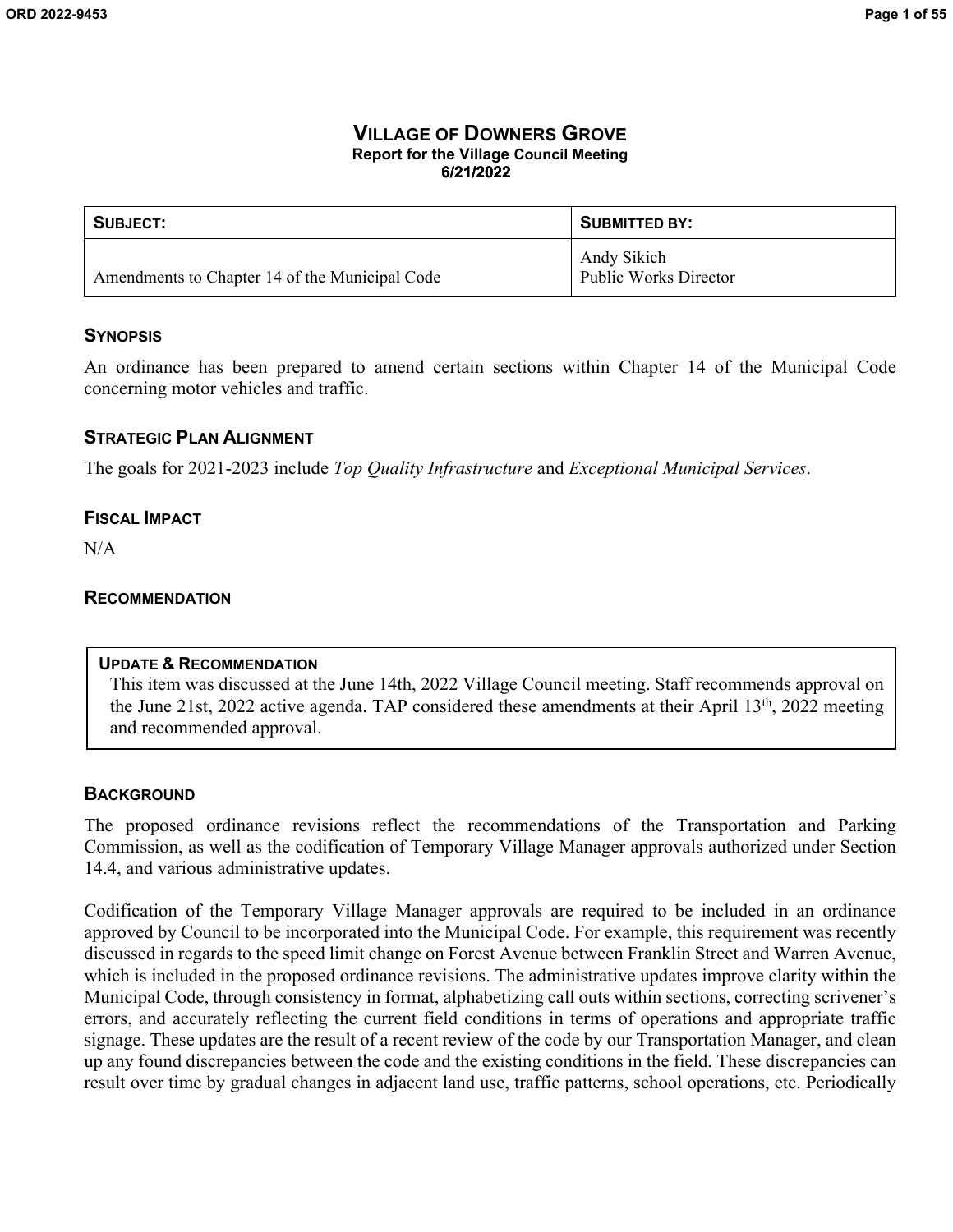reviewing the code from this perspective is a good housekeeping practice to ensure that regulations are consistent with the physical environment, and remain enforceable.

The recommendations of the Transportation and Parking Commission, made at their April 13, 2022 meeting, consist of the following items.

# File #2-22 Summit St at Blodgett Ave - Intersection Control

Summit Street at Blodgett Avenue is a T-intersection with a yield sign for eastbound traffic. Residents petitioned for a stop sign to replace the existing yield sign due to visibility concerns of the traffic traveling north-south on Blodgett Avenue. The existing yield sign will be replaced with a stop sign for eastbound traffic on Summit Street at the intersection of Blodgett Ave.

# File #3-22 Cross St Corridor - Weight Limit

A traffic calming petition was received requesting a limitation or prohibition on semi-trucks on Cross Street between Ogden Ave and Burlington Ave. This roadway was annexed by the Village with an existing six ton weight limit in place due to pavement and geometric considerations, which do not allow for heavy trucks to operate in this corridor. There is a single sign noting the weight limit south of Ogden Ave and no signage for northbound traffic. The weight limit is currently not included in Section 14.164.1 *Twelve Thousand Pound Weight Limit on Certain Streets* of the Municipal Code. Cross Street from Ogden Avenue to Burlington Avenue will be added to this Section of the Municipal Code.

# File #4-22 Rogers St at Highland Ave - Intersection Control

Residents have requested this location be converted to an all-way stop. The intersection is currently a twoway stop only north-south on Highland Ave. Confusion at this intersection regarding interaction between pedestrians and vehicles as to right-of-way exists. The intersection of Rogers Street at Highland Avenue will be changed to an all-way stop. TAP also recommended that "Do Not Block Drive" signs be added at 965 Rogers Street, which staff concurs with.

# File #5-22 Victor St at 4th St - Crosswalk Striping and Signage

Public Works received inquiries related to concerns of traffic and speed on Victor from 2nd to 55th and a request for a new sidewalk on the east side of Victor Street. Victor St is a 2 lane road with parking allowed on both sides. There is sidewalk on the west side of Victor from 2nd to 55th. Traffic volumes and speeds have not changed significantly since this area was last studied as part of Neighborhood Traffic Study #3. A marked crosswalk and warning signage will be installed for the south leg of the intersection of Victor Street at 4th Street.

# File #6-22 Fairmount Ave at 68th St and at Oxford St - Intersection Control

A traffic calming petition was received to study Fairmount Avenue/Oxford Street from 75th to Main. At previous meetings in 2021, the Council approved intersection control revisions for Fairmount Avenue between 63rd and 65th Streets and at the two intersections of Fairmount Avenue at 72nd Street. This current petition area lies between those previously discussed locations.

To complete the requested corridor analysis, staff reviewed the operations related to the intersections of Fairmount Avenue at 68th Street and at Oxford Street. The intersection of Fairmount Avenue and 68th Street is a T-intersection with yield control for westbound traffic on 68th Street and is located adjacent to El Sierra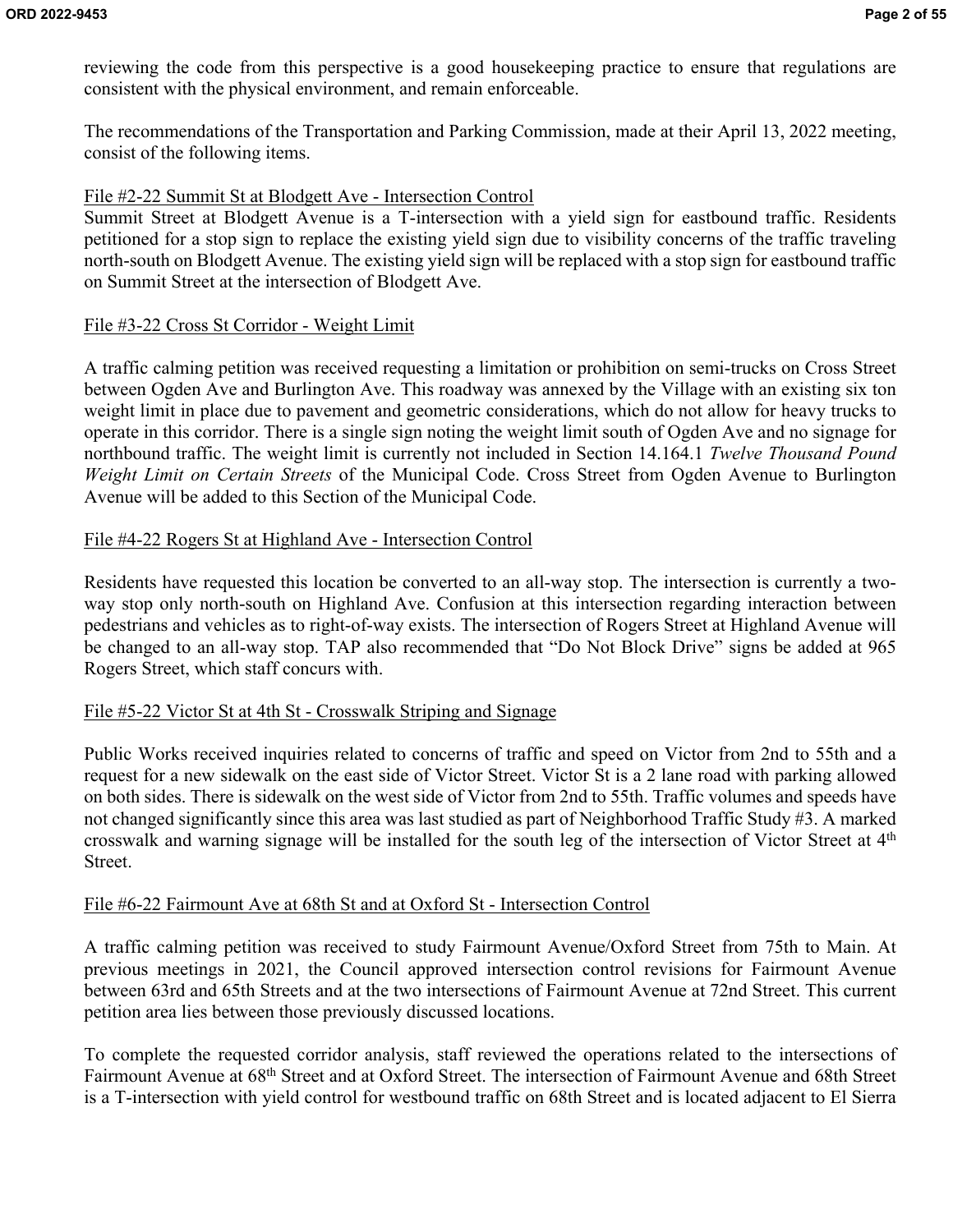School. The intersection of Fairmount Avenue and Oxford Street is a T-intersection with a stop sign for southbound Fairmount Ave. Both intersections will be converted to all-way stops.

# File #7-22 72nd Street at Blackburn Ave - Intersection Control

Public Works received resident inquiries regarding confusion of right-of-way and sight distance issues related to the intersection of 72nd Street at Blackburn Avenue. 72nd Street at Blackburn Avenue is a T-intersection which is uncontrolled without any signage denoting right-of-way. This intersection will be converted to an all-way stop.

# **ATTACHMENTS**

**Ordinance** Draft Meeting Minutes - TaP Commission April 13, 2022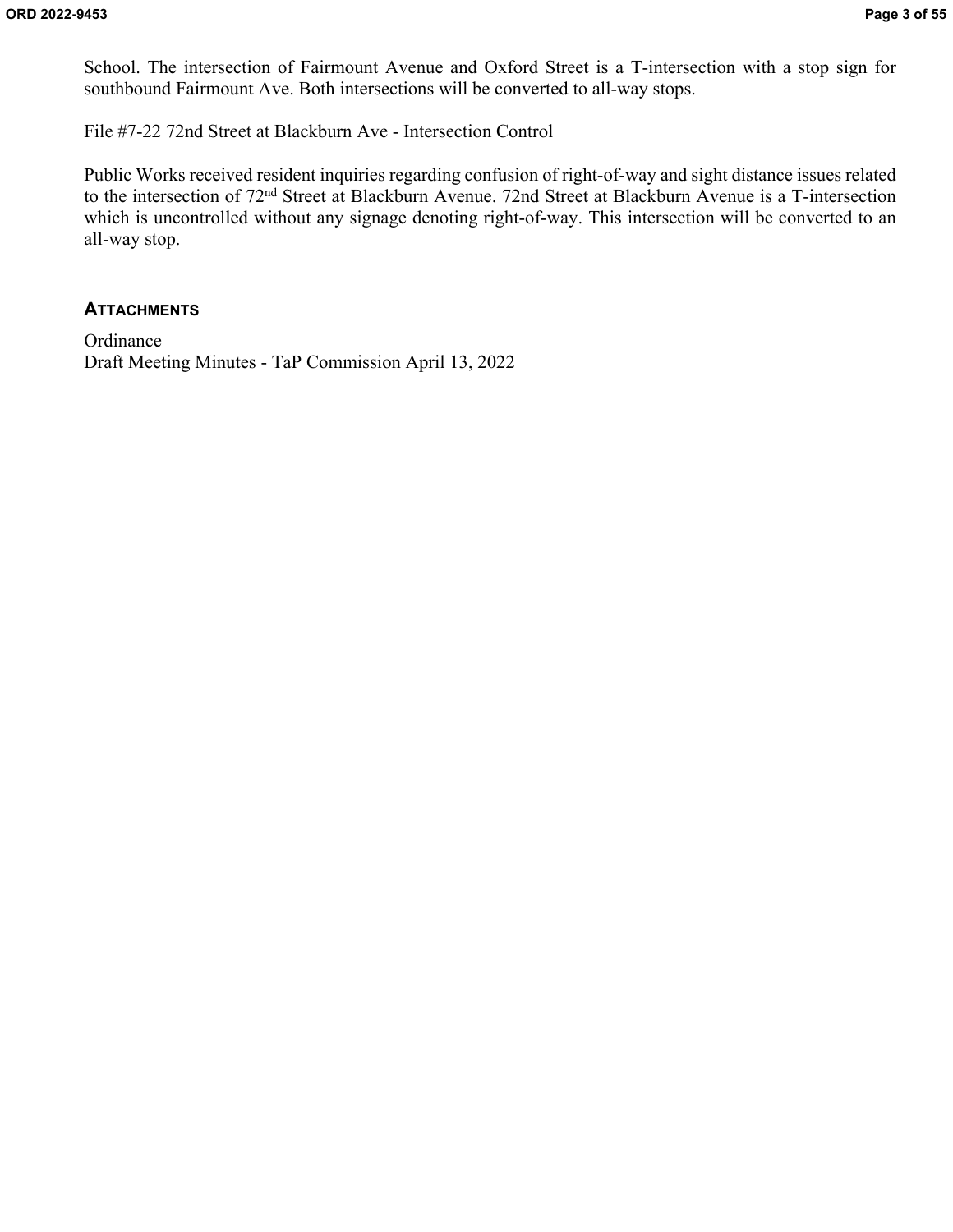# **VILLAGE OF DOWNERS GROVE**

# **COUNCIL ACTION SUMMARY**

|                             | <b>INITIATED:</b> Village Attorney<br>(Name) | <b>DATE:</b> June 21, 2022                                                      |  |
|-----------------------------|----------------------------------------------|---------------------------------------------------------------------------------|--|
| <b>RECOMMENDATION FROM:</b> |                                              | <b>FILE REF:</b><br>(Board or Department)                                       |  |
|                             | <b>NATURE OF ACTION:</b>                     | <b>STEPS NEEDED TO IMPLEMENT ACTION:</b>                                        |  |
|                             | Ordinance                                    | Motion to Adopt "AN ORDINANCE AMENDING<br>CHAPTER 14 OF THE MUNICIPAL CODE", as |  |
|                             | Resolution                                   | presented.                                                                      |  |
|                             | Motion                                       |                                                                                 |  |
|                             | Other                                        |                                                                                 |  |

# **SUMMARY OF ITEM:**

Adoption of this ordinance shall amend Chapter 14 of the Municipal Code concerning motor vehicles and traffic.

# **RECORD OF ACTION TAKEN:**

llmw\CAS.22\Ch 14-0mnibus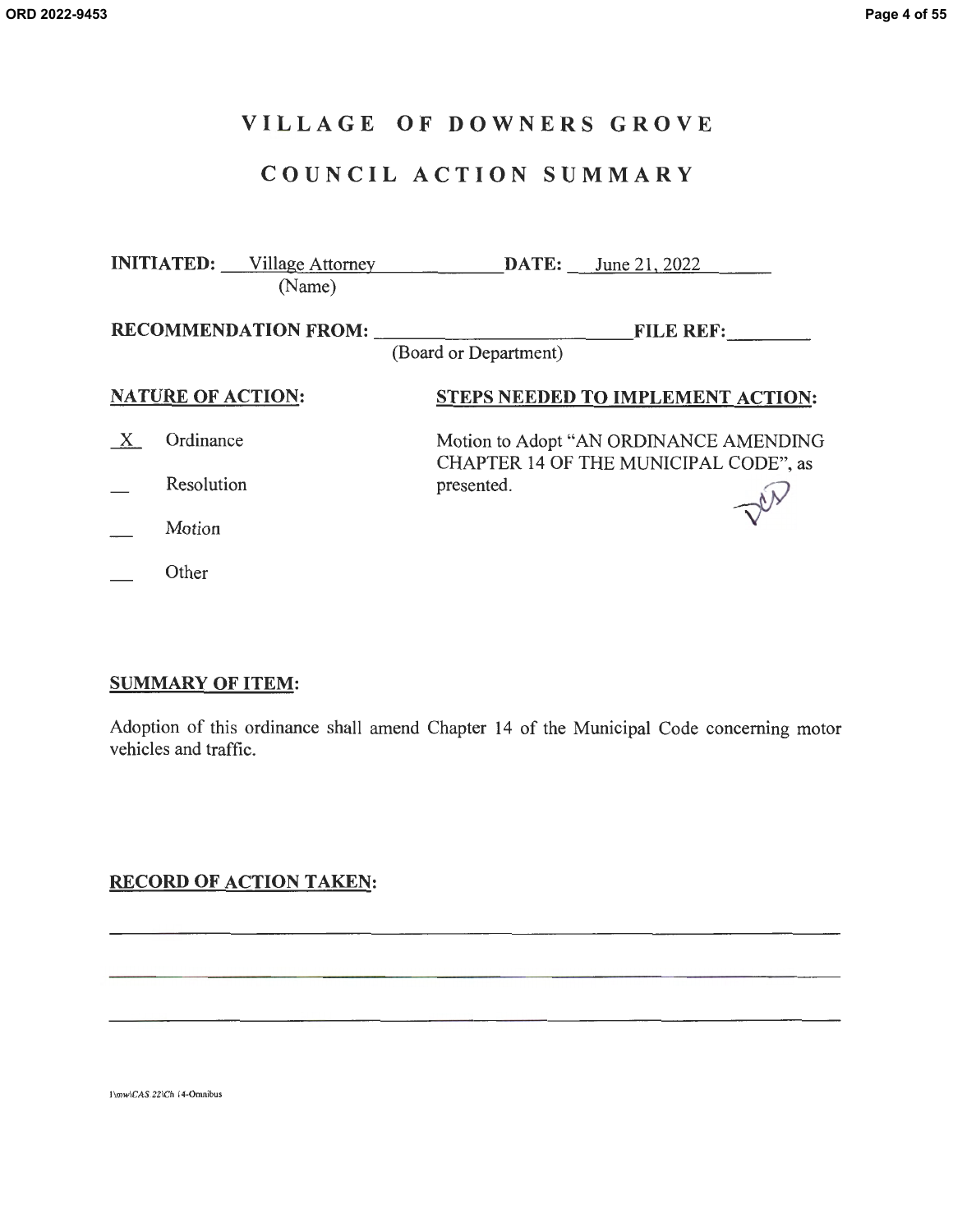#### **AN ORDINANCE AMENDING**

#### **CHAPTER 14 OF THE DOWNERS GROVE MUNICIPAL CODE**

BE IT ORDAINED by the Village Council of the Village of Downers Grove in DuPage County,

Illinois, as follows: (Additions are indicated by **redline/underline**; deletions by strikeout, text

movements by green double underline/strikeout):

#### **Section 1. That Section 14.8 is hereby amended to read as follows:**

#### **Sec 14.8 "No Turn On Red" Intersections**

(a) On the basis of traffic investigations at the below named intersections, it is found that traffic conditions do not safely allow turns on a red light and that the following intersections should be designated as "No turn on red" intersections:

*Fairview Avenue and Lincoln Street*, north, west and south approaches only. *Main Street and Burlington Avenue. Main Street and Curtiss Street. Main Street and Grant Street. Maple Avenue and Main Street. 39th Street and Fairview Avenue*, west approach only.

(b) On the basis of traffic investigations at the below named intersections, it is found that traffic conditions do not safely allow turns on a red light and that vehicles facing a steady red signal shall be prohibited from turning right after stopping at all times when pedestrians are present in the vicinity of the following intersections:

*Belmont Road and Prairie Avenue*, east and south approaches only. *Fairview Avenue and Hill Street*, south north approach only. *Fairview Avenue and Prairie Avenue*, north approach only. *Maple Avenue and Main Street*.

### **Section 2. That Section 14.36 is hereby amended to read as follows:**

### **Sec 14.36 Speed Limits On Certain Streets; Twenty Miles Per Hour**

It is hereby determined and declared that twenty miles per hour (20 mph) is a reasonable and safe absolute maximum speed limit for vehicles on the following street(s):

*Bates Place*, throughout its length. *Blackburn Avenue*, between 75th and 73rd Streets. *Braemoor Drive*, throughout its length. *Breasted Avenue*, throughout its length. *Brookbank Road*, between Gilbert Street and Maple Avenue. *Clyde Avenue*, throughout its length. *Cumnor Road*, at Whitlock Park. *Elm Street*, at Wallingford Park. *Elm Street*, at Washington Park.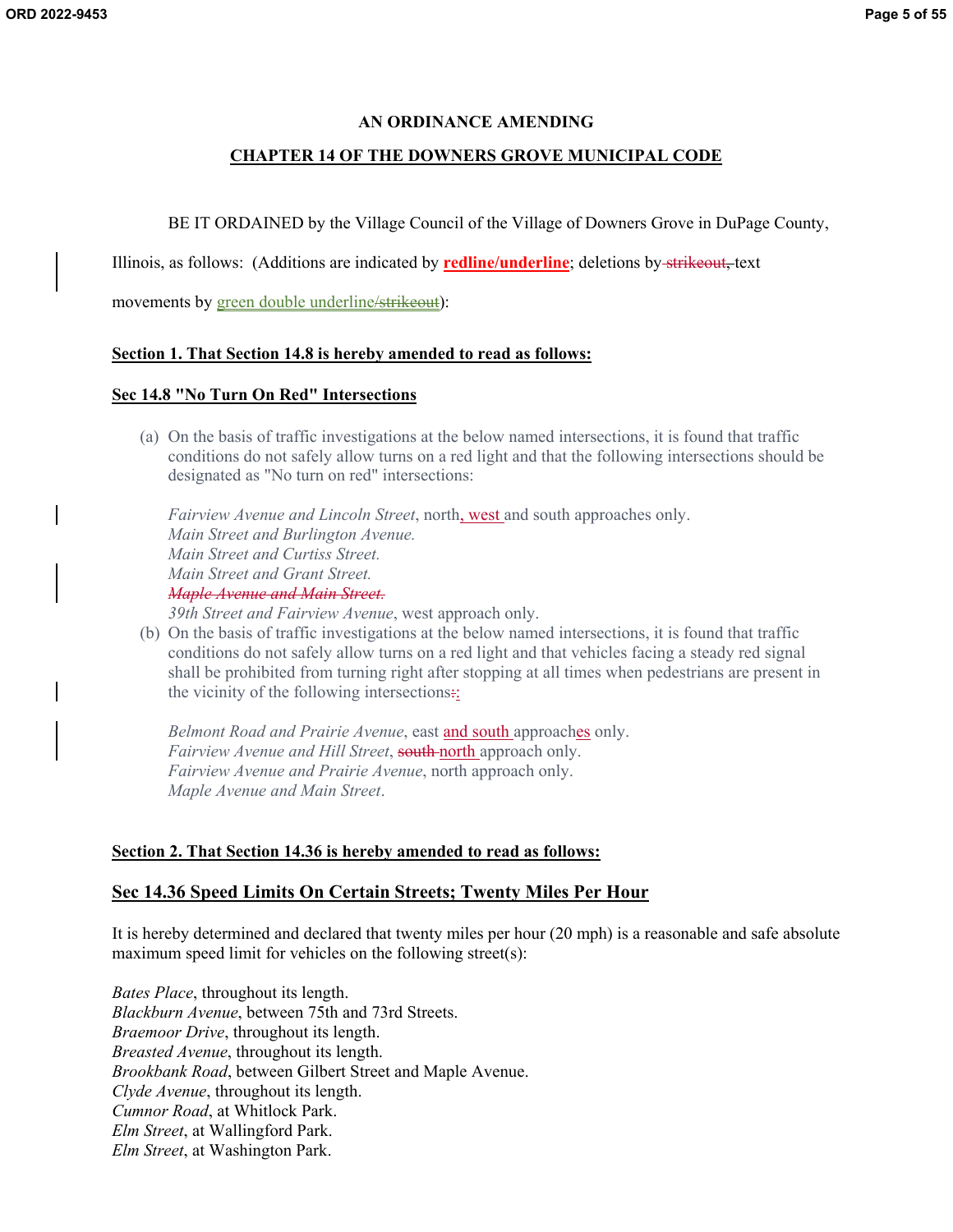*Fairview Avenue "frontage" Road* south of 75th Street to Florence Avenue. *Forest Avenue*, between Franklin StreetWarren Avenue and Prairie Avenue. *Franklin Street*, at Prince Pond. *Franklin Street*, at Washington Park. *Grand Avenue*, between 75th and 73rd Streets. *Hartford Road*, throughout its length. *Hathaway Lane*, throughout its length. *Lee Avenue*, at Lee & Grant Park. *Linden Place*, between Chicago Avenue and Austin Street. *Linscott Avenue*, at Prince Pond. *Loomes Avenue*, throughout its length. *Mistwood Court*, throughout its length. *Mistwood Lane*, throughout its length. *Mistwood Place*, throughout its length. *Nash Street*, throughout its length. *Park Avenue*, at Randall Park. *Prairie Avenue*, at Washington Park. *Prideham Street*, throughout its length. *Randall Road*, at Randall Park. *Sheldon Street*, between Fairview Avenue and Cumnor Road. *Stair Street*, throughout its length. *Stockley Road*, throughout its length. *Trent Road*, throughout its length. *Turvey Road*, throughout its length. *Venard Road*, at Doerhoefer Park. *Warren Avenue,* at Loy Park. *Washington Street*, between 59th Street and 61st Street. *Washington Street*, at Washington Park. *Webster Place*, throughout its length. *Wells Street*, throughout its length. *Widden Avenue*, throughout its length. *York Road*, throughout its length. *59th Place*, throughout its length. *60th Place*, throughout its length. *73rd Street*, from Blackburn Avenue to Fairview Avenue. *73rd Street*, from Fairmount Avenue to Hartford Road. *74th Street*, from Fairview Avenue to Grand Avenue. *74th Street*, from Hartford Road to York Road. *75th Street "frontage" Road*, from Grand Avenue to Blackburn Avenue.

NOTE: For State law authorizing Village to determine maximum speed limits, 625 ILCS 5/11-604.

#### **Section 3. That Section 14.37 is hereby amended to read as follows:**

#### **Sec 14.37 Thirty Miles Per Hour**

It is hereby determined and declared that thirty miles per hour (30 mph) is a reasonable and safe absolute maximum speed limit for vehicles on the following streets:

*Belmont Road*, 63rd Street to 64th Street *Burlington Avenue*, Fairview Avenue to Williams Street *Burlington Avenue*, Walnut Avenue to Belmont Road *Curtiss Street*, Belmont Road to Walnut Avenue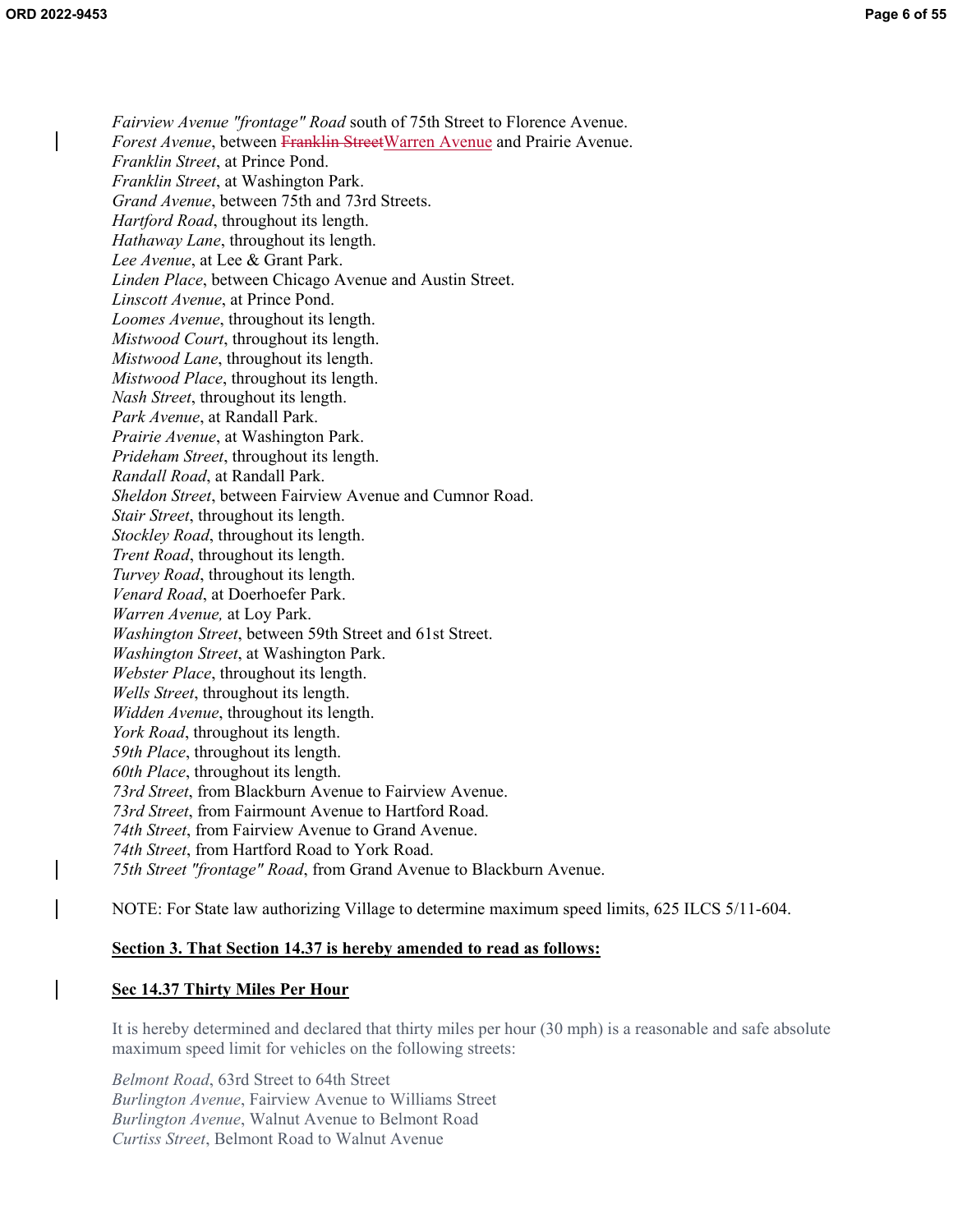*Dunham Road*, Bolson Road to Main Street/Lemont Road *Fairview Avenue*, from Prairie Avenue to Fairview Avenueentire length *Hitchcock Avenue*, Walnut Avenue to Village limits *Main Street*, Prairie Avenue to Ogden Avenue *Maple Avenue*, Dunham Road to Cumnor Road *Prairie Avenue*, entire lengthMain Street to Fairview Avenue *Walnut Avenue*, entire length *Wisconsin Street*, Belmont Road to Walnut Avenue *Woodward Avenue*, Wheeler Street to 63rd Street *39th Street*, Highland Avenue to Fairview Avenue *59th Street*, Main Street to Fairview Avenue

NOTE: For State law authorizing Village to determine maximum speed limit, 625 ILCS 5/11-604.

# **Section 4. That Section 14.50 is hereby amended to read as follows:**

# **Sec 14.50 One-Way Streets Designated**

All vehicles are limited to one-way traffic, on the following portions of the specified streets and avenues and shall move only in the direction indicated:

### *Brookbank Road*, northbound, from three hundred sixty feet (360') south of 59th Street to 60th Place.

*Burlington Avenue*, westbound, from Washington Street to Forest Avenue.

*Burlington Avenue*, eastbound, from Maple Avenue to a point three hundred feet (300') east of Maple Avenue.

*Curtiss Street*, eastbound, from Forest Avenue to Washington Street.

*Forest Avenue*, northbound between 41st Street and 39th Street.

*Franklin Street*, westbound, from the east line of Main Street to the west line of Highland Avenue. *Hill Street*, westbound, from Grand Avenue to Blodgett Avenue. Provided, this restriction shall only apply on school days between the hours of 8:00 a.m. and 4:00 p.m..

*Indianapolis Avenue,* westbound, from Florence Avenue to Fairview Avenue. Provided, this restriction shall only apply on Monday school days between the hours of 8:00 a.m. to 9:00 a.m. and 1:30 p.m. to 2:30 p.m., and remaining school days between the hours of 8:00 a.m. to 9:00 a.m. and 1:30 p.m. to 3:30 p.m.

*Lincoln AvenueStreet*, eastbound, from Fairview Avenue to Cumnor Road. Provided, this restriction shall only apply on Monday school days between the hours of 8:00 a.m. to 9:00 a.m. and 1:30 p.m. to 2:30 p.m., and remaining school days between the hours of 8:00 a.m. to 9:00 a.m. and  $\frac{3:00 - 1:30}{2}$  p.m. to  $\frac{4:00}{2}$ 3:30 p.m.

*Linden Place*, southbound, from Chicago Avenue to Prairie Avenue.

*Linden Place*, northbound, from Austin Street to Prairie Avenue.

*Mochel Drive*, northbound, from Curtiss Street to Burlington Avenue.

*Sherman Street*, westbound, from Main Street to Prince Street.

The public alley which runs generally in a north-south direction, situated in the block bounded by Main Street, Burlington Avenue, Washington Street and Curtiss Street, northbound only.

The alley lying one hundred twenty-five feet (125') east of, and parallel to, Douglas Road, for a distance of one hundred twenty-five feet (125') north of the north line of Prairie Avenue, northbound only.

The alley lying one hundred twenty-five feet (125') north of, and parallel to, Prairie Avenue, for a distance of one hundred twenty-five feet (125') east of Douglas Road, westbound only.

The north one hundred twelve feet  $(112')$  and the south one hundred ninety-two feet  $(92')$  of the alley running in a northerly and southerly direction in the block bounded by Curtiss Street, Main Street, Forest Avenue and Burlington Avenue, southbound.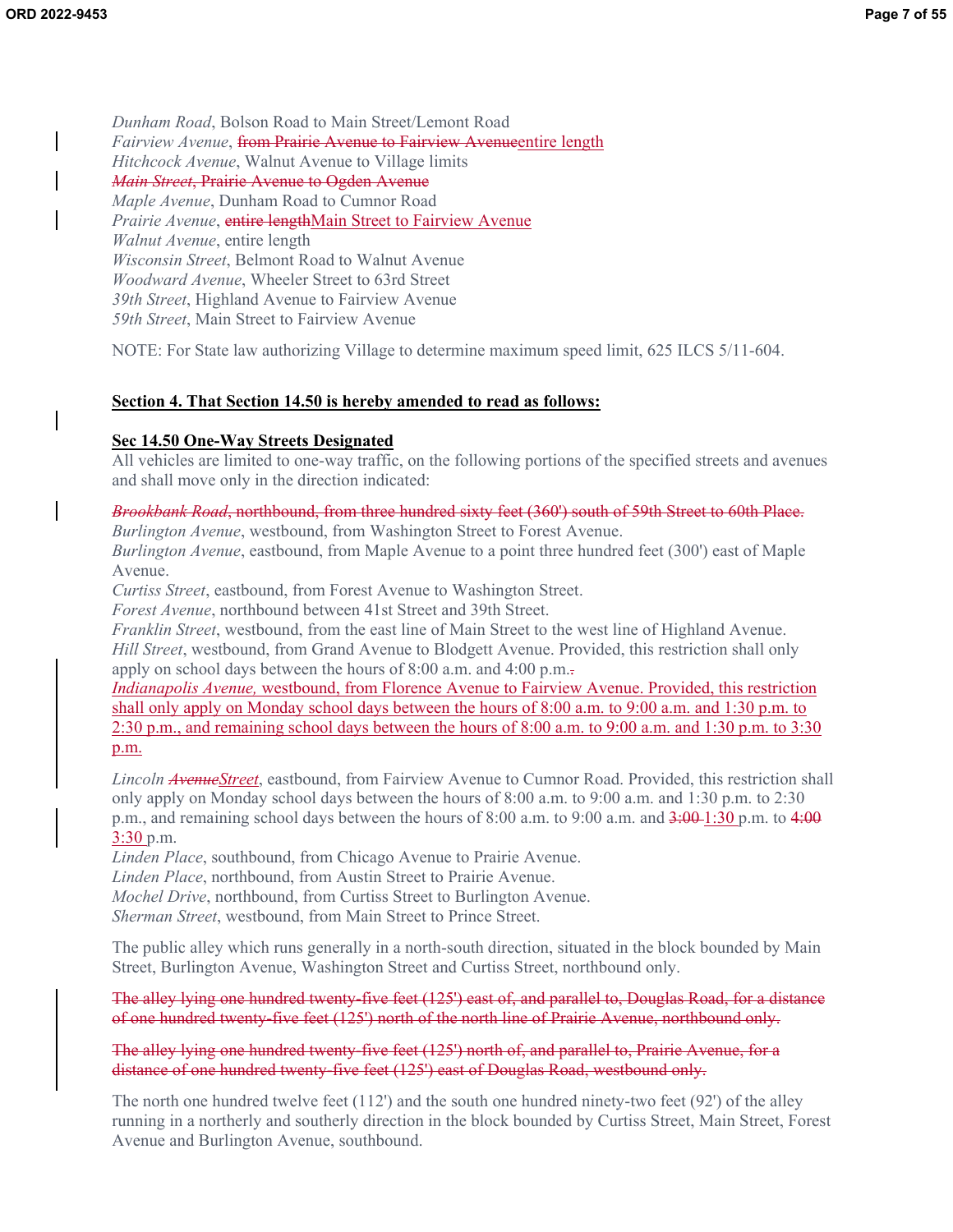The alley running in an easterly and westerly direction in the block bounded by Belmont Road, Burlington Avenue, Puffer Road and Haddow Avenue, eastbound only.

### **Section 5. That Section 14.52.17 is hereby amended to read as follows:**

### **Sec 14.52.17 Restrictions On Movements Of Vehicles From Indianapolis Avenue Onto Fairview Avenue**

Except on Saturdays, Sundays and legal holidays, it shall be unlawful for any person driving or operating any automobile, truck or other vehicle, to proceed straight westbound or turn left southbound on from Indianapolis Avenue at Fairview Avenue. The only permitted movement is a right turn northbound onto Fairview Avenue between the hours of 8:00 a.m. and 9:00 a.m. and between  $2:001:30$  p.m. and  $4:003:30$ p.m. local time.

# **Section 6. That Section 14.52.18 is hereby amended to read as follows:**

### **Sec 14.52.18 Restrictions On Movements Of Vehicles From Florence Avenue Onto Indianapolis Avenue**

Except on Saturdays, Sundays and legal holidays, it shall be unlawful for any person driving or operating any automobile, truck or other vehicle, to proceed left westbound on from Florence Avenue at Indianapolis Avenue. The only permitted movement is a right turn eastbound onto Indianapolis Avenue between the hours of 8:00 a.m. and 9:00 a.m. and between 2:001:30 p.m. and 4:003:30 p.m. local time.

### **Section 7. That Section 14.52.20 is hereby reserved:**

### **Sec 14.52.20 Restrictions On Movements Of Vehicles Onto Forest Avenue From 7-9 AM And 4-6 PM, Monday Through Friday(Reserved)**

It shall be unlawful for any person driving or operating any automobile, truck or other vehicle exiting the following described property (generally located at the north-west corner of Forest and Gilbert Avenues) to turn such vehicle left so as to proceed northerly on Forest Avenue between the hours of 7:00 a.m. and 9:00 a.m. and 4:00 p.m. and 6:00 p.m, Monday through Friday. The property is described as follows:

Parcel 1: That part of the Northwest Quarter of Section 8, Township 38 North, Range 11 East of the Third Principal Meridian (being a part of Lot 57 of Assessor's Subdivision of Section 8 aforesaid) described as follows: Commencing at the quarter section stake in the West line of Section 8, aforesaid; thence North on the section line 30 feet; thence East along the North line of Gilbert Avenue, 386.76 feet for a point of beginning: Thence North 258 feet to the South line of railroad land; thence South 56 degrees 15 minutes East along the line of the railroad land, 236 feet to the west line of Foote Street; thence South along the West line of Foote Street, 24.25 feet; thence South 9 degrees 30 minutes West along the West line of Foote Street, 108.25 feet to the North line of Gilbert Avenue; thence West along the North line of Gilbert Avenue, 179.5 feet to the point of beginning, in DuPage County, Illinois. Parcel

2: Part of the Northwest Quarter of Section 8 Township 38 North Range 11 East of the Third Principal Meridian, in DuPage County, Illinois, described as follows: Commencing at the intersection of the North line of Gilbert Avenue in the Village of Downers Grove, Illinois, with the West line of the Northwest Quarter of said Section 8, which point is 30.00 feet distant northerly, as measured at right angles from the center line of Gilbert Avenue; thence South 89 degrees 16 minutes 00 seconds East along the North line of Gilbert Avenue, a distance of 386.76 feet to an iron pipe at the Southwest corner of land now or formerly owned by George and Mabel Staiger; thence North 0 degrees 01 minutes 20 seconds East along the West line of said Staiger property a distance of 258.60 feet to the true point of beginning at an iron pipe at the Northwest corner of the Staiger property which is 54.15 feet distance South 0 degrees 01 minutes 20 seconds West from the center line of the center main track (there being three main line tracks) of the Chicago, Burlington and Quincy Railroad Company; thence from said true point of beginning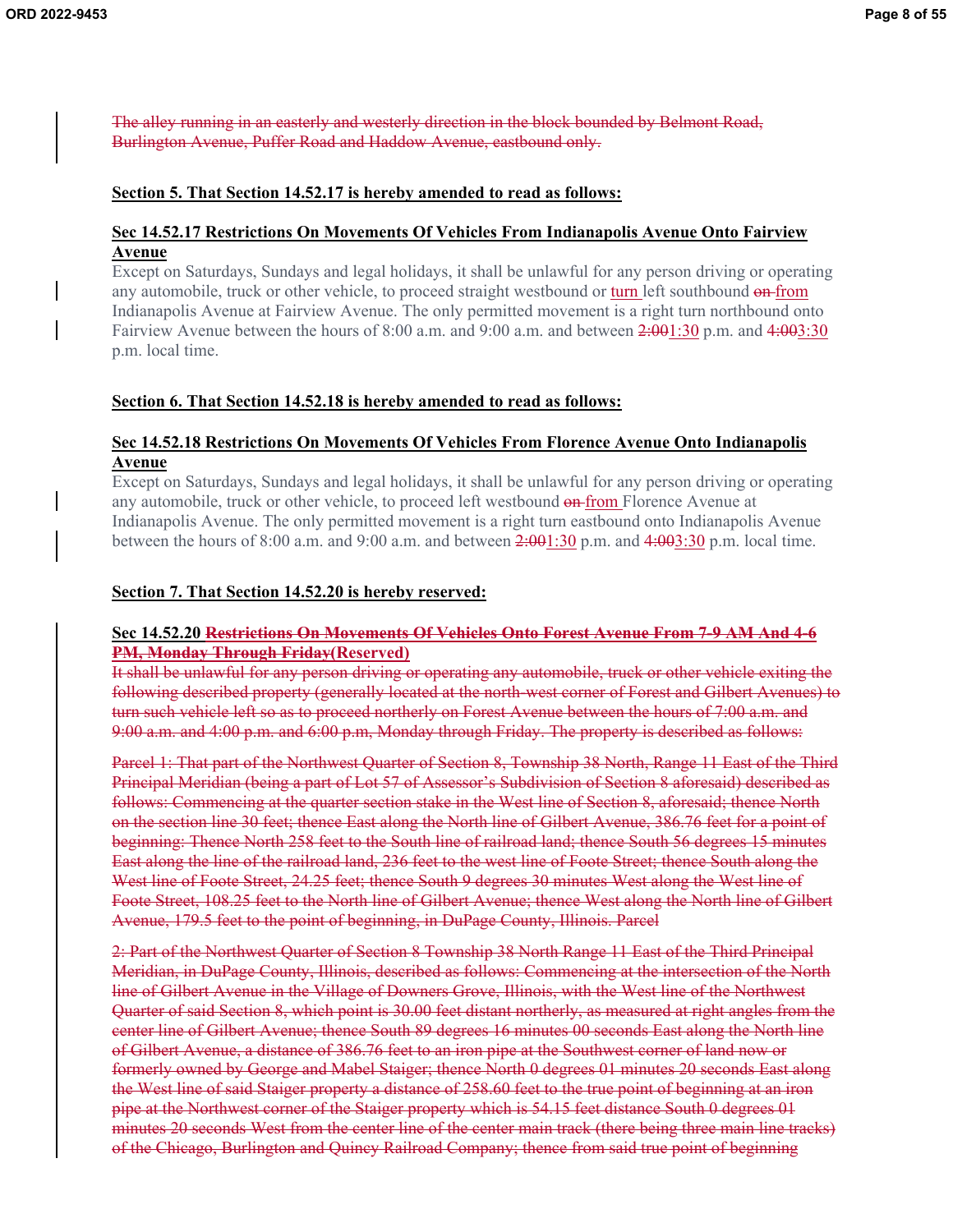South 85 degrees 33 minutes 30 seconds East a distance of 185.25 feet to a point that is 62.35 feet distant South 1 degrees 53 minutes 58 seconds West from the center line of the center main line railroad track aforesaid and 14.00 feet distance 89 degrees 14 minutes 20 seconds West from the West line of Forest Avenue (formerly Foote Street) in said Village of Downers Grove; thence South 6 degrees 02 minutes 58 seconds East a distance of 118.03 feet to the Northeast corner of said Staiger property (which is on the West line of said Forest Avenue and is 22.35 feet distant North 0 degrees 45 minutes 40 seconds East from an angle point in said street line); thence North 56 degrees 15 minutes 00 seconds West along the North line of said Staiger property a distance of 237.09 feet to the point of beginning, aforesaid, in DuPage County, Illinois [Commonly known as 5100 Forest Avenue, Downers Grove, IL (PIN 09-08-126- 005)]

(Ord. 4995, Add, 09/02/2008)

#### **Section 8. That Section 14.63 is hereby amended to read as follows:**

#### **Sec 14.63 Isolated Yield Right-Of-Way Signs**

On the basis of traffic investigations at the below named intersections, it is found that traffic conditions warrant preference to traffic as indicated and that the enumerated streets should be designated as "yield right of way entrances".

Barrett Street. At the northwest and southeast corners of the intersection of 67th Street and Barrett Street, regulating northbound and southbound traffic on Barrett Street.

Belden Avenue. At the southeast corner of the intersection of Belden Avenue and Curtiss Street, regulating northbound traffic on Belden Avenue.

Brunette Drive. At the southeast corner of the intersection of Brunette Drive and Bolson Drive, regulating the eastbound traffic on Brunette Drive.

Burlington Avenue. At the northwest corner of the intersection of Burlington Avenue and Washington Street, regulating westbound traffic on Burlington Avenue.

Cambridge Road. At the southeast corner of the intersection of Cambridge Road and Concord Drive, regulating northbound traffic on Cambridge Road.

Carpenter Street. At the northwest and southeast corners of the intersection of Carpenter Street and Saylor Street, regulating northbound and southbound traffic on Carpenter Street.

Centre Circle. At the northwest corner of the intersection of Centre Circle and Brook Drive, regulating southbound traffic on Brook Drive.

Claremont Court. At the northwest and southeast corners of the intersection of Claremont Court and Claremont Drive, regulating southbound and northbound traffic on Claremont Court.

Clayton Court. At the northwest corner of the intersection of Clayton Court and Claremont Drive, regulating southbound traffic on Clayton Court.

Coral Berry Lane. At the northeast corner of the intersection of Coral Berry Lane and Downers Drive, regulating westbound traffic on Coral Berry Lane.

Elizabeth Lane. At the northeast and southwest corners of the intersection of Elizabeth Lane and Knottingham Lane, regulating both eastbound and westbound traffic on Elizabeth Lane.

Fairmount Avenue. At the southeast and northwest corners of the intersection of Fairmount Avenue at 62nd Street, regulating northbound and southbound traffic on Fairmount Avenue.

Farley Place. At the northeast corner of the intersection of Farley Place and Lyman Avenue, regulating westbound traffic on Farley Place.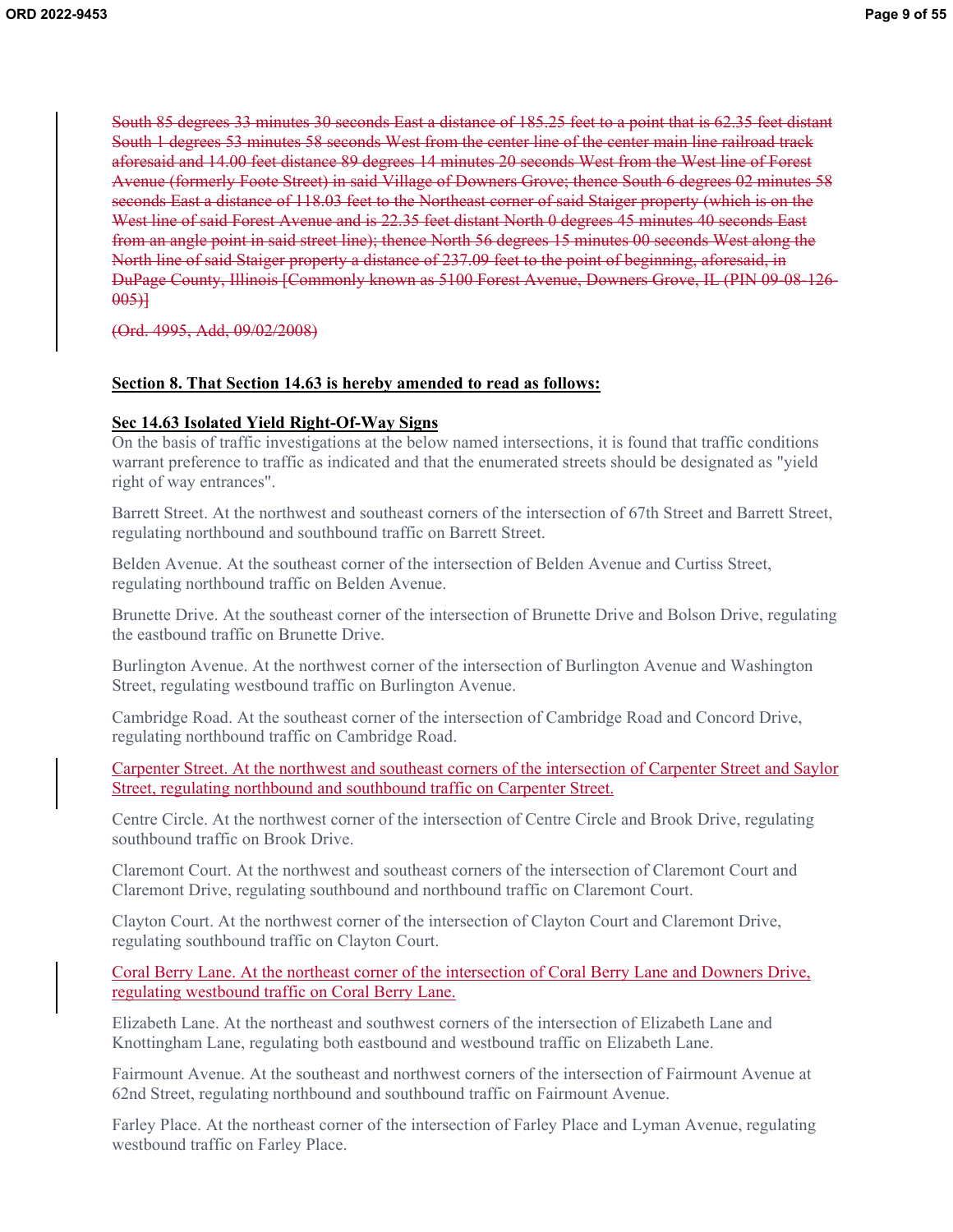Farley Place. At the southwest corner of the intersection of Farley Place and Park Avenue, regulating eastbound traffic on Farley Place.

Grand Avenue. At the southeast corner of the intersection of Grand Avenue and Claremont Drive, regulating northbound traffic on Grand Avenue.

Hillcrest Road. At the southeast corner of the intersection of Hillcrest Road and 61st Street, regulating northbound traffic on Hillcrest Road.

Lyman Avenue. At the southwest and northwest corners of the intersection of Lyman Avenue at 62nd Street, regulating northbound and southbound traffic on Lyman Avenue.

Lyman Avenue. At the southeast corner of the southerly intersection of Lyman Avenue and 72nd Street, regulating northbound traffic on Lyman Avenue.

Lyman Avenue. At the northwest and southeast corners of the intersection of Lyman Avenue and Claremont Drive, regulating southbound and northbound traffic on Lyman Avenue.

Meadowcrest Drive. At the northwest corner of the intersection of Meadowcrest Drive and Claremont Drive, regulating southbound traffic on Meadowcrest Drive.

Meadowcrest Drive. At the northwest and southeast corners of the intersection of Meadowcrest Drive and Fairmount Avenue, regulating northbound and southbound traffic on Meadowcrest Drive.

Meadowcrest Drive. At the northwest and southeast corners of the intersection of Meadowcrest Drive and Valley View Drive, regulating northbound and southbound traffic on Meadowcrest Drive.

Osage Avenue. At the northwest and southeast corners of Osage Avenue and Claremont Drive, regulating southbound and northbound traffic on Osage Avenue.

Oxford Street. At the northeast and southwest corners of the intersection of Oxford Street and Carpenter Street, regulating both eastbound and westbound traffic on Oxford Street.

Oxnard Drive. At the southeast corner of the intersection of Oxnard Drive and Bolson Drive, regulating northbound traffic on Oxnard Drive.

Parkview Drive. At the northwest corner of Parkview Drive and Claremont Drive, regulating southbound traffic on Parkview Drive.

Plymouth Street. At the northwest and southeast corners of the intersection of Plymouth Street and Jefferson Avenue, regulating northbound and southbound traffic on Plymouth Street.

Powell Street. At the northwest and southeast corners of the intersection of Palmer Street and Powell Street, regulating northbound and southbound traffic on Powell Street.

Powell Street. At the northwest and southeast corners of the intersection of 67th Street and Powell Street, regulating northbound and southbound traffic on Powell Street.

Saratoga Avenue. At the northwest and southeast corners of the intersection 67th Street and Saratoga Avenue, regulating northbound and southbound traffic on Saratoga Avenue.

Sherman Road. At the southwest corner of the intersection of Sherman Road and Prince Street, regulating eastbound traffic on Sherman Road.

Springside Avenue. At the southeast corner of Brunette Drive regulating northbound traffic on Springside Avenue.

Stonewall Avenue. At the southeast corner of the intersection of Stonewall Avenue and Bolson Drive, regulating northbound traffic on Stonewall Avenue.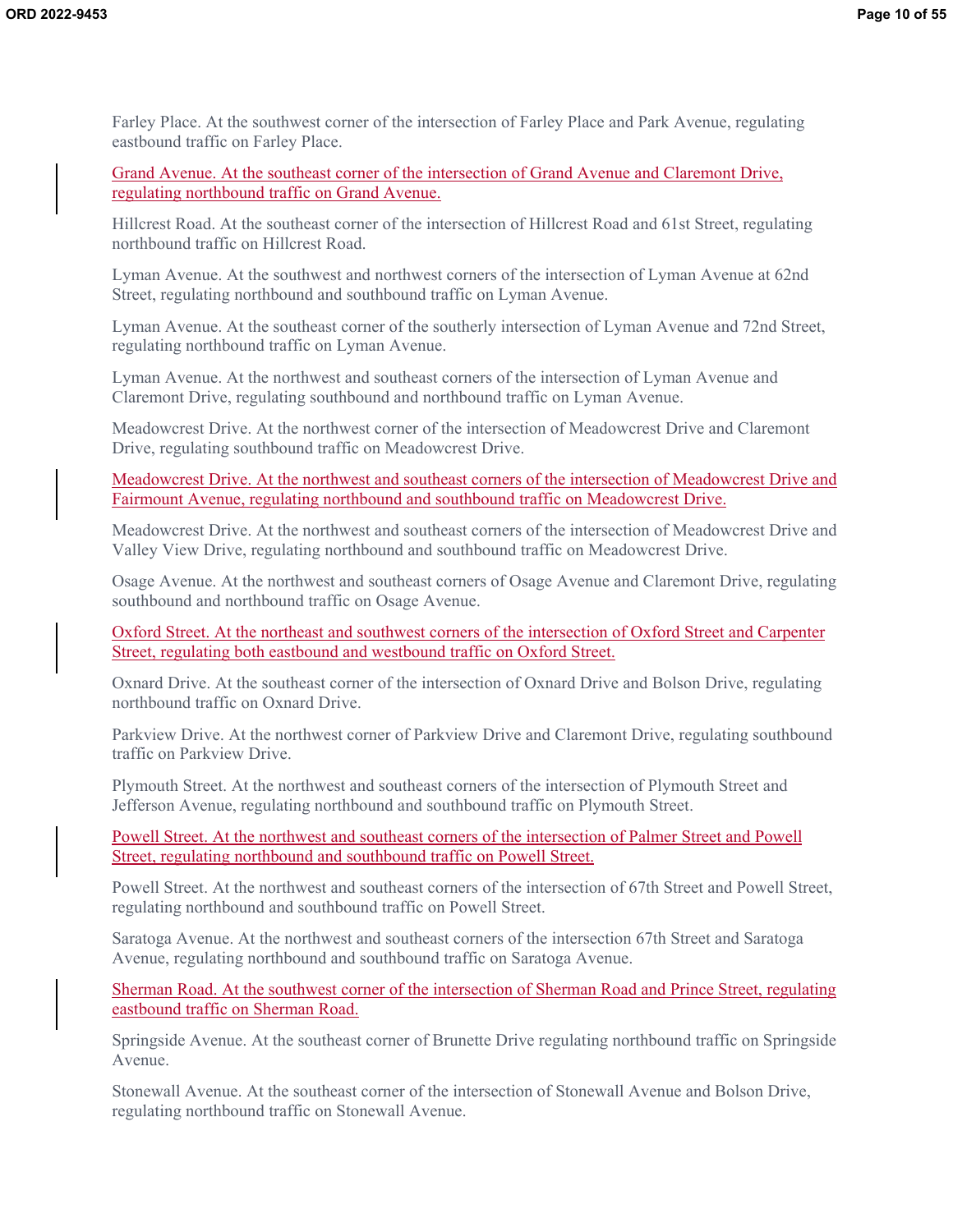Summit Street. At the northeast corner of the intersection of Summit Street and Carpenter Street, regulating westbound traffic on Summit Street.

Summit Street. At the southwest and northeast corners of the intersection of Summit Street and Fairmount Avenue, regulating both eastbound and westbound traffic on Summit Street; and at the southwest and northeast corners of the intersection of Summit Street and Park Avenue, regulating both eastbound and westbound traffic on Summit Street.

Summit Street. At the southwest and northeast corners of the intersection of Summit Street and Benton Avenue, regulating both eastbound and westbound traffic on Summit Street.

Summit Street. At the southwest corner of the intersection of Summit Street and Blodgett Avenue, regulating eastbound traffic on Summit Street.

Summit Street. At the northeast corner of the intersection of Summit Street and Carpenter Street, regulating westbound traffic on Summit Street.

Summit Street. At the southwest and northeast corners of the intersection of Summit Street and Fairmount Avenue, regulating both eastbound and westbound traffic on Summit Street.

Summit Street. At the southwest and northeast corners of the intersection of Summit Street and Park Avenue, regulating both eastbound and westbound traffic on Summit Street.

Thatcher Road. At the northeast corner of the intersection of Hitchcock Avenue and Thatcher Road regulating northbound traffic on Thatcher Road.

Webster Street. At the southeast and northwest corners of the intersection of Webster Street and Summit Street, regulating northbound and southbound traffic on Webster Street.

Wallen Place. At the northeast corner of the intersection of Wallen Place and Brookbank Road, regulating eastbound traffic on Wallen Place.

60th Street. At the northeast and southwest corners of the intersection of 60th Street and Grand Avenue, regulating eastbound and westbound traffic on 60th Street.

60th Street. At the northeast and southwest corners of the intersection of 60th Street and Brookbank Road, regulating eastbound and westbound traffic on 60th Street.

62nd Place. At the northeast and southwest corners of the intersection of 62nd Place and Carpenter Street, regulating eastbound and westbound traffic on 62nd Place.

62nd Place. At the northeast corner of the intersection of 62nd Place and Brookbank Road, regulating westbound traffic on 62nd Place.

62nd Street. At the southwest corner of the intersection of 62nd Street and Brookbank Road, regulating eastbound traffic on 62nd Street.

68th Street. At the northeast corner of the intersection of 68th Street and Fairmount Avenue, regulating westbound traffic on 68th Street.

72nd Street. At the southwest corner of the northerly intersection of 72nd Street and Lyman Avenue, regulating eastbound traffic on 72nd Street.

77th Street. At the northeast corner of the intersection of 77th Street and Knottingham Lane, regulating westbound traffic on 77th Street.

In compliance with such "yield right of way" signs, the driver of each vehicle approaching a yield right of way sign shall reduce the speed of such vehicle to not more than twenty miles per hour, and shall yield the right of way to vehicles which have entered the intersections or which are approaching so closely on such streets as to create an immediate hazard.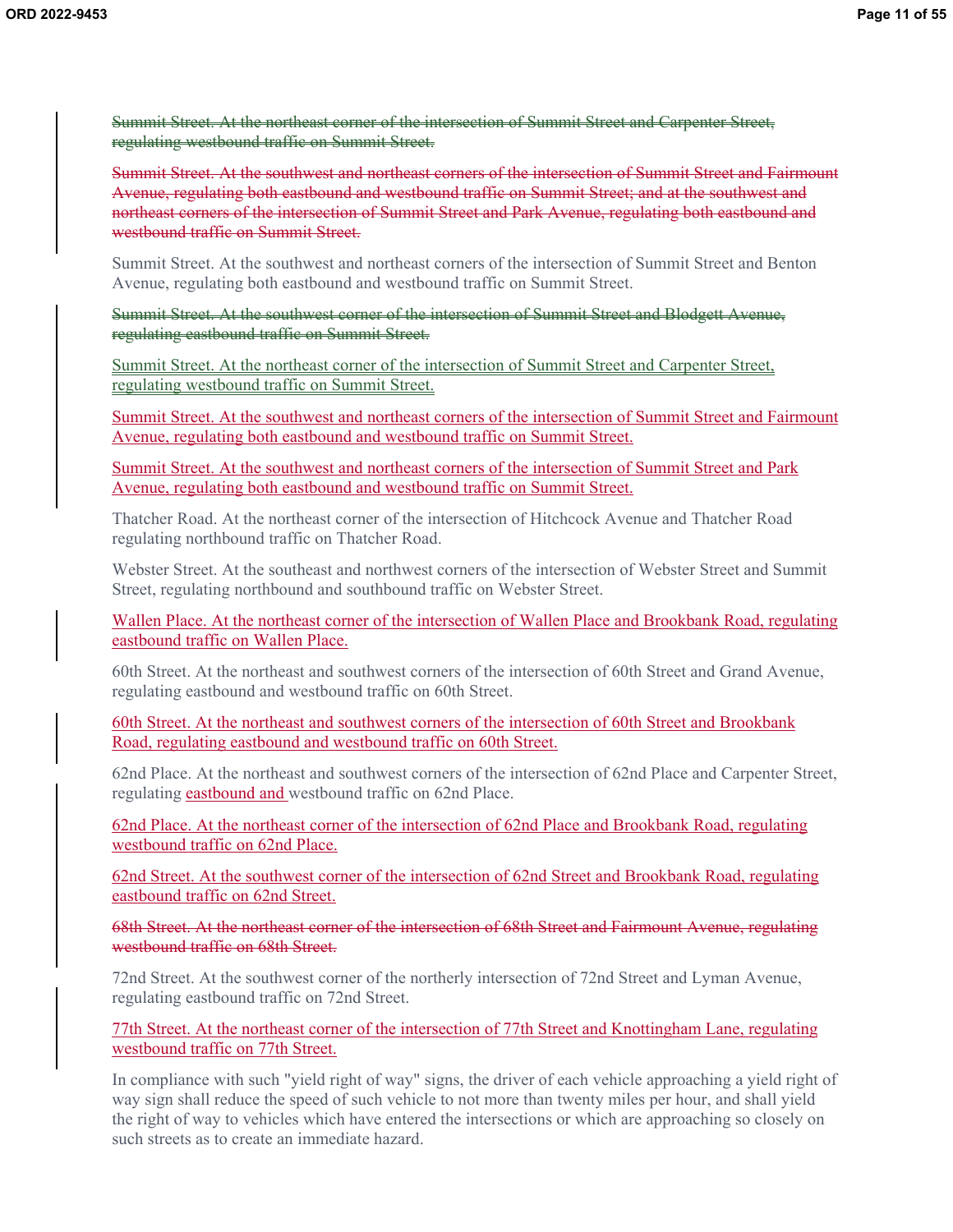# **Section 9. That Section 14.63.1 is hereby reserved:**

# **Sec 14.63.1 Yield Right-Of-Way Streets(Reserved)**

The following public highways in the Village are hereby designated yield right-of-way streets, and all cars approaching such streets shall yield right of way to all traffic on said streets.

*Brookbank Road*, from the north line of 60th Place to the north line of 63rd Street.

*Claremont Drive*, from the east line of Main Street to the west line of Fairview Avenue.

(Ord. No. 2104, § 6; Ord. No. 2108, § 3; Ord. No. 2570, § 4; Ord. No. 3103, § 7; Ord. 3124 § 3) (Ord. 5334, Amended, 09/17/2013; Ord. 4828, Amended, 12/19/2006; 4233, Amended, 12/19/2000; 4018, Amended, 03/30/1998)

# **Section 10. That Section 14.67 is hereby amended to read as follows:**

# **Sec 14.67 Crosswalks Designated**

Pedestrian crosswalks are hereby designated at the locations listed below on the following streets:

*Barrett Street*. Across Barrett Street at the north side of Norfolk Street. *Blanchard Street*. Across Blanchard Street on the west side of Middaugh Avenue. *Blodgett Avenue*. Across 55th Street on the west side of Blodgett Avenue. *Brook Drive*. Across Brook Drive at 1525 Brook Drive address. *Burlington Avenue*. Across Burlington Avenue on the west side of Fairview Avenue. *Burlington Avenue*. Across Burlington Avenue on the east and west sides of Main Street. *Burlington Avenue*. Across Burlington Avenue on the east side of Forest Avenue. *Carpenter Street*. Across Carpenter Street on the north and south sides of Grove Street. *Carpenter Street*. Across Carpenter Street on the north and south sides of Maple Avenue. *Carpenter Street*. Across Carpenter Street on the south side of Curtiss Street extended west. *Centre Circle.* Across Centre Circle on the north side of Brook Drive. *Chase Avenue*. Across Chase Avenue on the north side of Burlington Avenue. *Chicago Avenue*. Across Chicago Avenue on the west side of Douglas Road. *Chicago Avenue*. Across Chicago Avenue on the east and west sides of Cumnor Road. *Cross Street*. Across Cross Street on the north side of Burlington Avenue. *Cumnor Road*. Across Cumnor Road on the north and south sides of Chicago Avenue. *Cumnor Road*. Across Cumnor Road on the south side of Lincoln Street. *Curtiss Street*. Across Curtiss Street on the east and west sidesside of Forest Avenue extended south. *Curtiss Street*. Across Curtiss Street on the east and west sides of Main Street. *Curtiss Street*. Across Curtiss Street on the east and west sides of Mochel Drive. *Curtiss Street*. Across Curtiss Street on the east and west sides of Washington Street. *Douglas Road*. Across Douglas Road on the north and south sides of Chicago Avenue. *Downers Drive*. Across Downers Drive at a point two hundred seventy-two feet (272')on the south side of Brook Drive. *Downers Drive.* Across Downers Drive on the north side of Finley Mall. *Drendel Road*. Across Drendel Road on the north side of Burlington Avenue. *Edward Avenue*. Across Edward Avenue on the north side of Burlington Avenue. *Elm Street*. Across Elm Street on the north and south sides of Franklin Street. *Elmore Avenue*. Across Elmore Avenue on the west side of Bending Oaks Place. *Fairview Avenue*. Across Fairview Avenue on the south side of Second Street. *Fairview Avenue*. Across Fairview Avenue on the north and south sides of Maple Avenue. *Fairview Avenue*. Across Fairview Avenue on the south side of Burlington Avenue.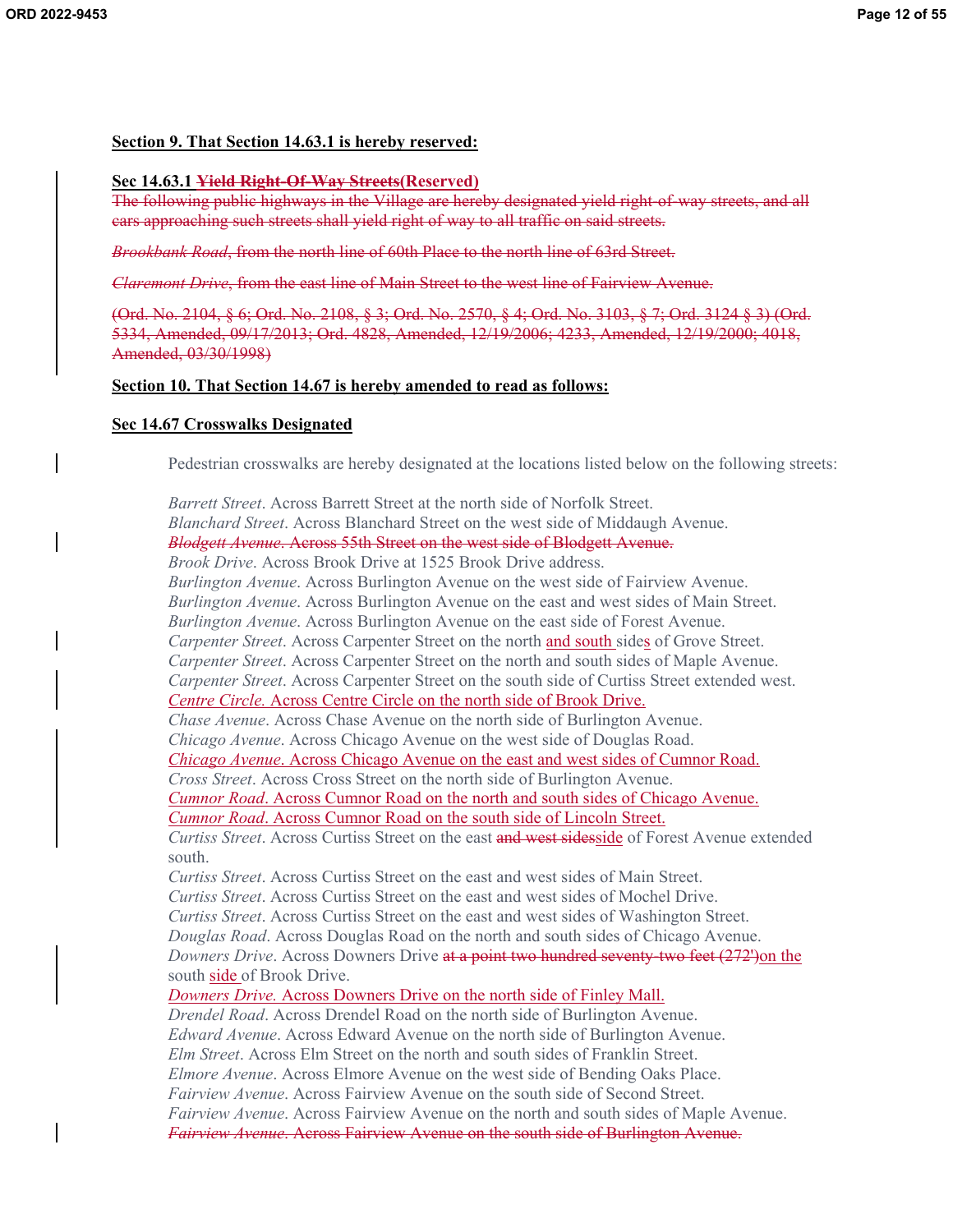*Forest Avenue*. Across Forest Avenue on the north side of Warren Avenue. *Forest Avenue.* Across Forest Avenue on the south side of Burlington Avenue. *Forest Avenue*. Across Forest Avenue on the north side of Curtiss Street. *Forest Avenue*. Across Forest Avenue on the south side of Gilbert Avenue extended east. *Forest Avenu*e. Across Forest Avenue on the north and south sides of Prairie Avenue. *Forest Avenue*. Across Forest Avenue on the north side of Warren Avenue. *Francisco Avenue*. Across Francisco Avenue on the north side of Burlington Avenue. *Franklin Street*. Across Franklin Street on the east and west sides of Elm Street. *Gilbert Avenue*. Across Gilbert Avenue on the west side of Forest Avenue. *Grant Street*. Across Grant Street on the east and west sides of Prince Street, extended north. *Granville Avenue*. Across Granville Avenue on the north side of Burlington Avenue. *Grove Street*. Across Grove Street on the west side of Main Street. *Highland Avenue*. Across Highland Avenue on the north side of Warren Avenue. *Highland Avenue*. Across Highland Avenue from the southwest corner to northeast corner of the intersection at Warren Avenue. *Hillcrest Road*. Across Hillcrest Road on the north side of Jefferson Road. *Lee Avenue*. Across Lee Avenue on the south side of Elmore Avenue. *Mackie Place*. Across **Maple AvenueMackie Place** on the east north side of Mackie PlaceMaple Avenue. *Main Street*. Across Main Street on the north and south sides of Maple Avenue. *Main Street*. Across Main Street on the north side of Grove Street extended east. *Main Street*. Across Main Street on the north and south sides of Curtiss Street. *Main Street*. Across Main Street on the south side of Burlington Avenue. *Main Street*. Across Main Street on the north side of Warren Avenue. *Main Street*. Across Main Street at a point two hundred seventy feet (270') north of 68th Street. *Main Street*. Across Main Street on the north and south sides of Ogden Avenue. *Maple Avenue*. Across Maple Avenue on the east side of Mackie Place. *Maple Avenue*. Across Maple Avenue on the east and west sides of Main Street. *Maple Avenue*. Across Maple Avenue on the east and west sides of Carpenter Street. *Maple Avenue*. Across Maple Avenue on the east and west sides of Fairview Avenue. *Maple Avenue*. Across Maple Avenue on the east and west sides of Washington Street. *Middaugh Avenue*. Across Middaugh Avenue on the north side of Blanchard Street. *Mochel Drive.* Across Mochel Drive on the north and south sides of Curtiss Street. *Ogden Avenue*. Across Ogden Avenue on the east and west sides of Main Street. *Prairie Avenue.* Across Prairie Avenue on the east and west sides of Forest Avenue. *Prairie Avenue*. Across Prairie Avenue on the east side of Lee Avenue. *Prairie Avenue.* Across Prairie Avenue on the east and west sides of Oakwood Avenue. *Prairie Avenue.* Across Prairie Avenue on the east and west sides of Saratoga Avenue. *Prairie Avenue.* Across Prairie Avenue on the east and west sides of Seeley Avenue. *Prairie Avenue*. Across Prairie Avenue on the east and west sides of Stonewall Avenue. *Prairie Avenue*. Across Prairie Avenue on the east and west sides of Washington Street. *Prairie Avenue.* Across Prairie Avenue on the east and west sides of Woodward Avenue. *Prince Street*. Across Prince Street, two hundred fifty-four feet (234') northon the north and south sides of Grant Street, extended east. *Prince Street.* Across Prince Street on the north side of Sherman Street, extended east. *Puffer Road*. Across Puffer Road on the north side of Burlington Avenue. *Puffer School Access Drive Entrance*. Across Puffer School Access Drive Entrance north of Haddow Avenue. *Puffer School Access Drive Exit*. Across Puffer School Access Drive Exit north of Haddow Avenue. *Rose Avenue*. Across Rose Avenue on the north side of Burlington Avenue. *Saratoga Avenue*. Across Saratoga Avenue on the north side of 41st Street. *Saratoga Avenue*. Across Saratoga Avenue at the north side of Norfolk Street.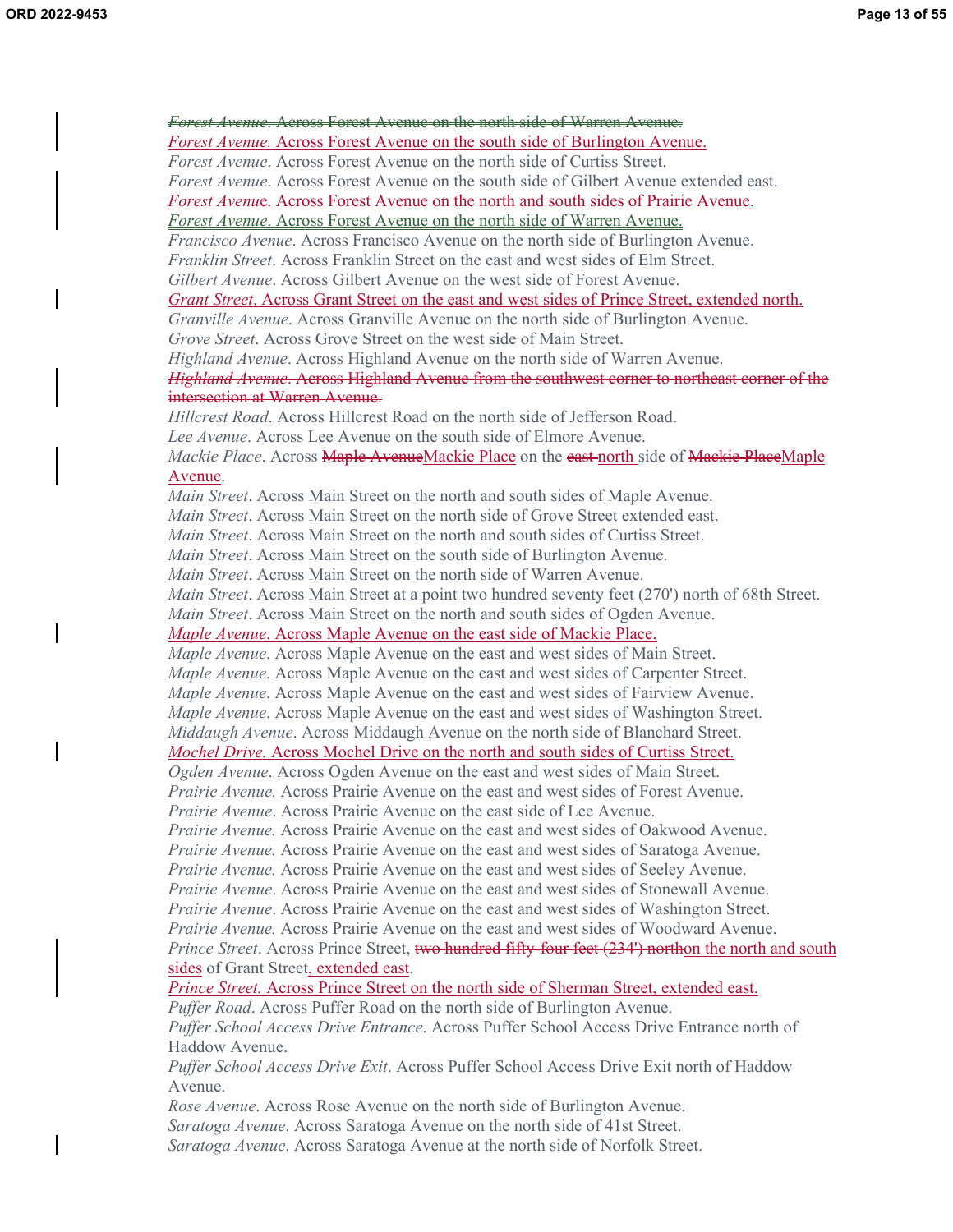# *Victor Street.* Across Victor Street on the south side of 4<sup>th</sup> Street.

*Warren Avenue*. Across Warren Avenue on the west side of Forest Avenue. *Warren Avenue*. Across Warren Avenue on the **east and** west sides of Main Street. *Warren Avenue*. Across Warren Avenue on the west side of Highland Avenue. *Warren Avenue*. Across Warren Avenue on the east side of Forest Avenue. *Washington Street*. Across Washington Street on the north and south sides of Curtiss Street. *Washington Street*. Across Washington Street on the north and south sides of Maple Avenue. *Washington Street*. Across Washington Street on the north and south sides of Prairie Avenue. *Western Avenue*. Across Western Avenue on the north side of Burlington Avenue. 2<sup>nd</sup> Street. Across 2<sup>nd</sup> Street on the east side of Fairview Avenue.

*55th Street*. Across 55th Street on the west side of Carpenter Street. *55th Street*. Across 55th Street on both the east sides of Benton Avenue extended south.

It shall be unlawful for any person driving or operating any vehicle to fail to yield the right of way to any pedestrian within the crosswalk designated by this Section or entering upon any walk.

#### **Section 11. That Section 14.71 is hereby amended to read as follows:**

#### **Sec 14.71 School Crosswalks Designated**

The crosswalks within the Village designated hereby as "school crossings" are as follows:

*Belle Aire Lane*. Across Belle Aire Lane on the south side of Drove Avenue. *Belmont Road*. Across Belmont Road on the north and south sides of Prairie Avenue. *Bending Oaks Place and Bending Oaks Court*. Across Bending Oaks Place and Bending Oaks Court on the north and south sides of Elmore Avenue.

*Benton Avenue*. Across Benton Avenue on the south side of Summit Street.

*Blodgett Avenue*. Across Blodgett Avenue on the north side of Hill Street.

*Blodgett Avenue*. Across Blodgett Avenue on the **north** south side of 60th Street extended west.

*Blodgett Avenue*. Across Blodgett Avenue on the north south side of 61st Street extended west.

*Chicago Avenue*. Across Chicago Avenue on the west side of Oakwood Avenue.

*Chicago Avenue*. Across Chicago Avenue on the east and west sides of Douglas Road.

*Claremont Drive*. Across Claremont Drive on the east side of Fairmount Avenue.

*Douglas Road*. Across Douglas Road on the south side of Gierz Street.

*Douglas Road*. Across Douglas Road on the north and south of its intersection with Prairie Avenue.

*Downers Drive.* Across Downers Drive on the **south north** side of Herbert Street.

*Dunham Road*. Across Dunham Road on the north and south sides of Jefferson Avenue.

*Dunham Road*. Across Dunham Road on the north side of Palmer Street.

*Dunham Road*. Across Dunham Road on the south side of Sixty-third Street.

*Dunham Road*. Across Dunham Road on the north side of Norfolk Street.

*Fairmount Avenue*. Across Fairmount Avenue at a point one hundred thirty-seventifty feet (150') north of Parkview Drive.

*Fairmount Avenue*. Across Fairmount Avenue on the south side of Summit Street.

### *Fairmount Avenue*. Across Fairmount Avenue at a point two hundred sixty-five feet (265') south of the south line of 68th Street.

*Fairview Avenue*. Across Fairview Avenue on the north side of 59th Street.

*Fairview Avenue*. Across Fairview Avenue at a point one hundred forty nine feet (149') south of the south line of Blackburn Avenue.

*Fairview Avenue*. Across Fairview Avenue on the north side of Hill Street extended east.

*Fairview Avenue*. Across Fairview Avenue from the north side of Lincoln AvenueStreet west of Fairview Avenue to the south side of Lincoln AvenueStreet east of Fairview Avenue.

*Fairview Avenue*. Across Fairview Avenue on the north side of Prairie Avenue extended east.

*Fairview Avenue*. Across Fairview Avenue on the north side of 56th Street extended west.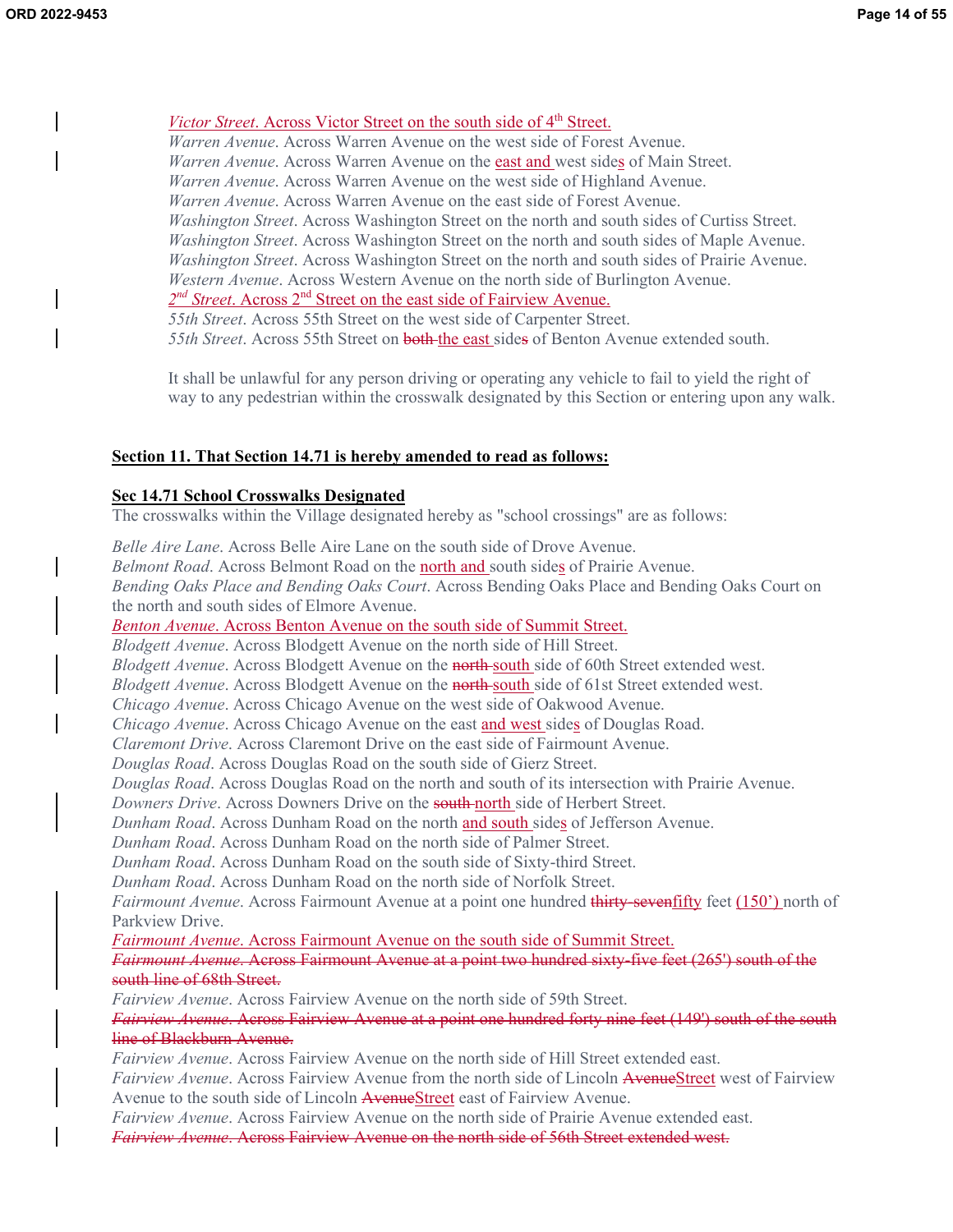*Franklin Street*. Across Franklin Street on the east side of Main Street. *Franklin Street*. Across Franklin Street on the west side of Highland Avenue. *Grand Avenue*. Across Grand Avenue on the north and south sides of Hill Street. *Grand Avenue*. Across Grand Avenue on the south side of Hill Street. *Grant Street*. Across Grant Street to on the east and west of its intersection withsides of Middaugh Avenue. *Grant Street*. Across Grant Street to the east andon the west of its intersection withside of Oakwood Avenue. *Grant Street*. Across Grant Street on the east side of Seeley Avenue. *Grant Street*. Across Grant Street on the east side of Main Street. *Haddow Avenue*. Across Haddow Avenue on the east side of Puffer Road. *Haddow Avenue*. Across Haddow Avenue on the east west side of Edward Avenue. *Herbert Street.* Across Herbert Street on the east side of Downers Drive. *Highland Avenue*. Across Highland Avenue on the **south-north** side of Franklin Street. *Highland Avenue*. Across Highland Avenue on the north side of Prairie Avenue. *Indianapolis Avenue*. Across Indianapolis Avenue, east of Florence Avenue. *Jefferson Avenue*. Across Jefferson Avenue on the west side of Hillcrest Road extended south. *Lincoln AvenueStreet*. Across Lincoln AvenueStreet at a point one hundred six feet west of the centerline of Florence Avenue.the Lester Elementary School entrance. *Lincoln Avenue*. Across Lincoln Avenue at a point ninety-four feet (94') east of the centerline of Florence Avenue. *Main Street*. Across Main Street on the south side of 59th Street. *Main Street*. Across Main Street on the north side of Franklin Street. *Main Street*. Across Main Street on the north and south of its intersection withsides of Grant Street. *Main Street*. Across Main Street on the north and south sides of Prairie Avenue. *Main Street*. Across Main Street on the south side of 39th Street. *Main Street*. Across Main Street on the north and south sides of Ogden Avenue. *Maple Avenue*. Across Maple Avenue on the west side of Dunham Road. *Maple Avenue*. Across Maple Avenue on the west side of Elmwood Avenue. *Norfolk Street*. Across Norfolk Street on the west side of Barrett Street extended south. *Norfolk Street*. Across Norfolk Street on the east side of Powell Street. *Oakwood Ave.* Across Oakwood Avenue on the north and south of its intersection withside of Grant Street. *Ogden Avenue*. Across Ogden Avenue on the west side of Saratoga Avenue. *Palmer Street*. Across Palmer Street on the west side of Saratoga Avenue. *Park Avenue*. Across Park Avenue on the south side of Summit Street. *Powell Street*. Across Powell Street on the north side of Palmer Street. *Powell Street*. Across Powell Street on the south side of Norfolk Street. *Prairie Avenue*. Across Prairie Avenue on the east side of Belmont Road. *Prairie Avenue*. Across Prairie Avenue on the east and west of its intersection with Douglas Road. *Prairie Avenue*. Across Prairie Avenue on the west side of Highland Avenue. *Prairie Avenue*. Across Prairie Avenue on the east and west sides of Main Street. *Prairie Avenue*. Across Prairie Avenue on the west side of Oakwood Avenue. *Puffer Road*. Across Puffer Road on the south side of Haddow Avenue. *Saratoga Avenue*. Across Saratoga Avenue on the north and south sides of Ogden Avenue. *Saratoga Avenue*. Across Saratoga Avenue, midblock, on the north side of Grant Street. *Seeley Avenue*. Across Seeley Avenue on the north side of Grant Street. *Stonewall Avenue*. Across Stonewall Avenue on the south side of 62nd Street extended west. at the Indian Trail Elementary School entrance. *Summit Street*. Across Lyman AvenueSummit Street on the south east side of Summit StreetLyman Avenue.

*Summit Street*. Across Park Avenue on the south side of Summit Street. *Summit Street*. Across Fairmount Avenue on the south side of Summit Street.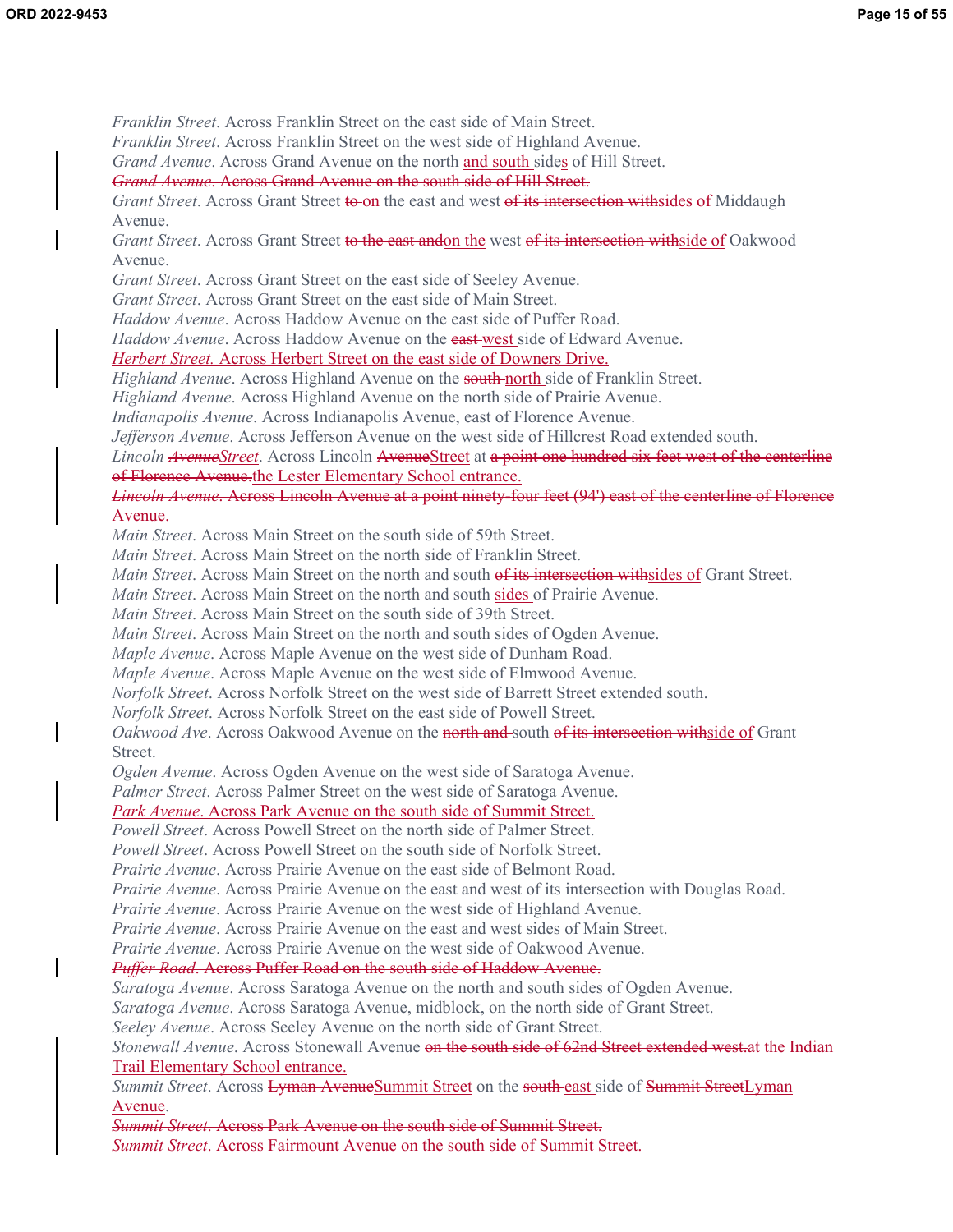*Summit Street*. Across Benton Avenue on the south side of Summit Street. *Summit Street*. Across **Blodgett AvenueSummit Street** on the south west side of Summit StreetBlodgett Avenue. *Venard Road*. Across Venard Road at 39th Street. *Washington Street*. Across Washington Street on the north side of Franklin Street. *Washington Street*. Across Washington Street on the north side of Randall Street. *Washington Street*. Across Washington Street on the south side of 39th Street. *39th Street*. Across 39th Street on the west side of Glendenning Road. *55th Street*. Across 55th Street on the east side of Dunham Road. *55th Street*. Across 55th Street on the east side of Fairmount Avenue. *59th Street*. Across 59th Street on the west side of Blodgett Avenue extended north. *59th Street*. Across 59th Street on the east side of Fairmount Avenue extended south. *59th Street*. Across 59th Street on the west side of Fairview Avenue. *63rd Street*. Across 63rd Street on the east side of Fairmount Avenue. *63rd Street*. Across 63rd Street on the east and west sides of Dunham Road. *68th Street*. Across 68th Street on the east side of Fairmount Avenue. *68th Street*. Across 68th Street on the west side of Briargate Drive.

### **Section 12. That Section 14.79 is hereby amended to read as follows:**

### **Sec 14.79 Through Streets Designated; Vehicles Required To Stop On Approaching Through Streets**

The following public highways in the Village are hereby designated through streets, and all cars approaching such through streets shall come to a full stop before crossing or entering such streets:

*Belmont Road*, from Ogden Avenue to Elmore Avenue. *Carpenter Street*, from Maple Avenue to Curtiss Street. *Chicago Avenue*, from Oakwood Avenue to Fairview Avenue. *Curtiss Street*, from Walnut Avenue to Belmont Road. *Dunham Road*, between Maple Avenue and the southerly Village limits. *Fairview Avenue*, from 39th Street to 75th Street. *Finley Road*, from Ogden Avenue to the northerly Village limits. *Forest Avenue*, from Curtiss Street to Prairie Avenue. *Gilbert Avenue*, from Carpenter Street to Lee Avenue. *Grant Street*, from Fairview Avenue on the east to Main Street. *Highland Avenue*, from 39th Street to the northerly Village limits. *Main Street*, from 39th Street to 75th Street. *Maple Avenue*, from Cumnor Road to the westerly Village limits. Ogden Avenue, from **Cross StreetWalnut Avenue** to Williams Street. *Prairie Avenue*, from Belmont Road to Fairview Avenue. *Prentiss Drive*, from Woodward Avenue to Springside Avenue. *Rogers Street*, from Main Street to the north line of Maple Avenue. *Washington Street*, from Grant Street to Maple Avenue. *Woodward Avenue*, between 63rd Street and the southerly Village limits. *39th Street*, from Fairview Avenue to Main Street. *55th Street*, from Dunham Road to Williams Street. *63rd Street*, from Belmont Road to Fairview Avenue. *71st Street*, from West Dunham Road to East Dunham Road. *71st Street*, from Dunham Road to Binder Road. *75th Street*, from the easterly to the westerly Village limits.

### **Section 13. That Section 14.80 is hereby amended to read as follows:**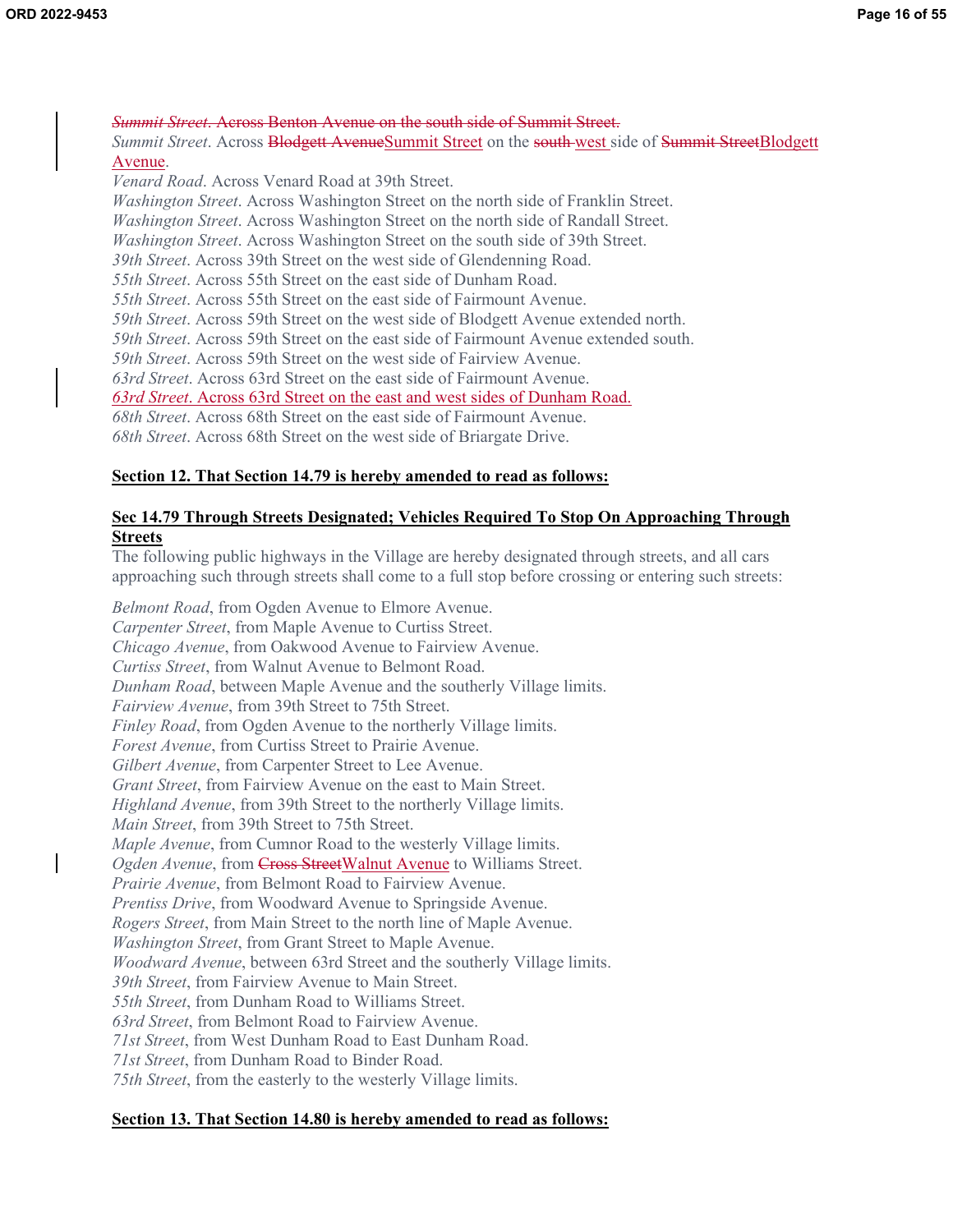### **Sec 14.80 Isolated Stop Signs**

There shall be erected in conspicuous places as hereinafter designated, signs lettered with the word "Stop", which signs shall be so located as to direct vehicular traffic on the specified streets to come to a full stop before proceeding into or across the intersecting streets:

*Aldrich Place*. At the southwest corner of the intersection of Aldrich Place and Woodward Avenue, to direct vehicular traffic proceeding easterly on Aldrich Place to come to a full stop before proceeding across or into Woodward Avenue.

*Applegate Avenue*. At the northeast corner of the intersection of Applegate Avenue and Old Main Street, to direct vehicular traffic proceeding westerly on Applegate Avenue to come to a full stop before proceeding across or into Old Main Street.

*Austin Street*. At the northeast and southwest corners of the intersection of Austin Street and Douglas Road, to direct traffic proceeding easterly or westerly on Austin Street to come to a full stop before proceeding across or into Douglas Road.

*Banchory Court*. At the northeast corner of the intersection of Banchory Court and Lee Avenue, regulating westbound traffic on Banchory Court.

*Barneswood Drive*. At the northeast corner of the intersection of Barneswood Drive and Venard Road, regulating westbound traffic on Barneswood Drive.

*Barrett Street*. At the northwest corner of the intersection of Barrett Street and Norfolk Street to direct traffic proceeding southerly on Barrett Street to come to a full stop before proceeding across or into Norfolk Street.

*Barrett Street*. At the northwest and southeast corners of the intersection of Barrett Street and 71st Street, to direct vehicular traffic proceeding southerly and northerly on Barrett Street to come to a full stop before proceeding across or into 71st Street.

*Belden Avenue*. At the northwest corner of the intersection of Belden Avenue and Maple Avenue, to direct vehicular traffic proceeding southerly on Belden Avenue to come to a full stop before proceeding across or into Maple Avenue.

*Benton Avenue*. At the southeast corner of the intersection of Benton Avenue and Maple Avenue, to direct vehicular traffic proceeding northerly on Benton Avenue to come to a full stop before proceeding across or into Maple Avenue.

*Benton Avenue*. At the northwest and southeast corners of the intersection of Randall Street and Benton Avenue, to direct vehicular traffic proceeding northerly and southerly on Benton Avenue to come to a full stop before proceeding across or into Randall Street.

*Birch Avenue*. At the northeast corner of the intersection of Birch Avenue and Washington Street, to direct vehicular traffic proceeding westerly on Birch Avenue to come to a full stop before proceeding across or into Washington Street.

*Birch Avenue*. At the southwest corner of the intersection of Birch Avenue and Elm Street, regulating eastbound traffic on Birch Avenue.

*Biltmore Road*. At the southeast corner of the intersection of Biltmore Road and 39th Street to direct vehicular traffic proceeding northerly on Biltmore Road to come to a full stop before proceeding across or into 39th Street.-

*Blackburn Avenue*. At the northwest and southeast corners of the intersection of Blackburn Avenue and Claremont Drive, to direct traffic proceeding northerly or southerly on Blackburn Avenue to come to a full stop before proceeding across or into Claremont Drive.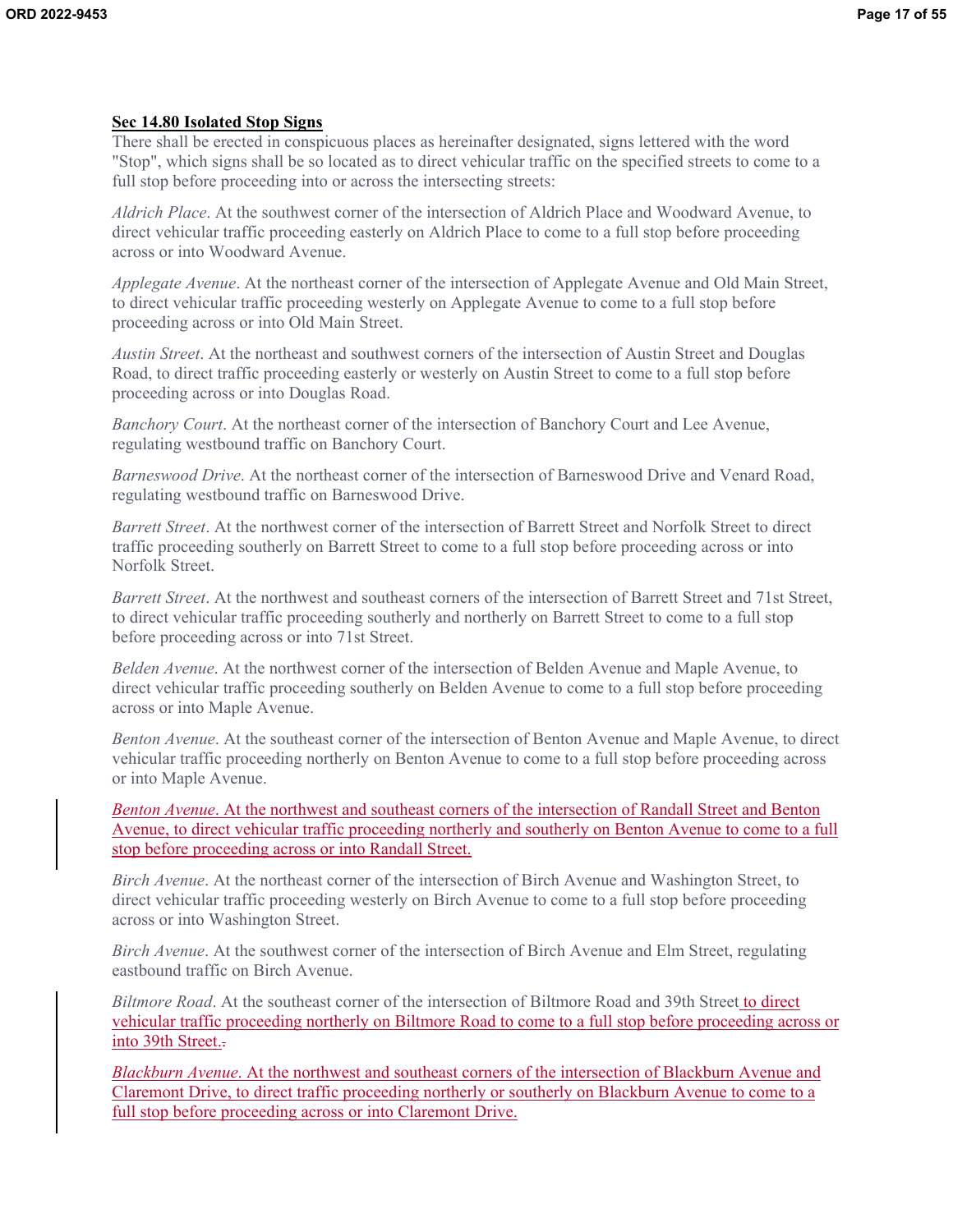*Blackburn Avenue*. At the southwest corner of the intersection of Blackburn Avenue and Fairview Avenue, to direct vehicular traffic proceeding easterly on Blackburn Avenue to come to a full stop before proceeding across or into Fairview Avenue.

*Blackburn Avenue*. At the northwest corner of the intersection of Blackburn Avenue and Claremont Drive, to direct traffic proceeding southerly on Blackburn Avenue to come to a full stop before proceeding across or into Claremont Drive.

*Blackburn Avenue*. At the southeast corner of the intersection of Blackburn Avenue and Claremont Drive, to direct traffic proceeding northerly on Blackburn Avenue to come to a full stop before proceeding across or into Claremont Drive.

*Blanchard Street*. At the northeast and southwest corners of the intersection of Blanchard Street and Webster Street, to direct traffic proceeding easterly or westerly on Blanchard Street to come to a full stop before proceeding across or into Webster Street.

*Blanchard Street*. At the northeast corner of the intersection of Blanchard Street and Dunham Road, to direct vehicular traffic proceeding westerly on Blanchard Street to come to a full stop before proceeding across or into Dunham Road.

*Blodgett Avenue*. At the southeast corner of the intersection of Blodgett Avenue and 59th Street, to direct vehicular traffic proceeding northerly on Blodgett Avenue to come to a full stop before proceeding across or into 59th Street.

*Blodgett Avenue*. At the southeast corner of the intersection of Blodgett Avenue and Maple Avenue, to direct vehicular traffic proceeding northerly on Blodgett Avenue to come to a full stop before proceeding across or into Maple Avenue.

*Bolson Drive*. At the southwest corner of the intersection of Bolson Drive and Dunham Road, to direct vehicular traffic proceeding easterly on Bolson Drive to come to a full stop before proceeding across or into Dunham Road.

*Bolson Drive*. At the northeast corner of the intersection of Bolson Drive and Woodward Avenue, to direct vehicular traffic proceeding westerly on Bolson Drive to come to a full stop before proceeding across or into Woodward Avenue.

*Briargate Drive*. At the northeast corner of the intersection of Briargate Drive and Fairmount Avenue, to direct vehicular traffic proceeding westerly on Briargate Drive to come to a full stop before proceeding into said intersection.

*Brookbank Road*. At the southeast and northwest corners of the intersection of Brookbank Road and 59th Street, to direct vehicular traffic proceeding northerly and southerly on Brookbank Road to come to a full stop before proceeding across or into 59th Street.

*Brookbank Road*. At the southeast corner of the intersection of Brookbank Road and Gilbert Avenue, to direct vehicular traffic proceeding northerly on Brookbank Road to come to a full stop before proceeding across or into Gilbert Avenue.

*Brookbank Road*. atAt the northwest corner of the intersection of Brookbank Road and Jefferson Avenue, regulating the southbound traffic on Brookbank Road.

*Brookbank Road*. At the southeast and northwest corners of the intersection of Brookbank Road and Maple Avenue, to direct vehicular traffic proceeding northerly and southerly on Brookbank Road to come to a full stop before proceeding across or into Maple Avenue.

*Brookbank Road*. At the northwest and southeast corners of the intersection of Blanchard Street and Brookbank Road, regulating the northbound and southbound traffic on Brookbank Road.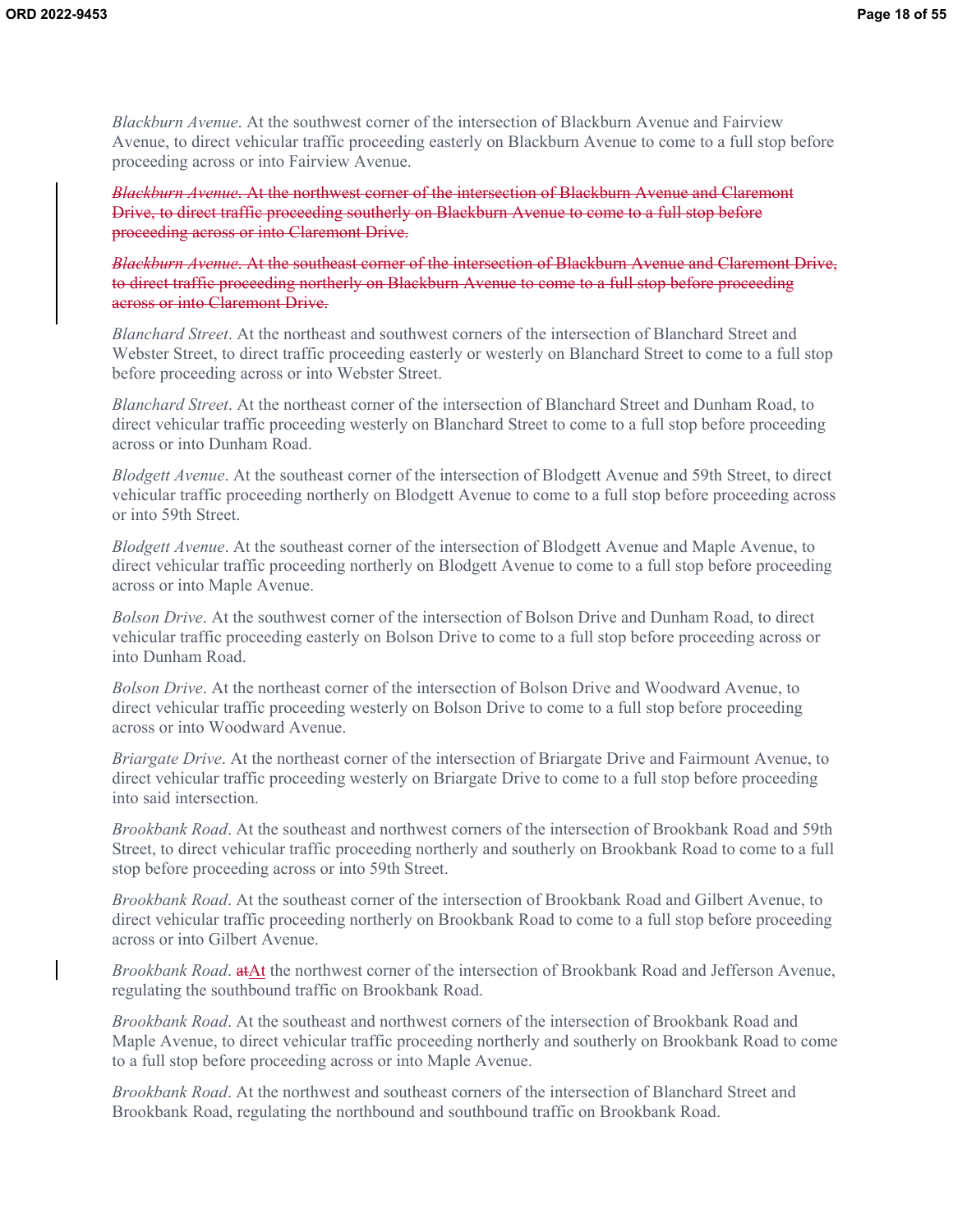*Brookside Drive*. At the southwest corner of the intersection of Brookside Drvie and Fairview Avenue, to direct vehicular traffic proceeding easterly on Brookside Drive to come to a full stop before proceeding across or into Fairview Avenue.

*Brookside Lane*. At the southwest corner of the intersection of Brookside Lane and Saratoga Avenue, to direct vehicular traffic proceeding easterly in Brookside Lane to come to a full stop before proceeding into Saratoga Avenue.

*Brookside Lane*. At the northeast corner of the intersection of Venard Road and Brookside Lane, regulating **eastbound** westbound traffic on Brookside Lane.

*Brookwood Drive.* At the southwest corner of the intersection of Brookwood Drive and Springside Avenue, regulating the eastbound traffic on Brookwood Drive.

*Bryan Place*. At the northwest corner and the southeast corner of the intersection of Bryan Place and Franklin Street, to direct vehicular traffic proceeding northerly and southerly on Bryan Place to come to a full stop before proceeding across or into Franklin Street.

*Bryan Place*. At the northwest corner of the intersection of Bryan Place and Rogers Street, to direct vehicular traffic proceeding southerly on Bryan Place to come to a full stop before proceeding across or into Rogers Street.

*Bryan Place.* At the northwest-southeast corner of the intersection of Bryan Place and Grant Street, to direct vehicular traffic proceeding southerly northerly on Bryan Street to come to a full stop before proceeding across or into Grant Street.

*Bryan Place*. At the northwest corner of the intersection of Bryan Place and Lincoln Street, regulating southbound traffic on Bryan Place.

*Bryan Place*. At the northwest corner of the intersection of Bryan Place and Rogers Street, to direct vehicular traffic proceeding southerly on Bryan Place to come to a full stop before proceeding across or into Rogers Street.

*Buckingham Place*. At the southwest corners of the intersection of **BuchinghamBuckingham** Place and Fairview Avenue, to direct vehicular traffic proceeding easterly on **BuchinghamBuckingham** Place to come to a full stop before proceeding across or into Fairview Avenue.

*Bunning Drive*. At the southwest corner of the intersection of Bunning Drive and Fairview Avenue, to direct vehicular traffic proceeding easterly on Bunning Drive to come to a full stop before proceeding across or into Fairview Avenue.

*Burlington Avenue*. At the northeast corner of the intersection of Burlington Avenue and Maple Avenue, to direct vehicular traffic proceeding westerly on Burlington Avenue to come to a full stop before proceeding across or into Maple Avenue.

*Burlington Avenue*. At the southwest corner of the intersection of Burlington Avenue and Fairview Avenue, to direct vehicular traffic proceeding easterly on Burlington Avenue to come to a full stop before proceeding across or into Fairview Avenue.

*Burlington Avenue*. At the northeast and southwest corners of the intersection of Burlington Avenue and Washington Street, to direct vehicular traffic proceeding westerly and easterly on Burlington Avenue to come to a full stop before proceeding across or into Washington Street.

*Butterfield Frontage Road*. At the northeast and southwest corners of the intersection of Butterfield Frontage Road and Downers Drive to direct vehicular traffic proceeding easterly and westerly in on Butterfield Frontage Road to come to a full stop before proceeding into Downers Drive.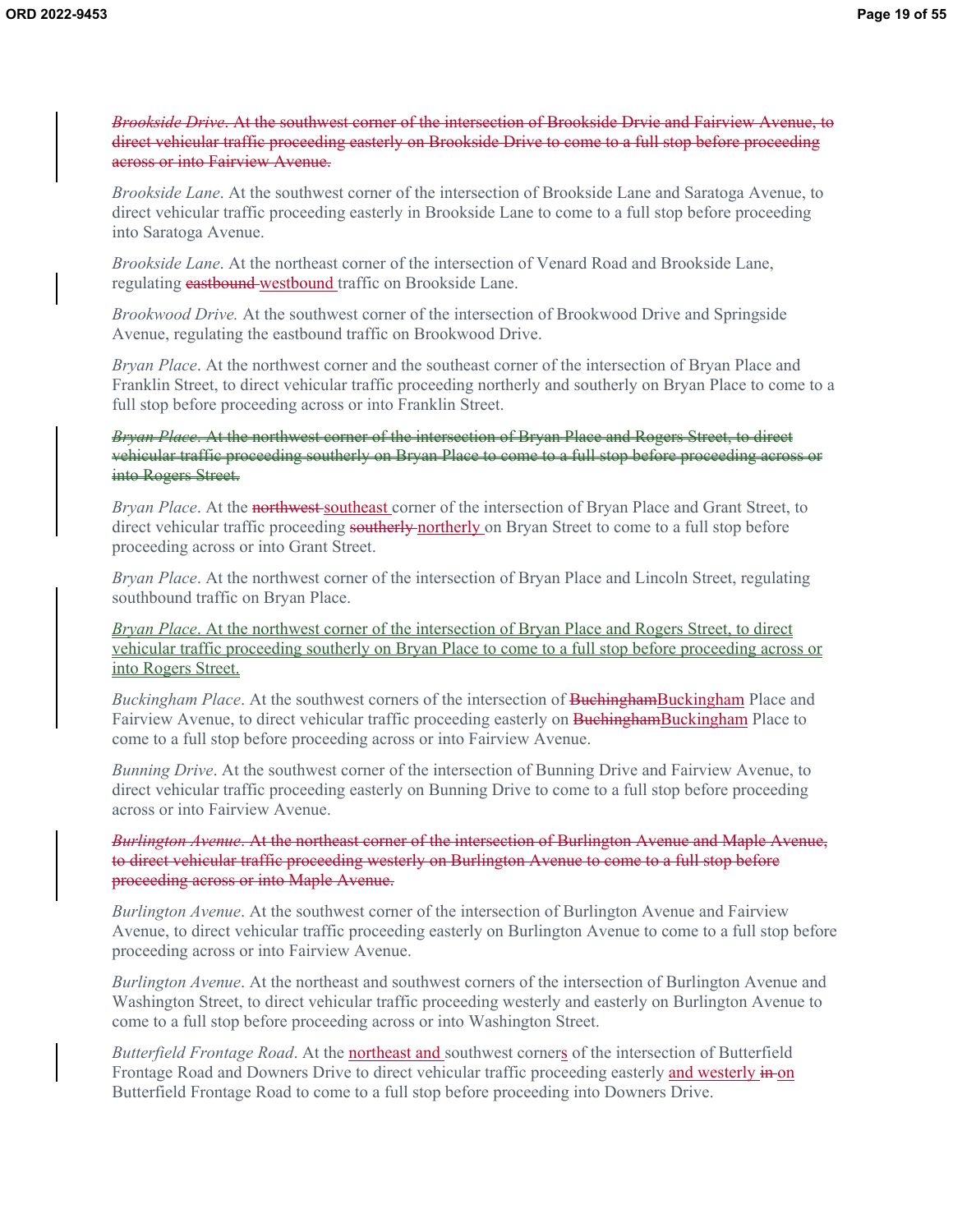*Camden Road*. At the intersection of Camden Road and Devereux Road, to direct traffic proceeding northeasterly or southwesterly on Devereux Road or southerly on Camden Road, to come to a full stop before proceeding across or into said intersection.

*Carol Street*. At the northeast and southwest corners of the intersection of Carol Street and Lee Avenue, to direct vehicular traffic proceeding easterly and westerly on Carol Street to come to a full stop before proceeding across or into Lee Avenue.

*Carpenter Street*. At the northwest and southeast corners of the intersection of Blanchard Street and Carpenter Street, to direct traffic proceeding northerly and southerly in Carpenter Street to come to a full stop before proceeding across or into Blanchard Street.

*Carpenter Street*. At the southeast and northwest corners of the intersection of Carpenter Street and 59th Street, to direct vehicular traffic proceeding northerly and southerly on Carpenter Street to come to a full stop before proceeding across or into 59th Street.

*Carpenter Street*. At the southeast corner of the intersection of Carpenter Street and Gilbert Avenue, to direct vehicular traffic proceeding northerly on Carpenter Street to come to a full stop before proceeding across or into Gilbert Avenue.

*Chase Avenue.* At the northwest corner of the intersection of Chase Avenue and Burlington Avenue, regulating the southbound traffic on Chase Avenue.

*Chase Avenue*. At the northwest corner of the intersection of Chase Avenue and Curtiss Street, to direct vehicular traffic proceeding southerly on Chase Avenue to come to a full stop before proceeding across or into Curtiss Street.

*Chase Avenue*. At the southeast corner of the intersection of Chase Avenue and Haddow Avenue regulating the northbound traffic on Chase Avenue.

*Chicago Avenue*. At the northeast and southwest corners of the intersection of Chicago Avenue and Fairview Avenue, to direct vehicular traffic proceeding westerly and easterly on Chicago Avenue to come to a full stop before proceeding across or into Fairview Avenue.

*Chicago Avenue*. At the northeast and southwest corners of the intersection of Chicago Avenue and Main Street, to direct vehicular traffic proceeding westerly and easterly on Chicago Avenue to come to a full stop before proceeding across or into Main Street.

*Chicago Avenue*. At the southwest corner of the intersection of Chicago Avenue and Cumnor Road, to direct traffic proceeding in an easterly direction on Chicago Avenue to come to a full stop before proceeding into or across Cumnor Road.

*Chicago Avenue.* At the southwest corner of the intersection of Chicago Avenue and Woodward Avenue, regulating traffic on Chicago Avenue.

*Claremont Drive*. At the southwest corner of the intersection of Claremont Drive and Fairview Avenue, to direct vehicular traffic proceeding easterly on Claremont Drive to come to a full stop before proceeding across or into Fairview Avenue.

*Clyde Avenue*. At the northeast corner of the intersection of Clyde Avenue and 60th Place, to direct vehicular traffic proceeding westerly on Clyde Avenue to come to a full stop before proceeding across or into 60th Place.

*Concord Drive*. At the southwest corner of the intersection of Concord Drive and Dunham Road, to direct vehicular traffic proceeding easterly on Concord Drive to come to a full stop before proceeding across or into Dunham Road.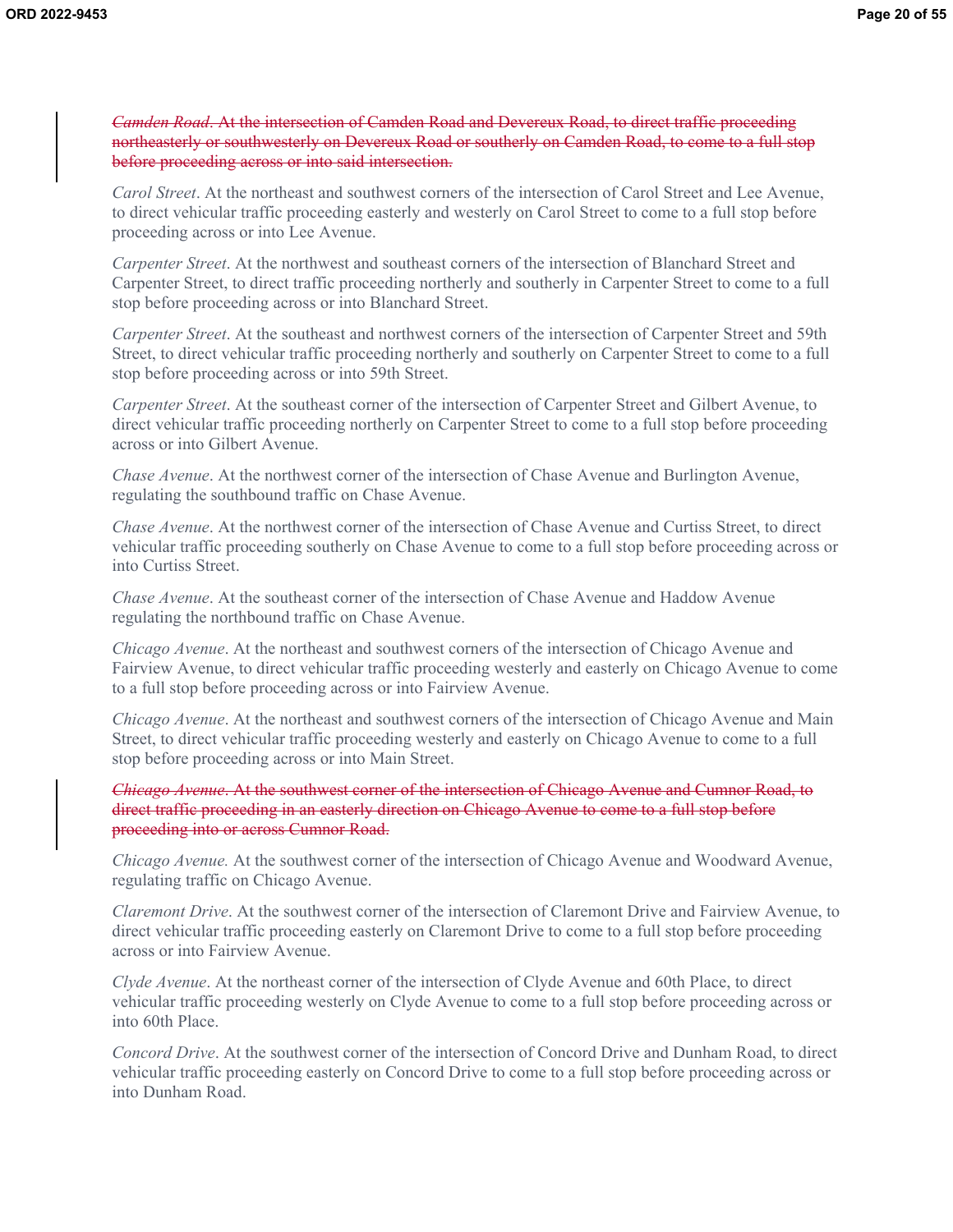*Concord Drive*. At the northeast corner of the intersection of Concord Drive and Woodward Avenue, to direct vehicular traffic proceeding westerly on Concord Drive to come to a full stop before proceeding across or into Woodward Avenue.

*Coralberry Lane*. At the southwest corner of the intersection of Coralberry Lane and Venard Road, to direct vehicular traffic proceeding easterly in Coralberry Lane to come to a full stop before proceeding into Venard Road.

*Coralberry Lane*. At the northeast corner of the intersection of Coralberry Lane and Downers Drive, regulating westbound traffic on Coralberry Lane.

*Cornell Avenue.* At the southeast corner of the intersection of Cornell Avenue and Grant Street regulating northbound traffic on Cornell Avenue.

Cornell *Avenue*. At the northwest corner of the intersection of Cornell Avenue and Warren Avenue, to direct vehicular traffic proceeding southerly on Cornell Avenue to come to a full stop before proceeding across or into Warren Avenue.

*Cornell Avenue*. At the northwest and southeast corners of the intersection of Cornell Avenue and Prairie Avenue, to direct vehicular traffic proceeding southerly and northerly on Cornell Avenue to come to a full stop before proceeding across or into Prairie Avenue.

*Crescent Drive.* At the northeast corner of the intersection of Crescent Drive and Fairmount Avenue, to direct vehicular traffic proceeding westerly on Crescent Drive to come to a full stop before proceeding into said intersection.

*Cross Street*. At the northwest corner of the intersection of Cross Street and Burlington Avenue, regulating the southbound traffic on Cross Street.

*Cross Street*. At the northwest and southeast corners of the intersection of Cross Street and Haddow Street, to direct traffic proceeding northerly or southerly on Cross Street to come to a full stop before proceeding across or into Haddow Street.

*Cumnor Road*. At the northwest corner of the intersection of Cumnor Road and Burlington Avenue, to direct traffic proceeding southerly on Cumnor Road to come to a full stop before proceeding into Burlington Avenue.

*Cumnor Road*. At the southeast and northwest corners of the intersection of 6th Street and Cumnor Road, regulating the northbound and southbound traffic on Cumnor Road.

*Curtiss Street*. At the northeast corner of the intersection of Curtiss Street and Walnut Avenue, to direct vehicular traffic proceeding westerly on Curtiss Street to come to a full stop before proceeding across or into Walnut Avenue.

*Curtiss Street*. At the northeast corner of the intersection of Curtiss Street and Carpenter Street, to direct vehicular traffic proceeding westerly on Curtiss Street to come to a full stop before proceeding across or into Carpenter Street.

*Curtiss Street*. At the southwest corner of the intersection of Curtiss Street and Cornell Avenue, to direct traffic proceeding easterly on Curtiss Street to come to a full stop before proceeding into Cornell Avenue.

*Curtiss Street*. At the northeast corner of the intersection of Curtiss Street and Carpenter Street, to direct vehicular traffic proceeding westerly on Curtiss Street to come to a full stop before proceeding across or into Carpenter Street.

*Curtiss Street*. At the northeast corner of the intersection of Curtiss Street and Walnut Avenue, to direct vehicular traffic proceeding westerly on Curtiss Street to come to a full stop before proceeding across or into Walnut Avenue.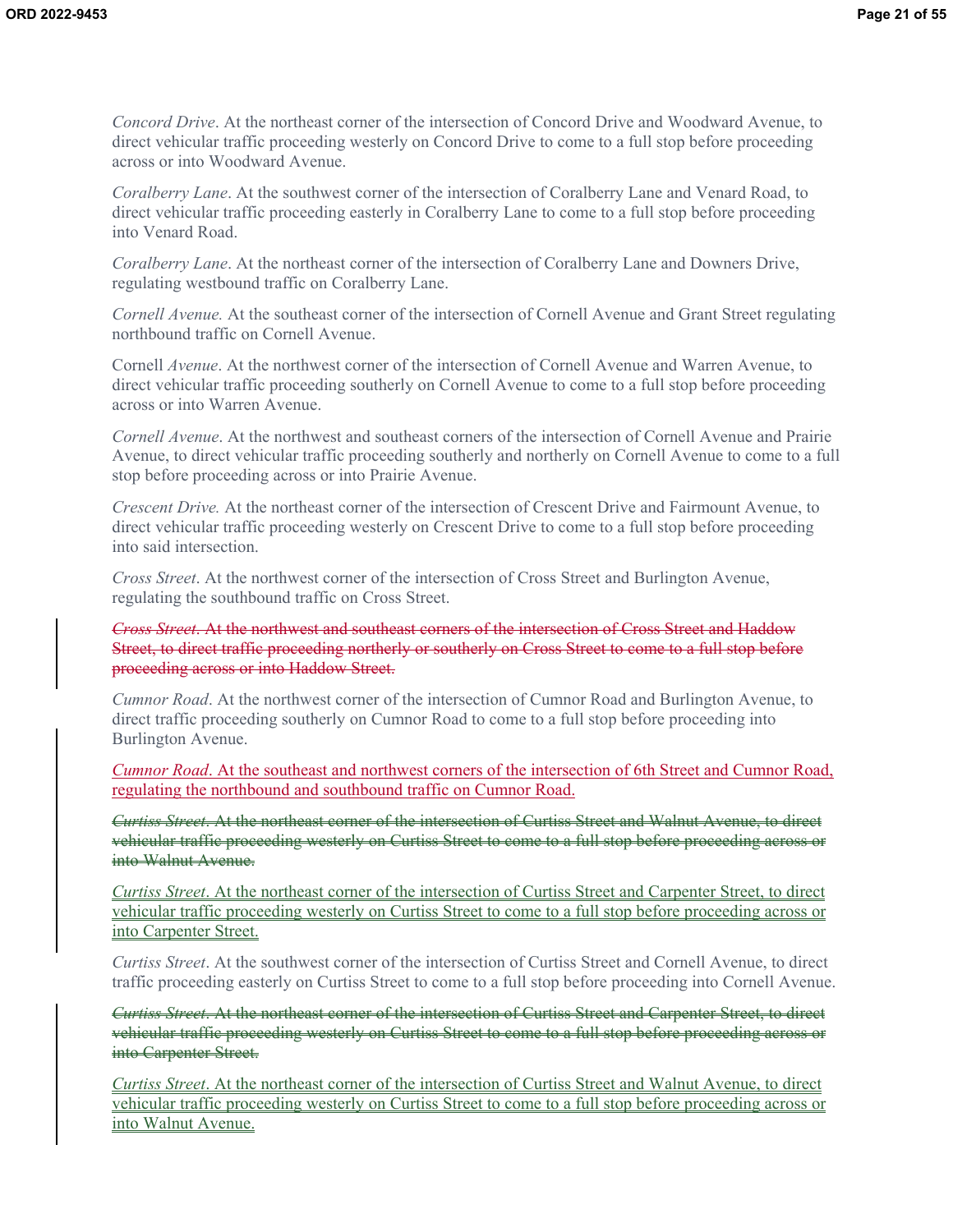*Curtiss Street*. At the southwest and northwest corners of the intersection of Curtiss Street and Forest Avenue, to direct vehicular traffic proceeding easterly and westerly on Curtiss Street to come to a full stop before proceeding across or into Forest Avenue.

*Curtiss Street*. At the southwest corner of the intersection of Curtiss Street and Mochel Drive, to direct vehicular traffic proceeding easterly on Curtiss Street to come to a full stop before proceeding across Mochel Drive.

*Davis Street*. At the northeast and southwest corners of the intersection of Davis Street and Douglas Road, to direct vehicular traffic proceeding easterly and westerly on Davis Street to come to a full stop before proceeding across or into Douglas Road.

*Davis Street*. At the southwest corner of the intersection of Davis Street and Fairview Avenue, to direct vehicular traffic proceeding easterly on Davis Street to come to a full stop before proceeding across or into Fairview Avenue.

*Davis Street*. At the northeast and southwest corners of the intersection of Davis Street and Douglas Road, to direct vehicular traffic proceeding easterly and westerly on Davis Street to come to a full stop before proceeding across or into Douglas Road.

*Dearborn Parkway*. At the northwest corner of the intersection of Dearborn Parkway and 59th Street, to direct vehicular traffic proceeding southerly on Dearborn Parkway to come to a full stop before proceeding across or into 59th Street.

*Debolt Avenue*. At the northwest corner of the intersection of Debolt Avenue and Prairie Avenue, regulating southbound traffic on Debolt Avenue.

*Douglas Road*. At the northwest and southeast corners of the intersection of Wilson Street and Douglas Road, to direct vehicular traffic proceeding southerly and northerly on Douglas Road to come to a full stop before proceeding across or into Wilson Street.

*Douglas Road*. At the northwest and southeast corners of the intersection of Douglas Road and Grant Street, to direct vehicular traffic proceeding southerly and northerly on Douglas Road to come to a full stop before proceeding across or into Grant Street.

*Douglas Road*. At the northwest corner of the intersection of Douglas Road and Rogers Street, to direct vehicular traffic proceeding southerly on Douglas Road to come to a full stop before proceeding across or into Rogers Street.

*Douglas Road.* At the northwest corner of the westerly intersection of of Douglas Road and Sherman Street and Douglas Road and at the southeast corner of the easterly intersection of Douglas Road and Sherman Street and Douglas Road, regulating northbound and southbound traffic on Douglas Road.

*Douglas Road*. At the northwest and southeast corners of the intersection of Douglas Road and 41st Street, regulating northbound and southbound traffic on Douglas Road.

*Downers Drive*. At the southeast corner of the intersection of Downers Drive and Brook Drive, to direct vehicular traffic proceeding northerly on Downers Drive to come to a full stop before proceeding across or into Brook Drive.

*Downers Drive*. At the northwest corner of the intersection of Downers Drive and Chicago Avenue, to **Directdirect** vehicular traffic proceeding southerly on Downers Drive to come to a full stop before proceeding across or into Chicago Avenue.

*Downers Drive*. At the southeast and northwest corners of the intersection of Downers Drive and Frontage Road, to direct vehicular traffic proceeding northerly and southerly on Downers Drive to come to a full stop before proceeding across or into Frontage Road.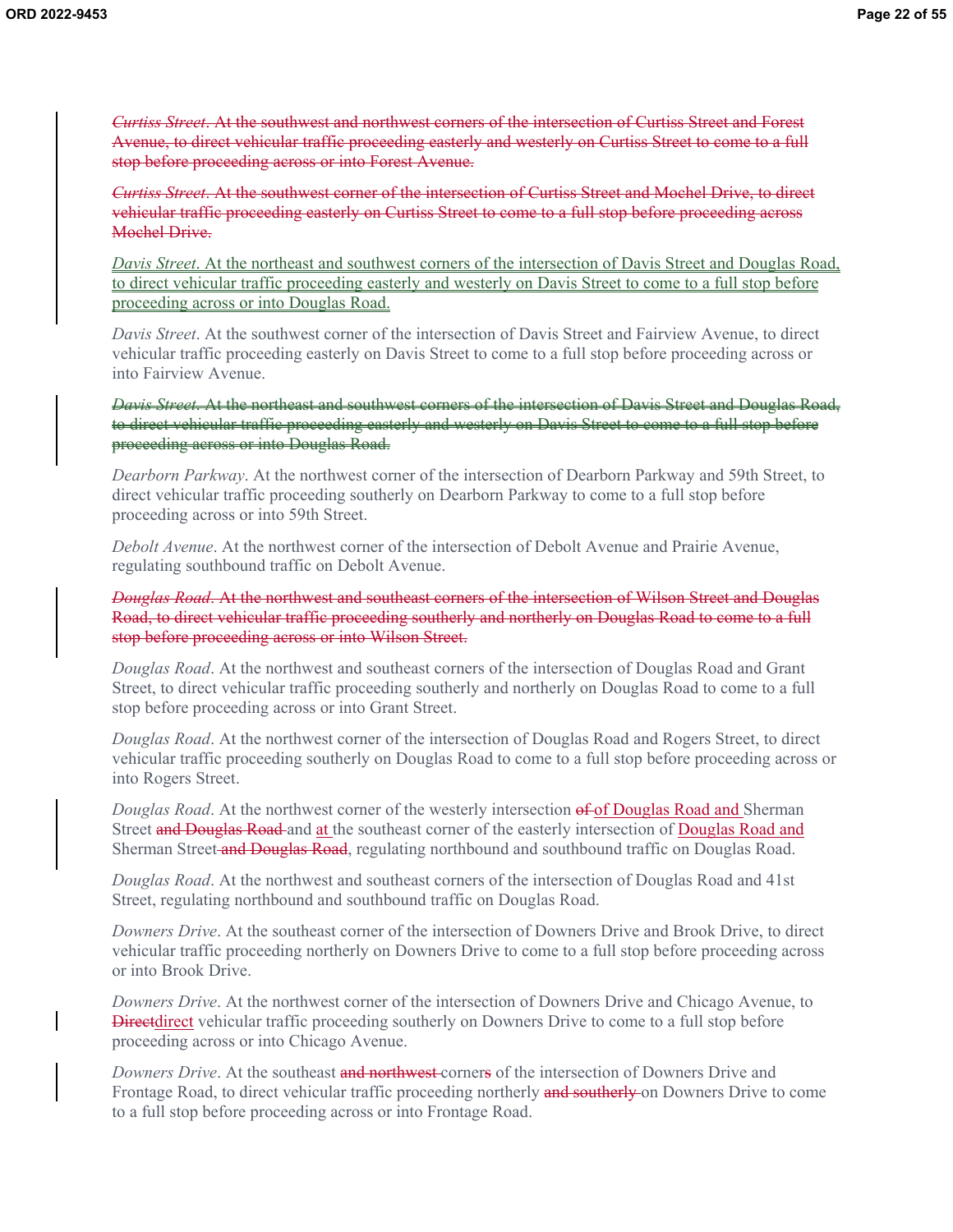*Drendel Road*. At the northwest corner of the intersection of Drendel Road and Burlington Avenue, regulating the southbound traffic on Drendel Road.

*Drove Avenue.* At the northeast corner of the intersection of Belle Aire Lane and Drove Avenue, regulating westbound traffic on Drove Avenue.

*Dunham Road*. At the intersection of Dunham Road and 59th Street, to direct traffic proceeding northerly or southerly on Dunham Road or westerly on 59th Street to come to a full stop before proceeding across or into said intersection.

*Duchess Court*. At the northwest corner of the intersection of Brookside Lane and Duchess Court, regulating the southbound traffic on Duchess Court.

*Earlston Road*. At the southeast corner of the intersection of Earlston Road and 39th Street, to direct vehicular traffic proceeding northerly on Earlston Road to come to a full stop before proceeding across or into 39th Street.

*East Loop Road*. At the northwest corner of the intersection of East Loop Road and Warren Avenue, regulating southbound traffic on East Loop Road.

*Edward Avenue*. At the northwest corner of the intersection of Edward Avenue and Burlington Avenue, regulating the southbound traffic on Edward Avenue.

*Eldon Place*. At the northwest corner of the intersection of Eldon Place and 59th Street, to direct vehicular traffic proceeding southerly on Eldon Place to come to a full stop before proceeding across or into 59th Street.

*Elm Street*. At the northwest corner of the intersection of Elm Street and Warren Avenue regulating southbound traffic on Elm Street.

*Elm Street*. At the southeast corner of the intersection of Elm Street and 39th Street, to direct vehicular traffic proceeding northerly on Elm Street to come to a full stop before proceeding across or into 39th Street.

*Elm Street*. At the northwest and southeast corners of the intersection of Elm Street and Chicago Avenue, to direct vehicular traffic proceeding southerly and northerly on Elm Street to come to a full stop before proceeding across or into Chicago Avenue.

*Elm Street*. At the northwest and southeast corners of the intersection of Elm Street and Grant Street, to direct vehicular traffic proceeding southerly and northerly on Elm Street to come to a full stop before proceeding across or into Grant Street.

*Elm Street*. At the northwest and southeast corners of the intersection of Elm Street and Rogers Street, to direct vehicular traffic proceeding southerly and northerly on Elm Street to come to a full stop before proceeding across or into Rogers Street.

*Elm Street*. At the northwest corner of the intersection of Elm Street and Warren Avenue regulating southbound traffic on Elm Street.

*Elm Street*. At the southeast corner of the intersection of Elm Street and 39th Street, to direct vehicular traffic proceeding northerly on Elm Street to come to a full stop before proceeding across or into 39th Street.

*Elmore Avenue*. At the southwest corner of the intersection of Elmore Avenue and Lee Avenue, to direct traffic proceeding in an easterly direction on Elmore Avenue to come to a full stop before proceeding across or into Lee Avenue.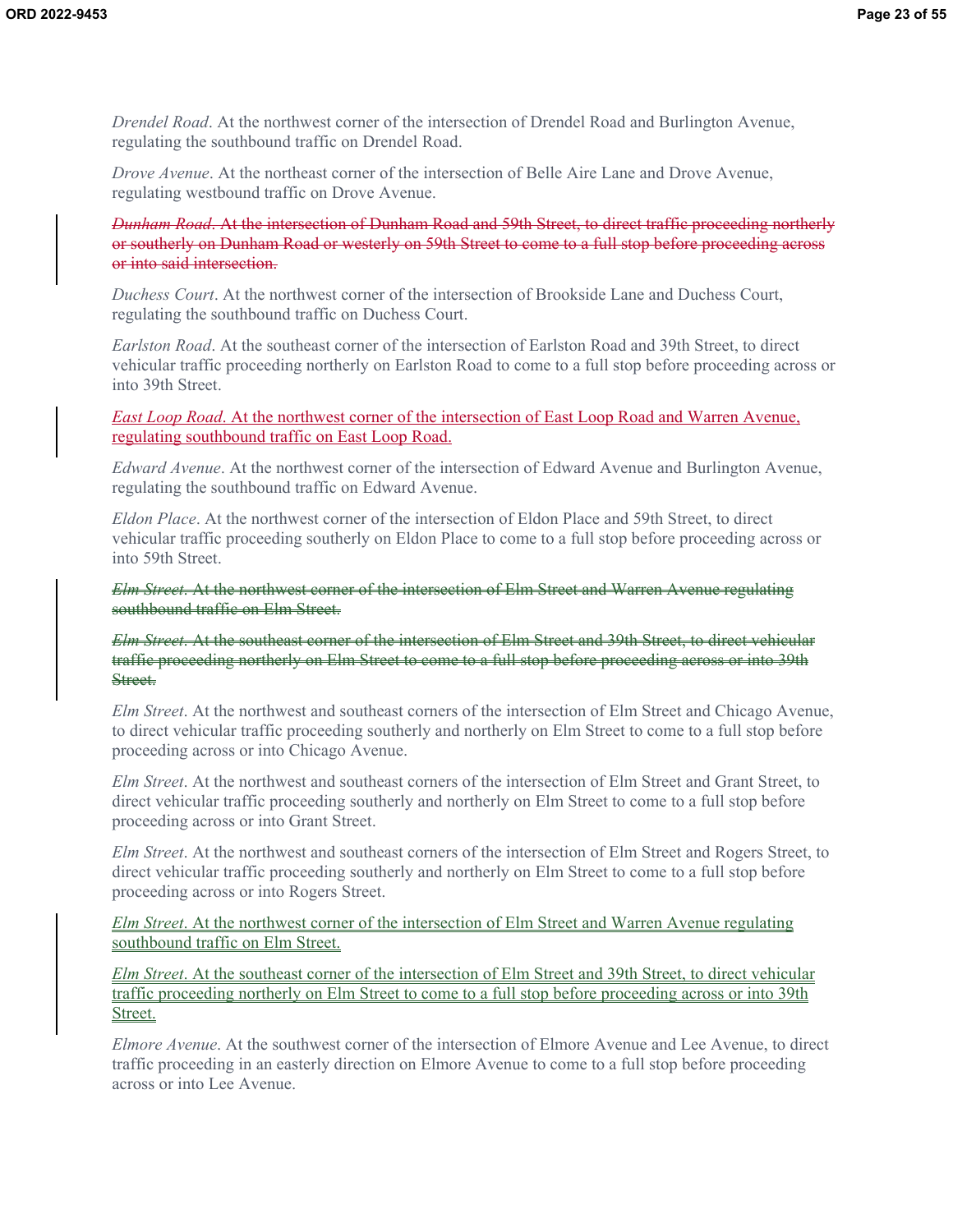*Elmwood Avenue*. At the southeast corners of the intersection of Elmwood Avenue and Maple Avenue, to direct vehicular traffic proceeding northerly on Elmwood Avenue to come to a full stop before proceeding across or into Maple Avenue.

*Elmwood Avenue*. At the northwest corner of the intersection of Elmwood Avenue and Randall Street, regulating southbound traffic on Elmwood Avenue.

*Fairmount Avenue*. At the southeast corner of the intersection of Fairmount Avenue and Maple Avenue, to direct vehicular traffic proceeding northerly on Fairmount Avenue to come to a full stop before proceeding across or into Maple Avenue.

*Fairmount Avenue*. At the northwest corner of the intersection of Fairmount Avenue and Oxford Street, to direct traffic proceeding southerly in Fairmount Avenue to come to a full stop before proceeding across or into said intersection.

*Fairmount Avenue*. At the northwest and southeast corners of the intersection of Fairmount Avenue and Randall Street to direct vehicular traffic proceeding northerly or southerly on Fairmount Avenue to come to a full stop before proceeding into Randall Street.

*Florence Avenue*. At the southeast corner of the easterly intersection of Florence Avenue and Chicago Avenue regulating northbound traffic on Florence Avenue.

*Florence Avenue*. At the northwest corner of the westerly intersection of Florence Avenue and Chicago Avenue regulating southbound traffic on Florence Avenue.

*Florence Avenue*. At the southeast corner of the intersection of Florence Avenue and Indianapolis Avenue to direct vehicular traffic proceeding northerly on Florence Avenue to come to a full stop before proceeding into Indianapolis Avenue.

*Florence Avenue*. At the northwest and southeast corners of the intersection of Florence Avenue and Sheldon Avenue, regulating both northbound and southbound traffic on Florence Avenue.

*Florence Avenue*. At the southeast corner of the intersection of Florence Avenue and 2nd Street, regulating the northbound traffic on Florence Avenue.

*Florence Avenue*. At the southeast corner of the intersection of Florence Avenue and Chicago Avenue regulating northbound traffic on Florence Avenue.

*Florence Avenue*. At the northwest corner of the intersection of Florence Avenue and Chicago Avenue regulating southbound traffic on Florence Avenue.

*4th StreetFlorence Avenue*. At the northeastwest and southwesteast corners of the intersection of 4th StreetFlorence Avenue and Florence Avenue<sup>4th</sup> Street, regulating both eastnorthbound and westsouthbound traffic on 4th StreetFlorence Avenue.

*Forest Avenue*. At the northwest corner of the intersection of Forest Avenue and Curtiss Street, to direct traffic proceeding southerly on Forest Avenue to come to a full stop before proceeding into Curtiss Street.

*Forest Avenue*. At the northwest and southeast corners of the intersection of Forest Avenue and Chicago Avenue, to direct vehicular traffic proceeding southerly and northerly on Forest Avenue to come to a full stop before proceeding across or into Chicago Avenue.

*Forest Avenue*. At the intersection of Forest Avenue and Franklin Street, to direct traffic proceeding northerly or southerly on Forest Avenue or easterly on Franklin Street, to come to a full stop before proceeding across or into said intersection.

*Forest Avenue*. At the northwest corner of the intersection of Forest Avenue and Sherman Street, to direct traffic proceeding southerly on Forest Avenue to come to a full stop before proceeding into Sherman Street.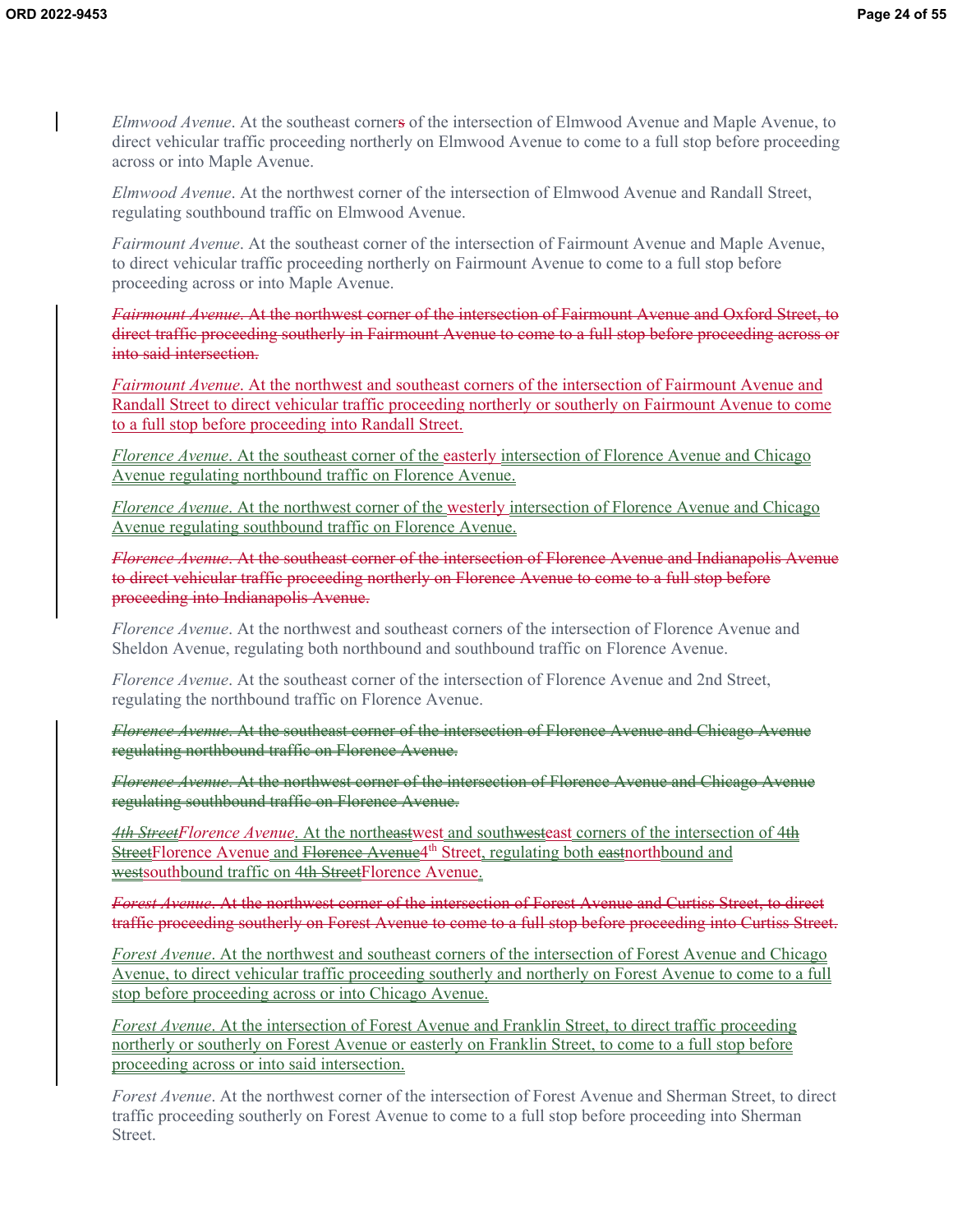*Forest Avenue*. At the northwest corner of the intersection of Forest Avenue and Warren Avenue, to direct traffic proceeding southerly on Forest Avenue to come to a full stop before proceeding across or into Warren Avenue.

*Forest Avenue*. At the southeast corner of the intersection of Forest Avenue and Thirty Ninth39th Street to direct traffic proceeding northerly on Forest Avenue to come to a full stop before proceeding into Thirty Ninth39th Street.

*Forest Avenue*. At the southeast corner of the intersection of Forest Avenue and 41st Street to direct vehicular traffic proceeding northerly on Forest Avenue to come to a full stop before proceeding into 41st Street.

*Forest Avenue*. At the intersection of Forest Avenue and Franklin Street, to direct traffic proceeding northerly or southerly on Forest Avenue or easterly on Franklin Street, to come to a full stop before proceeding across or into said intersection.

*Forest Avenue*. At the northwest and southeast corners of the intersection of Forest Avenue and Chicago Avenue, to direct vehicular traffic proceeding southerly and northerly on Forest Avenue to come to a full stop before proceeding across or into Chicago Avenue.

*Forest Avenue*. At the northwest corner of the intersection of Forest Avenue and Warren Avenue, to direct vehicular traffic proceeding southerly on Forest Avenue to come to a full stop before proceeding across or into Warren Avenue.

*Foxfire Court*, at the southwest corner of the intersection of Foxfire Court and Cumnor Road to direct easterly traffic on Foxfire Court to come to a full stop before proceeding across or into Cumnor Road.

*FrancicsoFrancisco Avenue*. At the northwest corner of the intersection of Francisco Avenue and Burlington Avenue, regulating the southbound traffic on Francisco Avenue.

*Francisco Avenue*. At the northwest and southeast corners of the intersection of Francisco Avenue and Haddow Avenue, regulating the northbound and southbound traffic on Francisco Avenue.

*Franklin Street*. At the northeast and southwest corners of the intersection of Franklin Street and Elm Street, to direct traffic proceeding easterly or westerly on Franklin Street to come to a full stop before proceeding across or into Elm Street.

*Franklin Street*. At the northeast and southwest corners of the intersection of Franklin Street and Highland Avenue, to direct traffic proceeding easterly or westerly on Franklin Street to come to a full stop before proceeding across or into Highland Avenue.

*Franklin Street*. At the northeast corner of the intersection of Franklin Street and Oakwood Avenue, regulating westbound traffic on Franklin Street.

*Frontage Road*. **atAt** the northeast corner of the intersection of Frontage Road and Oak Grove Drive, regulating the westbound traffic on Frontage Road.

*Glen Avenue*. At the northeast corner of the intersection of Lee Avenue and Glen Avenue, regulating westbound traffic on Glen Avenue.

*Gierz Street*. At the southwest and northeast corners of the intersection of Gierz Street and Douglas Road, to direct vehicular traffic proceeding easterly and westerly on Gierz Street to come to a full stop before proceeding into Douglas Road.

*Gierz Street*. At the northeast and southwest corners of the intersection of Gierz Avenue and Fairview Avenue, to direct vehicular traffic proceeding westerly and easterly on Gierz Avenue to come to a full stop before proceeding across or into Fairview Avenue.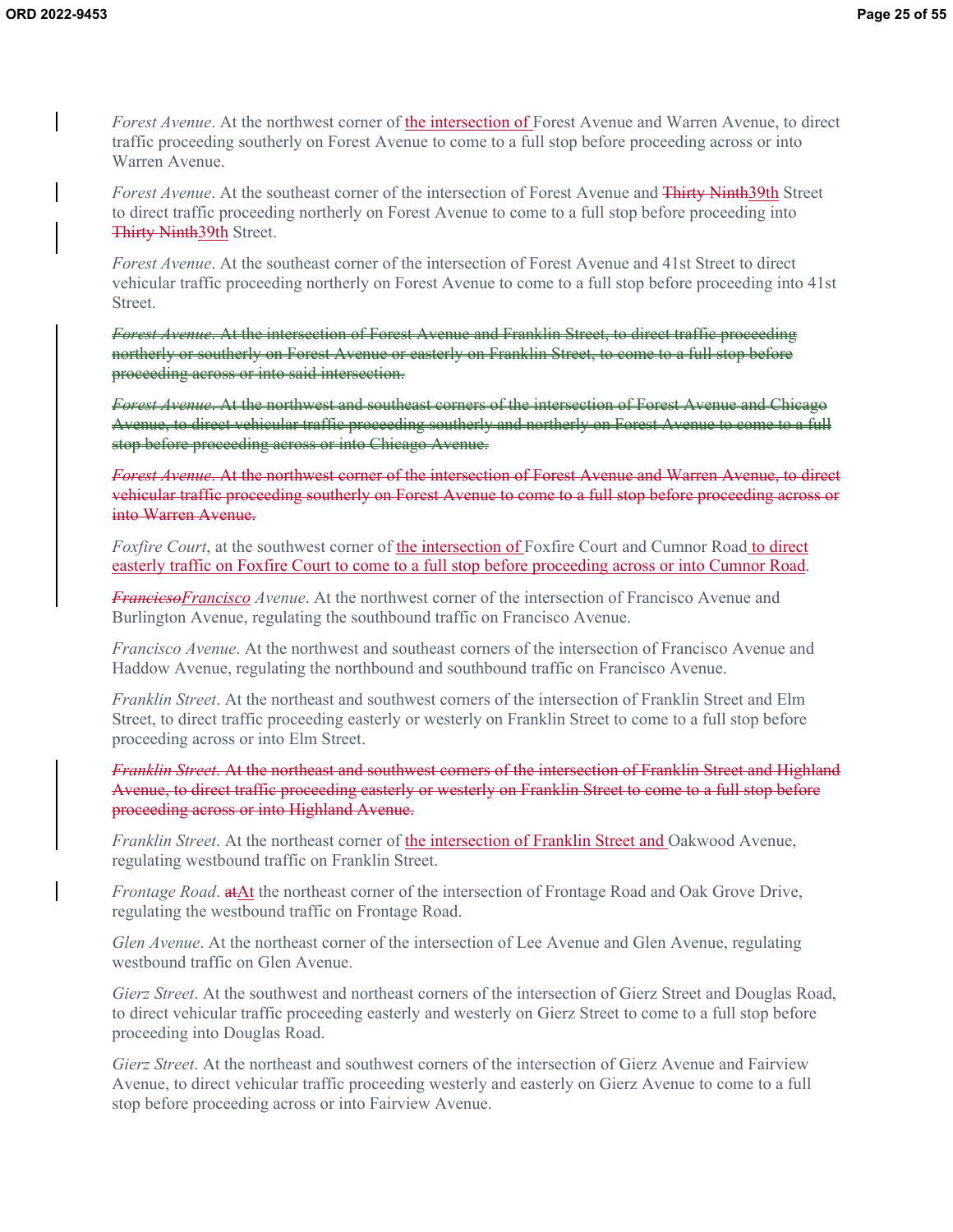*Gierz Street*. At the southwest corner of the intersection of Gierz Street and Florence Avenue, regulating the eastbound traffic on Gierz Street.

*Gierz Street*. At the northeast corner of the intersection of Gierz Street and Linden Place, regulating the westbound traffic on Gierz Street.

*Glendenning Street*. At the southeast and northwest corner of the intersection of Glendenning Street and 39th Street, to direct vehicular traffic proceeding northerly and southerly on Glendenning Street to come to a full stop before proceeding across or into 39th Street.

*Glendenning Street*. At the northwest and southeast corner of the intersection of Glendenning Street and 40th 41st Street, to direct vehicular traffic proceeding northerly and southerly on Glendenning Street to come to a full stop before proceeding across or into 40th 41st Street.

*Glenview Avenue*. At the southeast corner of the intersection of Glenview and Hitchcock Avenue regulating northbound traffic on Glenview Avenue.

*Glenview Avenue*. At the northwest corner of the intersection of Glenview AvneueAvenue and Curtiss Street regulating southbound traffic on Glenview Avenue.

*Golden Bell Court*. At the southwest corner of the intersection of Venard Road and Golden Bell Court, regulating the eastbound traffic on Golden Bell Court.

*Grand Avenue*. At the southeast corner of the intersection of Grand Avenue and 59th Street, to direct vehicular traffic proceeding northerly on Grand Avenue to come to a full stop before proceeding across or into 59th Street.

*Grand Avenue*. At the intersection of Grand Avenue and 74th Street, to direct traffic proceeding northerly or southerly on Grand Avenue or westerly on 74th Street, to come to a full stop before proceeding across or into said intersection.

*Grand Avenue.* At the southeast corner of the intersection of Grand Avenue and Burlington Avenue, regulating northbound traffic on Grand Avenue.

*Grant Street*. At the northeast corner of the intersection of Grant Street and -Downers Drive, regulating westbound traffic on Grant Street.

*Grant Street*. At the northeast corner and the southwest corner of the intersection of Grant Street and Cumnor Road, to direct vehicular traffic proceeding easterly or westerly on Grant Street to come to a full stop before proceeding across or into Cumnor Road.

*Grant Street*. At the southwest and northeast corners of the intersection of Grant Street and Fairview Avenue, to direct vehicular traffic proceeding easterly and westerly on Grant Street to come to a full stop before proceeding across or into Fairview Avenue.

*Granville Avenue*. At the northwest corner of the intersection of Granville Avenue and Burlington Avenue, regulating southbound traffic on Granville Avenue.

*Grove Street*. At the northeast corner of the intersection of Grove Street and Carpenter Street, to direct vehicular traffic proceeding westerly on Grove Street to come to a full stop before proceeding across or into Carpenter Street.

*Grove Street*. At the southwest corner of the intersection of Grove Street and Main Street, to direct vehicular traffic proceeding easterly on Grove Street to come to a full stop before proceeding across or into Main Street.

*Haddow Street*. At the northeast corner of the intersection of Haddow Street and Cross Street to direct traffic proceeding westerly on Haddow Street to come to a full stop before proceeding into Cross Street.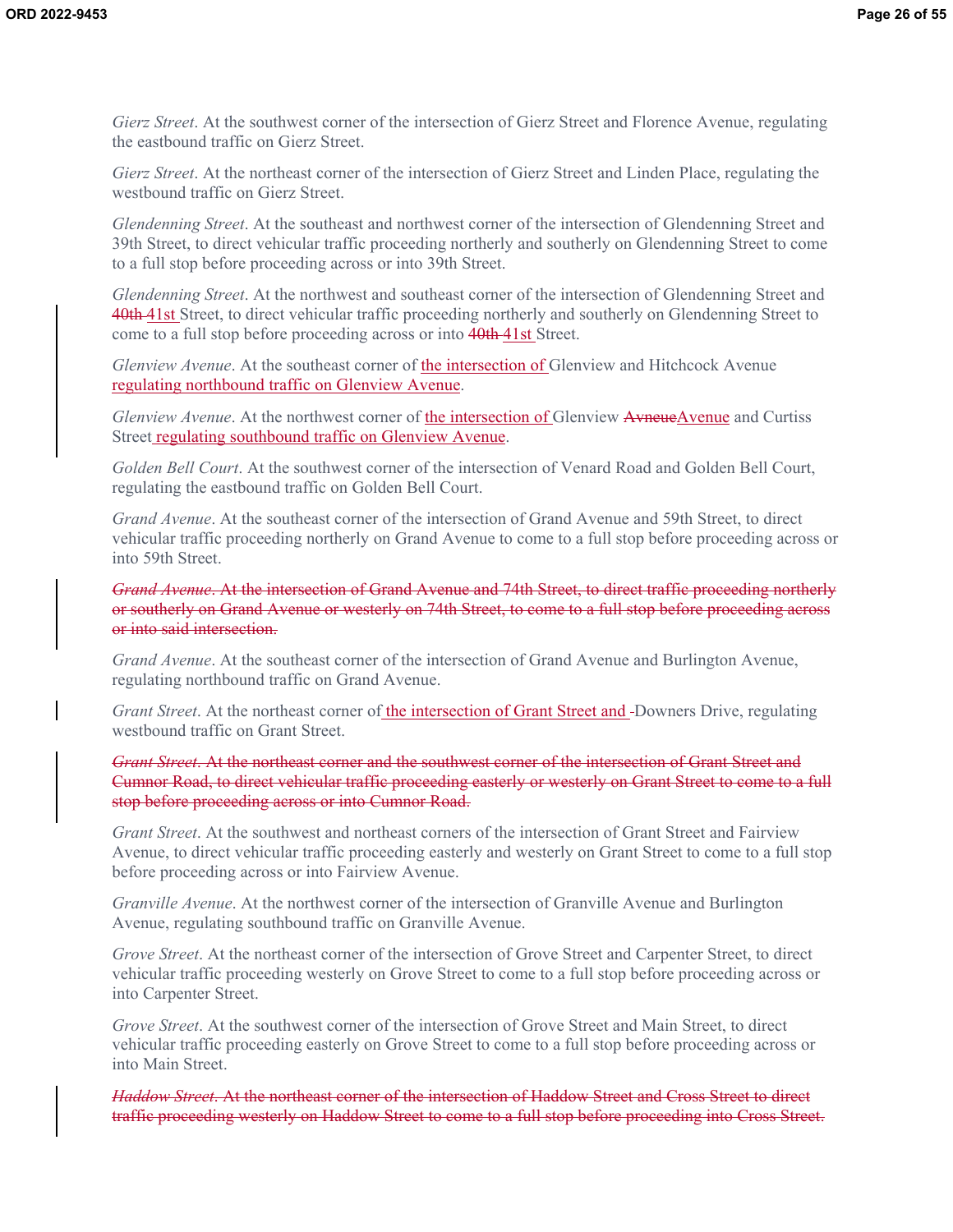*Hastings Avenue*. At the northeast corner of the intersection of Hastings Avenue and Woodward Avenue, to direct vehicular traffic proceeding westerly on Hastings Avenue to come to a full stop before proceeding across or into Woodward Avenue.

*Highland Avenue*. At the northwest and southeast corners of the intersection of Highland Avenue and Chicago Avenue, to direct vehicular traffic proceeding southerly and northerly on Highland Avenue to come to a full stop before proceeding across or into Chicago Avenue.

*Highland Avenue*. At the northwest and southeast corners of the intersection of Highland Avenue and 41st Street, to direct vehicular traffic proceeding southerly and northerly on Highland Avenue to come to a full stop before proceeding across or into 41st Street.

*Highland Avenue*. At the northwest and southeast corners of the intersection of Highland Avenue and Rogers Street, to direct vehicular traffic proceeding southerly and northerly on Highland Avenue to come to a full stop before proceeding across or into Rogers Street.

*Highland Court*. At the northeast corner of the intersection of Highland Court and Highland Avenue regulating westbound traffic on Highland Court.

*Hillcrest Road*. At the northwest corner of the intersection of Hillcrest Road and Jefferson Avenue, regulating southbound traffic on Hillcrest Road.

*Hitchcock Avenue*. At the southwest corner of the intersection of Hitchcock Avenue and Cornell Avenue, to direct traffic proceeding easterly on Hitchcock Avenue to come to a full stop before proceeding into Cornell Avenue.

*Hitchcock Avenue*. At the southwest corner of the intersection of Hitchcock Avenue and Walnut Avenue, to direct vehicular traffic proceeding easterly on Hitchcock Avenue to come to a full stop before proceeding across or into Walnut Avenue.

*Indianapolis Avenue*. At the southwest and northeast corners of the intersection of Indianapolis Avenue and Cross Street, regulating the eastbound and westbountwestbound traffic on Indianapolis Avenue.

*Indianapolis Avenue*. At the southwest corner of the intersection of Indianapolis Avenue and Cumnor Road, regulating the eastbound traffic on Indianapolis Avenue.

*Indianapolis Avenue*. At the northeast corner of the intersection of Indianapolis Avenue and Douglas Road, regulating westbound traffic on Indianapolis Avenue.

*Indianapolis Avenue*. At the southwest and northeast corners of the intersection of Indianapolis Avenue and Drendel Road, regulating the eastbound and westbound traffic on Indianapolis Avenue.

*Indianapolis Avenue*. At the southwest corner of the intersection of Indianapolis Avenue and Cumnor Road, regulating the eastbound traffic on Indianapolis Avenue.

*Indianapolis Avenue*. At the southwest and northeast corners of the intersection of Indianapolis Avenue and Fairview Avenue, to direct vehicular traffic proceeding easterly and westerly on Indianapolis Avenue to come to a full stop before proceeding across or into Fairview Avenue.

*Indianapolis Avenue*. At the northeast and southwest corners of the intersection of Indianapolis Avenue and Florence Avenue, to direct vehicular traffic proceeding easterly and westerly on Indianapolis Avenue to come to a full stop before proceeding across or into Florence Avenue.

*Jacqueline Drive*. At the southeast corner of the intersection of Jacqueline Drive and Gilbert Avenue, to direct vehicular traffic proceeding northerly on Jacqueline Drive to come to a full stop before proceeding across or into Gilbert Avenue.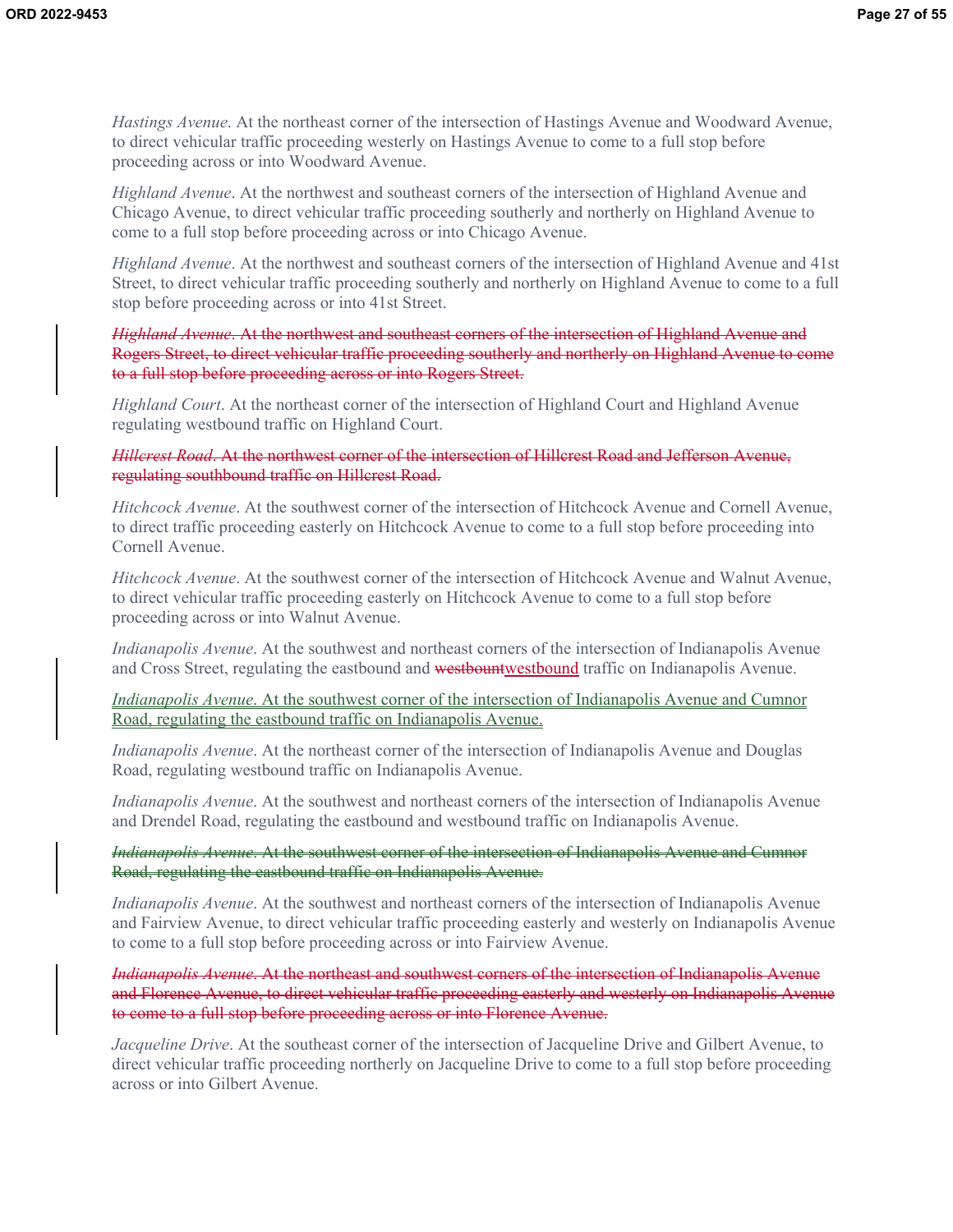*Janet Street*. At the northeast and southwest corners of the intersection of Janet Street and Downers Drive to direct traffic proceeding easterly or westerly on Janet Street to come to a full stop before proceeding into or across Downers Drive.

*Janet Street*. At the northeast and southwest corners of the intersection of Janet Street and Lee Avenue, to direct vehicular traffic proceeding easterly and westerly on Janet Street to come to a full stop before proceeding across or into Lee Avenue.

*Jefferson Avenue*. At the northeast corner of the intersection of Jefferson Avenue and Springside Avenue, to direct vehicular traffic proceeding westerly on Jefferson Avenue to come to a full stop before proceeding into Springside Avenue.

*Jefferson Avenue*. At the northeast and southwest corners of the intersection of Jefferson Avenue and Hillcrest Road, regulating westbound and eastbound traffic on Jefferson Avenue.

*Jefferson Avenue*. At the southwest and northeast corners of the intersection of Jefferson Avenue and Dunham Road, to direct vehicular traffic proceeding easterly and westerly on Jefferson Avenue to come to a full stop before proceeding across or into Dunham Road.

*Jefferson Avenue*. At the southwest and northeast corners of the intersection of **Middaugh** Jefferson Avenue and Jefferson-Middaugh Avenue, regulating the eastbound and westbound traffic on Jefferson Avenue.

*Jefferson Avenue*. At the northeast corner of the intersection of Jefferson Avenue and Springside Avenue, to direct vehicular traffic proceeding westerly on Jefferson Avenue to come to a full stop before proceeding into Springside Avenue.

*Katrine Avenue*. At the southeast corner of the intersection of Katrine Avenue and Curtiss Street, to direct vehicular traffic proceeding northerly on Katrine Avenue to come to a full stop before proceeding across or into Curtiss Street.

*Lake Avenue*. At the southwest corner of the intersection of Lake Avenue and Fairview Avenue, to direct vehicular traffic proceeding easterly on Lake Avenue to come to a full stop before proceeding across or into Fairview Avenue.

*Lane Place*. At the southeast corner of the intersection of Lane Place and Maple Avenue, to direct vehicular traffic proceeding northerly on Lane Place to come to a full stop before proceeding across or into Maple Avenue.

*Lee Avenue*. At the northwest corner of the intersection of Lee Avenue and Warren Avenue, regulating southbound traffic on Lee Avenue.

*Lee Avenue*. At the southeast corner of the intersection of Lee Avenue and Gilbert Avenue, to direct vehicular traffic proceeding northerly on Lee Avenue to come to a full stop before proceeding across or into Gilbert Avenue.

*Leonard Avenue*. At the northeast and southwest corners of the intersection of Leonard Avenue and 61st Street, regulating eastbound and westbound traffic on 61st Street.

*Leonard Avenue*. At the northeast and southwest corners of the intersection of Leonard Avenue and 62nd Street, regulating eastbound and westbound traffic on 62nd Street.

*Lincoln Street*. At the northeast corner of the intersection of Lincoln Street and Douglas Road, regulating westbound traffic on Lincoln Street.

*Lincoln Street*. At the northeast and southwest corners of the intersection of Lincoln Street and Elm Street to direct vehicular traffic proceeding easterly or westerly on Lincoln Street to come to a full stop before proceeding across or into Elm Street.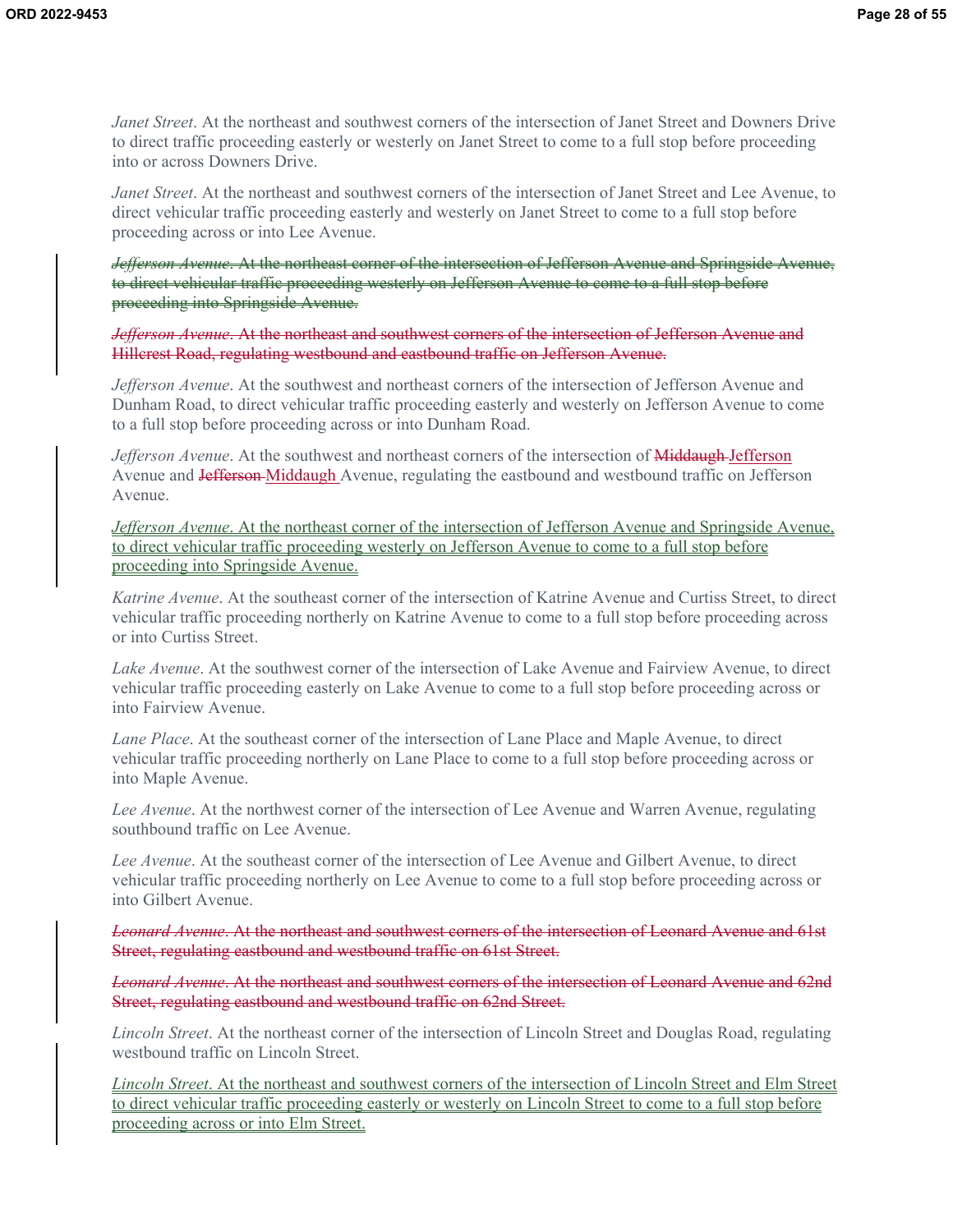*Lincoln Street*. At the northeast and southwest corners of the intersection of Lincoln Street and Highland Avenue, to direct traffic proceeding easterly or westerly on Lincoln Street to come to a full stop before proceeding into or across Highland Avenue.

*Lincoln Street*. At the southwest corner of the intersection of Lincoln Street and Sterling Road, regulating eastbound traffic on Lincoln Street.

*Lincoln Street*. At the northeast and southwest corners of the intersection of Lincoln AvenueStreet and Main Street, to direct vehicular traffic proceeding westerly and easterly traffic on Lincoln AvenueStreet to come to a full stop before proceeding across or into Main Street.

*Lincoln Street*. At the northeast corner of the intersection of Lincoln Street and Middaugh Avenue, to direct traffic proceeding westerly on Lincoln Street to come to a full stop before proceeding into or across Middaugh Avenue.

*Lincoln Street*. At the northeast and southwest corners of the intersection of Lincoln Street and Linscott Avenue, to direct vehicular traffic proceeding easterly and westerly on Lincoln Street to come to a full stop before proceeding into or across Linscott Avenue.

*Lincoln Street*. At the northeast and southwest corners of the intersection of Lincoln Street and Saratoga Avenue, to direct traffic proceeding easterly or westerly on Lincoln Street to come to a full stop before proceeding into or across Saratoga Avenue.

*Lincoln Street*. At the northeast and southwest corners of the intersection of Lincoln Street and Stanley Avenue, to direct traffic proceeding easterly or westerly on Lincoln Street to come to a full stop before proceeding into or across Stanley Avenue.

*Lincoln Street*. At the southwest corner of the intersection of Lincoln Street and Sterling Road, regulating eastbound traffic on Lincoln Street.

*Lincoln Street*. At the northeast and southwest corners of the intersection of Lincoln Street and Washington Street, to direct vehicular traffic proceeding easterly and westerly on Lincoln Street to come to a full stop before proceeding across or into Washington Street.

*Lincoln Street*. At the northeast and southwest corners of the intersection of Lincoln Street and Forest Avenue, to direct traffic proceeding easterly or westerly on Lincoln Street to come to a full stop before proceeding into or across Forest Avenue.

*Lincoln Street*. At the northeast and southwest corners of the intersection of Lincoln Street and Highland Avenue, to direct traffic proceeding easterly or westerly on Lincoln Street to come to a full stop before proceeding into or across Highland Avenue.

*Lincoln Street*. At the northeast corner of the intersection of Lincoln Street and Middaugh Avenue, to direct traffic proceeding westerly on Lincoln Street to come to a full stop before proceeding into or across Middaugh Avenue.

*Lincoln Street*. At the northeast and southwest corners of the intersection of Lincoln Street and Elm Street to direct vehicular traffic proceeding easterly or westerly on Lincoln Street to come to a full stop before proceeding across or into Elm Street.

*Linden Place*. At the southeast corner of the intersection of Linden Place and Chicago Avenue, to direct vehicular traffic proceeding northerly on Linden Place to come to a full stop before proceeding across or into Chicago Avenue.

*Linden Place*. At the southeast corner of the intersection of Linden Place and Franklin Street, to direct vehicular traffic proceeding northerly on Linden Place to come to a full stop before proceeding across or into Franklin Street.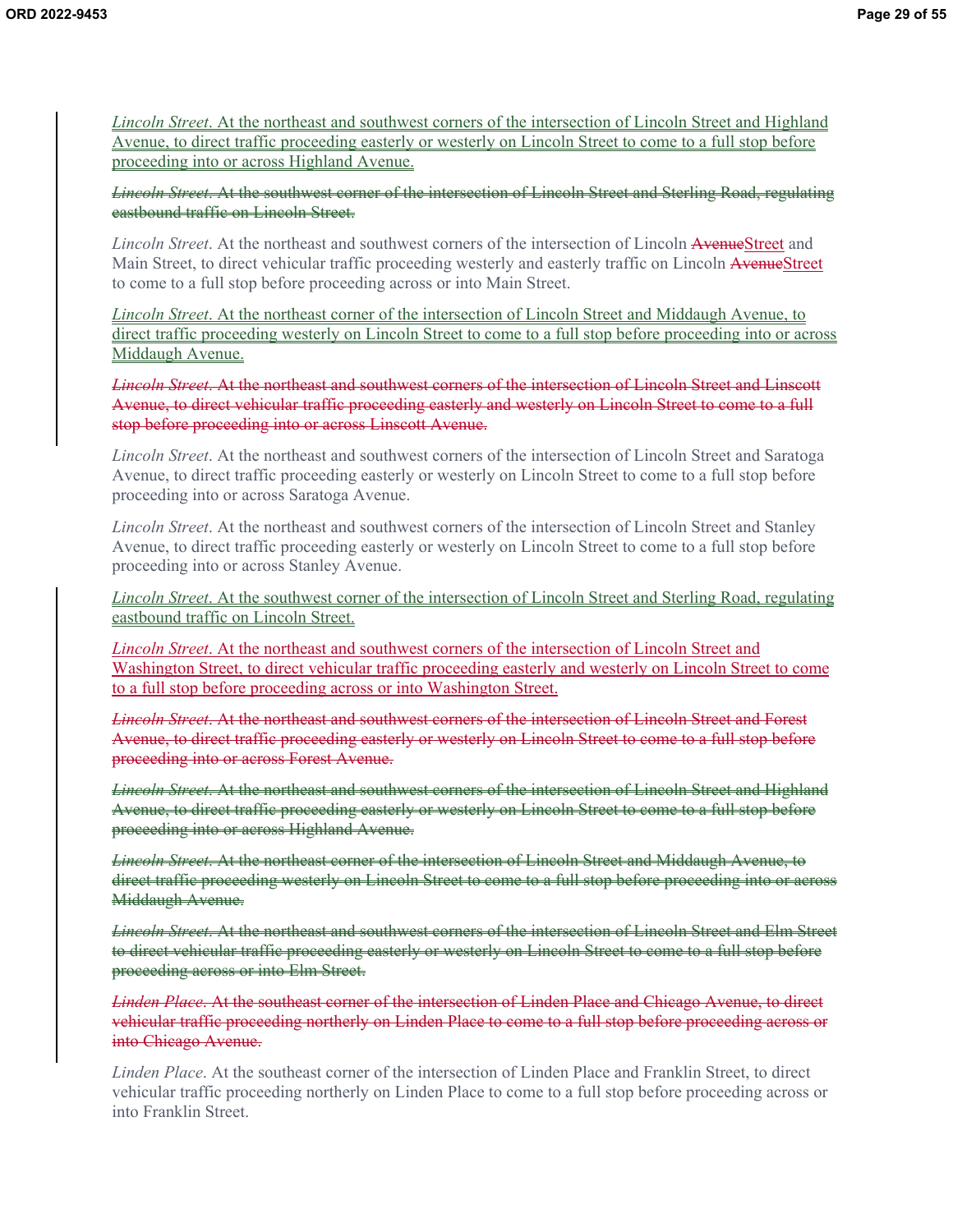*Linden Place*. At the northwest corner of the intersection of Linden Place and Rogers Street, to direct vehicular traffic proceeding southerly on Linden Place to come to a full stop before proceeding across or into Rogers Street.

*Lindley Street*. At the intersection of Lindley Street and 41st Street, to direct traffic proceeding northerly or southerly on Lindley Street to come to a full stop before proceeding across or into 41st Street.

*Linscott Avenue*. At the southeast and northwest corners of the intersection of Linscott Avenue and Chicago Avenue, to direct vehicular traffic proceeding northerly and southerly on Linscott Avenue to come to a full stop before proceeding across or into Chicago Avenue.

*Linscott Avenue*. At the southeast corner of the intersection of Linscott Avenue and Grant Street, regulating northbound traffic on Linscott Avenue.

*Linscott Avenue*. At the northwest and southeast corners of the intersection of Linscott Avenue and Lincoln Street, to direct vehicular traffic proceeding northerly and southerly on Linscott Avenue to come to a full stop before proceeding into or across Lincoln Street.

*Linscott Avenue*. At the northwest corner of the intersection of Linscott Avenue and Warren Avenue, regulating southbound traffic on Linscott Avenue.

*Linscott Avenue*. At the southeast corner of the intersection of Linscott Avenue and Grant Street, regulating northbound traffic on Linscott Avenue.

*Linscott Avenue*. At the southeast and northwest corners of the intersection of Linscott Avenue and Chicago Avenue, to direct vehicular traffic proceeding northerly and southerly on Linscott Avenue to come to a full stop before proceeding across or into Chicago Avenue.

*Longmeadow Road*, at the northwest corner of Longemeadow Road and at 41st Street.

*Longmeadow Road*, at the southeast corner of the intersection of Longmeadow Road and Tower Road, regulating northbound traffic on Longmeadow Road.

*Longmeadow Road*, at the northwest corner of the intersection of Longmeadow Road and at 41st Street, regulating southbound traffic on Longmeadow Road.

*Loomes Avenue*. At the northeast corner of the intersection of Loomes Avenue and Woodward Avenue, to direct traffic proceeding westerly on Loomes Avenue to come to a full stop before proceeding across or into Woodward Avenue.

*Lyman Avenue*. At the southeast and northwest corners of the intersection of Lyman Avenue and 59th **StreeetStreet**, to direct vehicular traffic proceeding northerly and southerly on Lyman Avenue to come to a full stop before proceeding across or into 59th Street.

*Mackie Place*. At the northwest corner of the intersection of Mackie Place and Maple Avenue, to direct vehicular traffic proceeding southerly on Mackie Place to come to a full stop before proceeding across or into Maple Avenue.

*Maplewood Place*. At the southeast corner of the intersection of Maplewood Place and Maple Avenue, to direct vehicular traffic proceeding northerly on Maplewood Place to come to a full stop before proceeding across or into Maple Avenue.

*Middaugh Avenue*. At the northwest corner of Middaugh Avenue and Warren Avenue, regulating southbound traffic on Middaugh Avenue.

*Middaugh Avenue*. At the northwest and southeast corners of the intersection of Middaugh Avenue and Franklin Street, regulating both northbound and southbound traffic on Middaugh Avenue.

*Middaugh Avenue*. At the northwest and southeast corners of the intersection of Middaugh Avenue and Blanchard Street, regulating both northbound and southbound traffic on Middaugh Avenue.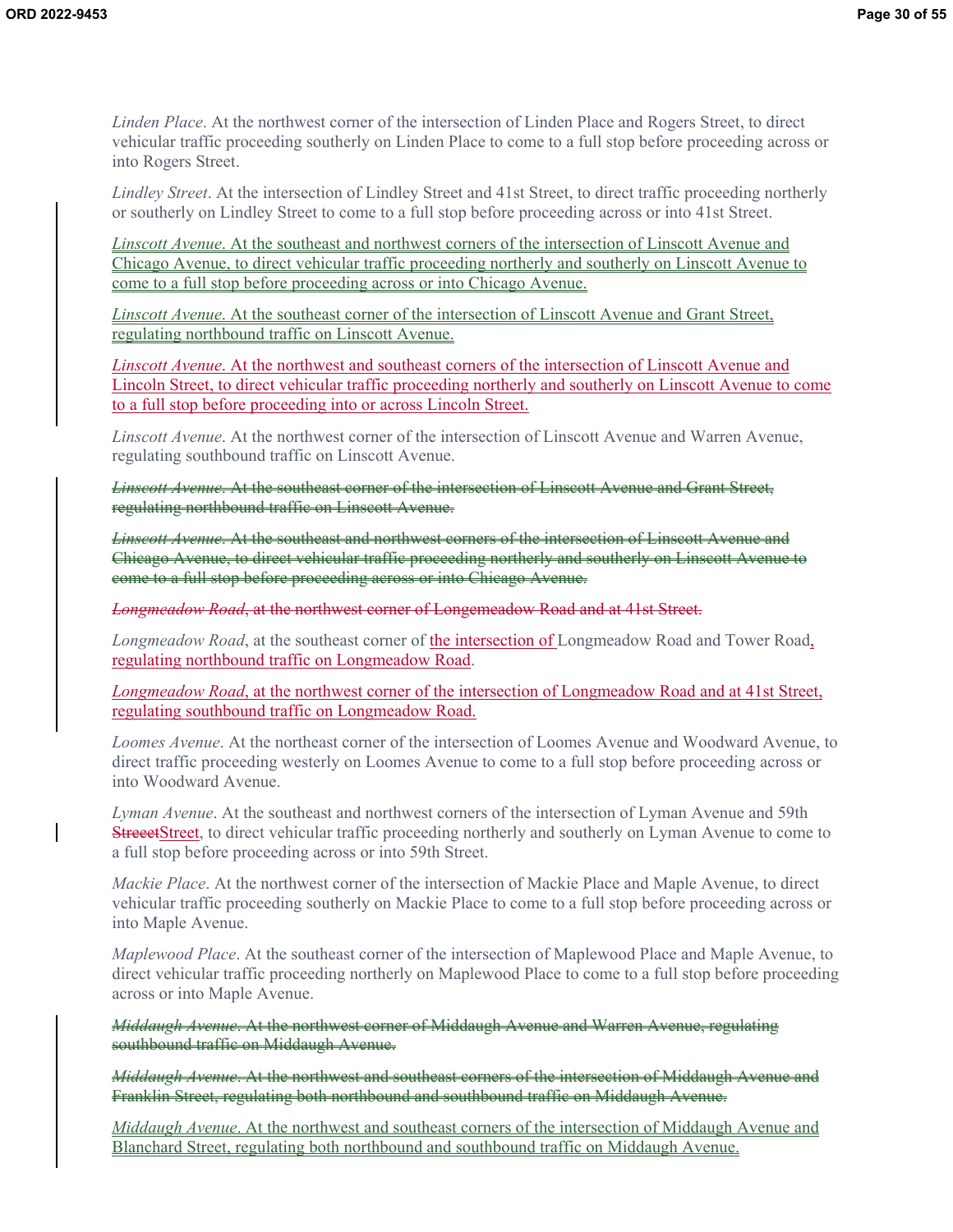*Middaugh Avenue*. At the northwest and southeast corners of the intersection of Middaugh Avenue and Chicago Avenue, to direct vehicular traffic proceeding southerly and northerly on Middaugh Avenue to come to a full stop before proceeding across or into Chicago Avenue.

*Middaugh Avenue*. At the northwest and southeast corners of the intersection of Middaugh Avenue and Franklin Street, regulating both northbound and southbound traffic on Middaugh Avenue.

*Middaugh Avenue*. At the northwest corner of the intersection of Middaugh Avenue and Warren Avenue, regulating southbound traffic on Middaugh Avenue.

*Middaugh Avenue*. At the northwest corner of the intersection of Middaugh Avenue and 59th Street, to direct vehicular traffic proceeding southerly on Middaugh Avenue to come to a full stop before proceeding across or into 59th Street.

*Middaugh Avenue*. At the northwest and southeast corners of the intersection of Middaugh Avenue and Blanchard Street, regulating both northbound and southbound traffic on Middaugh Avenue.

*Midhurst Road*. At the northwest and southeast corners of the intersection of Midhurst Road and Puffer Road, regulating northwest and southeast traffic on Puffer Road.

*Midhurst Road*. At the northwest and southeast corners of the intersection of Midhurst Road and Oxnard Drive, regulating northwest and southeast traffic on Oxnard Drive.

*Mochel Drive.* At the southeast and southwest corners of the intersection of Mochel Drive and Burlington Avenue, to direct vehicular traffic proceeding northerly on Mochel Drive to come to a full stop before proceeding across or into Burlington Avenue.

*Montgomery Avenue*. At the northwest corner of Montgomery Avenue and Warren Avenue, regulating southbound traffic on Montgomery Avenue.

*Montgomery Avenue*. At the southeast corner of the intersection of Montgomery Avenue and Chicago Avenue, regulating northbound traffic on Montgomery Avenue.

*Montgomery Avenue*. At the southeast and northwest corners of the intersection of Montgomery Avenue and Prairie Avenue, to direct vehicular traffic proceeding northerly and southerly on Montgomery Avenue to come to a full stop before proceeding across or into Prairie Avenue.

*Northcott Avenue*. At the northwest corner of Northcott Avenue and Warren Avenue, regulating southbound traffic on Northcott Avenue.

*Montgomery Avenue*. At the northwest corner of the intersection of Montgomery Avenue and Warren Avenue, regulating southbound traffic on Montgomery Avenue.

*Northcott Avenue*. At the southeast corner of the intersection of Northcott Avenue and Chicago Avenue, regulating northbound traffic on Northcott Avenue.

*Northcott Avenue*. At the southeast and northwest corners of the intersection of Northcott Avenue and Prairie Avenue, to direct vehicular traffic proceeding northerly and southerly on Northcott Avenue to come to a full stop before proceeding across or into Prairie Avenue.

*Northcott Avenue*. At the northwest corner of the intersection of Northcott Avenue and Warren Avenue, regulating southbound traffic on Northcott Avenue.

*Oak Hill Court*. At the southwest and northeast corners of the intersection of Oak Hill Court and Venard Road, regulating the eastbound and westbound traffic on Oak Hill Court.

*Oakwood Avenue*. At the northwest corner of the intersection of Oakwood Avenue and Warren Avenue, regulating southbound traffic on Oakwood Avenue.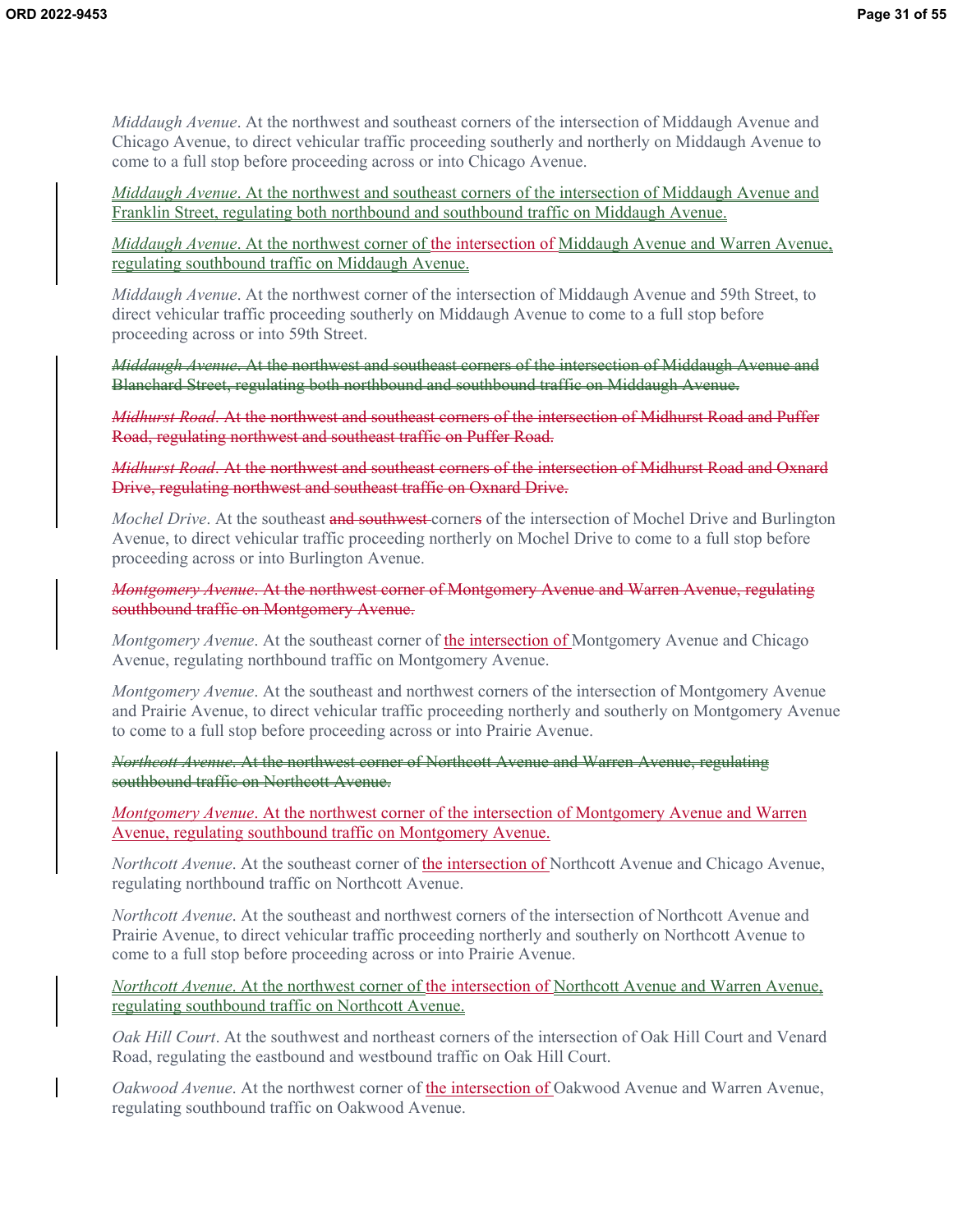*Otis Avenue*. At the southwest corner of the intersection of Otis Avenue and Cumnor Road, regulating the eastbound traffic on Otis Avenue.

*Otis Avenue*. At the northeast corner of the intersection of Otis Avenue and Douglas Road, regulating westbound traffic on Otis Avenue.

*Otis Avenue*. At the southwest corner of the intersection of Otis Avenue and Cumnor Road, regulating the eastbound traffic on Otis Avenue.

*Oxnard Drive*. At the northwest and southeast corners of the intersection of Oxnard Drive and Midhurst Road, regulating northwest and southeast traffic on Oxnard Drive.

*Oxnard Drive*. At the northeast and southwest corners of the intersection of Oxnard Drive and Woodward Avenue, to direct vehicular traffic proceeding westerly and easterly on Oxnard Drive to come to a full stop before proceeding across or into Woodward Avenue.

*Parkway Drive*. At the southeast corner of the intersection of Parkway Drive and Franklin Street, regulating northbound traffic on Parkway Drive.

*Parkway Drive.* At the northeast corner of the intersection of Parkway Drive and Linscott Avenue, regulating westbound traffic on Parkway Drive.

*Pershing Avenue*. At the northwest and southeast corners of the intersection of Pershing Avenue and Chicago Avenue, regulating northbound and southbound traffic on Pershing Avenue.

*Pershing Avenue*. At the northwest and southeast corners of the intersection of Pershing Avenue and Grant Street, regulating northbound and southbound traffic on Pershing Avenue.

*Pershing Avenue*. At the southeast and northwest corners of the intersection of Pershing Avenue and Prairie Avenue, to direct vehicular traffic proceeding northerly and southerly on Pershing Avenue to come to a full stop before proceeding across or into Prairie Avenue.

*Pershing Avenue.* At the northwest corner of the intersection of Pershing Avenue and Warren Avenue, regulating southbound traffic on Pershing Avenue.

*Plymouth Street*. At the northeast corner of the intersection of 61st Street and Plymouth Street, regulating the northbound traffic on Plymouth Street.

*Plymouth Street*. At the northwest corner of the intersection of 62nd Street and Plymouth Street, regulating the southbound traffic on Plymouth Street.

*Pomeroy Court*. At the northwest and southeast corners of the intersection of Pomeroy Court and 35th Street, regulating the northbound and southbound traffic on Pomeroy Court.

*Powell Street*. At the southeast and northwest corners of the intersection of Powell Street and Norfolk Street to direct traffic proceeding northerly and southerly on Powell Street to come to a full stop before proceeding into or across Norfolk Street.

*Powell Street*. At the northwest and southeast corners of the intersection of Powell Street and 68th Street to direct vehicular traffic proceeding northerly or southerly on Powell Street to come to a full stop before proceeding into 68th Street.

*Prairie Avenue*. At the southwest corner of the intersection of Prairie Avenue and Florence Avenue, regulating the eastbound traffic on Prairie Avenue.

*Prince Street*. At the southeast and northwest corners of the intersection of Prince Street and Chicago Avenue, to direct vehicular traffic proceeding northerly and southerly on Prince Street to come to a full stop before proceeding across or into Chicago Avenue.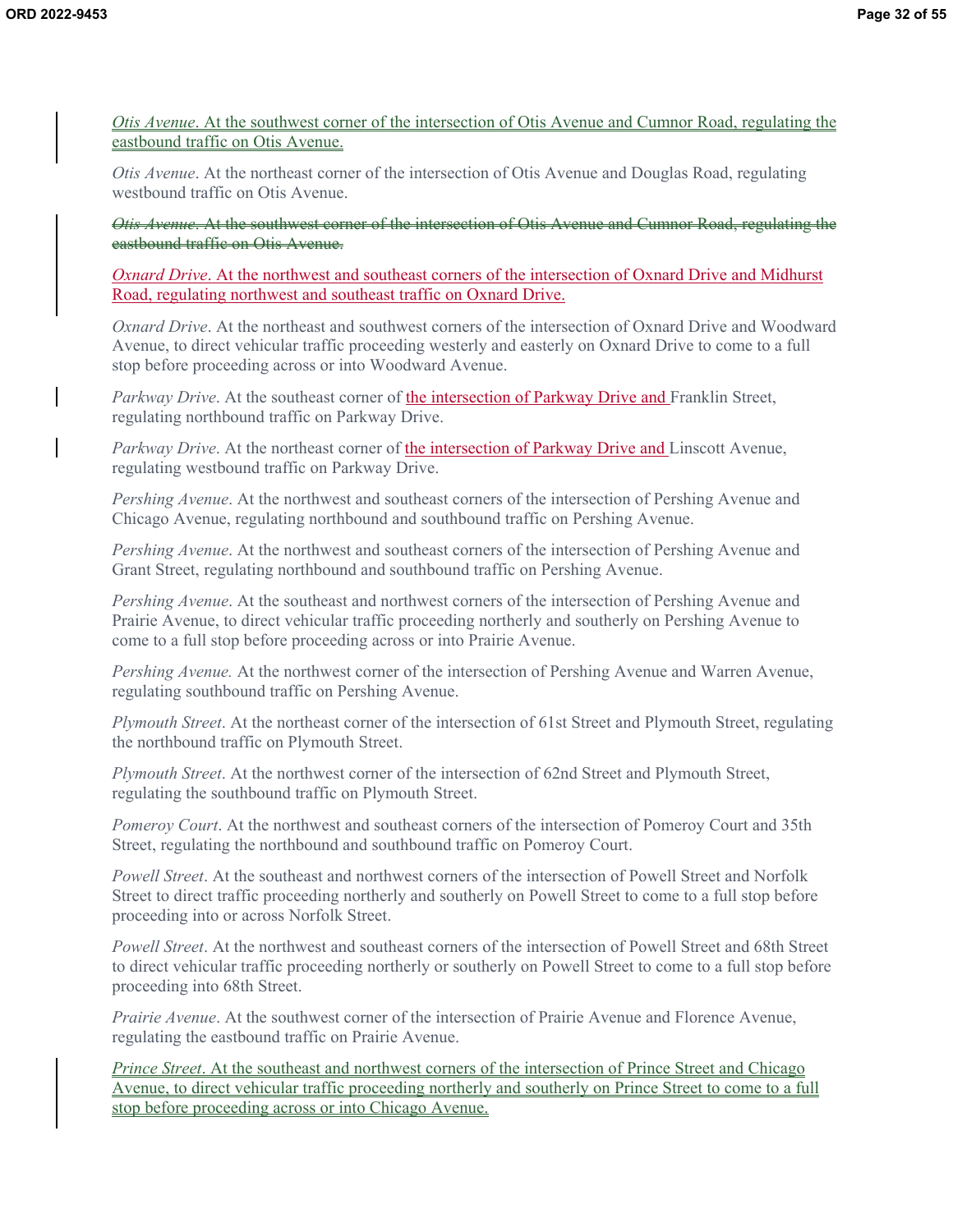*Prince Street.* At the northwest corner of the intersection of Prince Street and Franklin Street, regulating southbound traffic on Prince Street.

*Prince Street*. At the northwest and southeast corners of the intersection of Prince Street and Lincoln Streets, to direct traffic proceeding northerly or southerly on Prince Street to come to a full stop before proceeding into or across Lincoln Street.

*Prince Street*. At the northwest corner of Franklin Street, regulating southbound traffic on Prince Street.

*Prince Street*. At the southeast and northwest corners of the intersection of Prince Street and Chicago Avenue, to direct vehicular traffic proceeding northerly and southerly on Prince Street to come to a full stop before proceeding across or into Chicago Avenue.

*Prospect Avenue*. At the southeast corner of the intersection of Prospect Avenue and Lincoln Street, regulating northbound traffic on Prospect Avenue.

*Prospect Avenue*. At the northwest and southeast corners of the intersection of Prospect Avenue and Sherman Street, to direct vehicular traffic proceeding southerly and northerly on Prospect Avenue to come to a full stop before proceeding across or into Sherman Street.

*Prospect Avenue*. At the northwest corner of the intersection of Prospect Avenue and Chicago Avenue, to direct vehicular traffic proceeding southerly on Prospect Avenue to come to a full stop before proceeding across or into Chicago Avenue.

*Prospect Avenue.* At the northwest and southeast corners of the intersection of Franklin StreetProspect Avenue and Prospect AvenueFranklin Street, to direct traffic proceeding northerly or southerly on Prospect Avenue to come to a full stop before proceeding across or into Franklin Street.

*Prospect Avenue*. At the southeast corner of the intersection of Prospect Avenue and Lincoln Street, regulating northbound traffic on Prospect Avenue.

*Prospect Avenue*. At the northwest and southeast corners of the intersection of Prospect Avenue and Rogers Street, to direct vehicular traffic proceeding southerly and northerly on Prospect Avenue to come to a full stop before proceeding across or into Rogers Street.

*Prospect Avenue*. At the northwest and southeast corners of the intersection of Prospect Avenue and Sherman Street, to direct vehicular traffic proceeding southerly and northerly on Prospect Avenue to come to a full stop before proceeding across or into Sherman Street.

*Prospect Avenue*. At the northwest and southeast corners of the intersection of Franklin Street and Prospect Avenue, to direct traffic proceeding northerly or southerly on Prospect Avenue to come to a full stop before proceeding across or into Franklin Street.

*Provence Court*. At the southwest corner of the intersection of Provence Court and Walnut Avenue, regulating the eastbound traffic on Provence Court.

*Puffer Road*. At the southeast corner of the intersection of Puffer Road and Haddow Avenue to direct traffic proceeding northerly on Puffer Road to come to a full stop before proceeding into or across Haddow Avenue.

*Puffer Road*. At the northwest and southeast corners of the intersection of Puffer Road and Midhurst Road, regulating northwest and southeast traffic on Puffer Road.

*Randall Street*. At the intersection of Randall Street and Lyman Avenue, to direct traffic proceeding easterly or westerly on Randall Street to come to a full stop before proceeding across or into Lyman Avenue.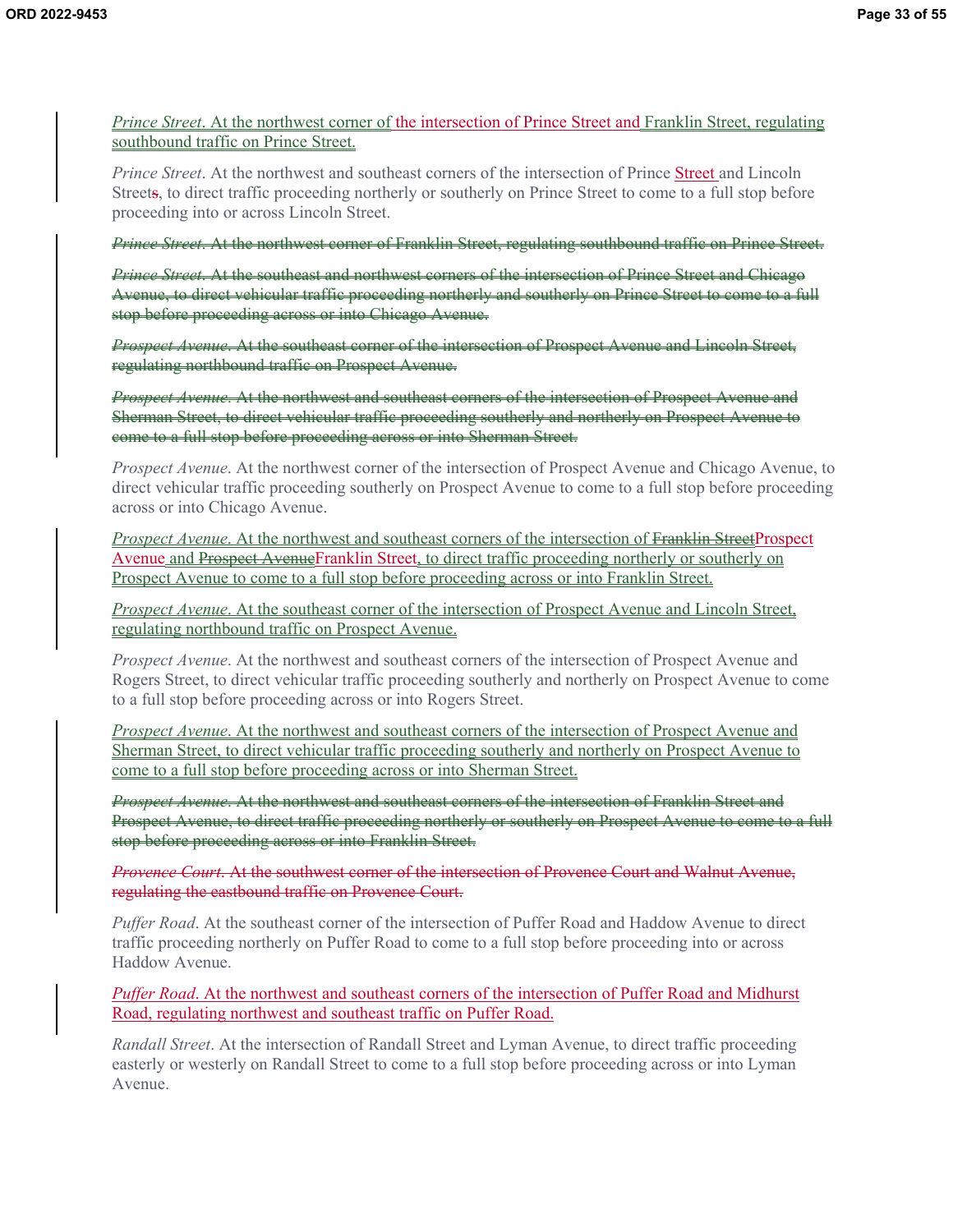*Randall Street*. At the northwest and southeast corners of the intersection of Randall Street and Benton Avenue, to direct vehicular traffic proceeding northerly and southerly on Benton Avenue to come to a full stop before proceeding across or into Randall Street.

*Randall Street*. At the northwest and southeast corners of the intersection of Randall Street and Fairmount Avenue to direct vehicular traffic proceeding northerly or southerly on Fairmount Avenue to come to a full stop before proceeding into Randall Street.

*Randall Street*. At the northeast and southwest corners of the intersection of Randall Street and Washington Street, to direct vehicular traffic proceeding easterly and westerly on Randall Street to come to a full stop before proceeding across or into Washington Street.

*Ridgewood Circle*. At the southwest corner of the intersection of Ridgewood Circle and Dunham Road, to direct vehicular traffic proceeding easterly on Ridgewood Circle to come to a full stop before proceeding across or into Dunham Road.

*Rogers Street*. At the northeast corner of the intersection of Rogers Street and Main Street, to direct vehicular traffic proceeding westerly on Rogers Street to come to a full stop before proceeding across or into Main Street.

*Rogers Street*. At the southwest corner of the intersection of Rogers Street and Maple Avenue, to direct vehicular traffic proceeding easterly on Rogers Street to come to a full stop before proceeding across or into Maple Avenue.

*Rose Avenue*. At the northwest corner of the intersection of Rose Avenue and Burlington Avenue regulating the southbound traffic on Rose Avenue.

*Rose Avenue*. At the southeast corner of the intersection of Rose Avenue and Haddow Avenue, regulating the northbound traffic on Rose Avenue.

*Roslyn Road*, at the southeast corner of the intersection of Roslyn Road and Tower Road, regulating northbound traffic on Roslyn Road.

*Roslyn Road*, at the northwest corner of the intersection of Roslyn Road and 41st Street, regulating southbound traffic on Roslyn Road.

*Ross Court*. At the southwest corner of the intersection of Ross Court and Carpenter Street, to direct vehicular traffic proceeding easterly on Ross Court to come to a full stop before proceeding across or into Carpenter Street.

*Saratoga Avenue*. At the northwest corner of Saratoga Avenue and Warren Avenue, regulating southbound traffic on Saratoga Street.

*Saratoga Avenue*. At the southeast corner of the intersection of Saratoga Avenue and Franklin Street, regulating northbound traffic on Saratoga AvenueStreet.

*Saratoga Avenue*. At the northwest corner of the intersection of Saratoga Avenue and Franklin Street, regulating southbound traffic on Saratoga Avenue Street.

*Saratoga Avenue*. At the northwest corner of the intersection of Saratoga Avenue and Warren Avenue, regulating southbound traffic on Saratoga Avenue Street.

*Saratoga Avenue*. At the intersection of Saratoga Avenue and Black Oak Drive, to direct traffic proceeding northerly or southerly on Saratoga Avenue or westerly on Black Oak Drive to come to a full stop before proceeding across or into said intersection.

*Saratoga Avenue*. At the southeast corner and the northwest corner of the intersection of Saratoga Avenue and 35th Street, to direct traffic proceeding northerly or southerly on Saratoga Avenue to come to a full stop before proceeding across or into 35th Street.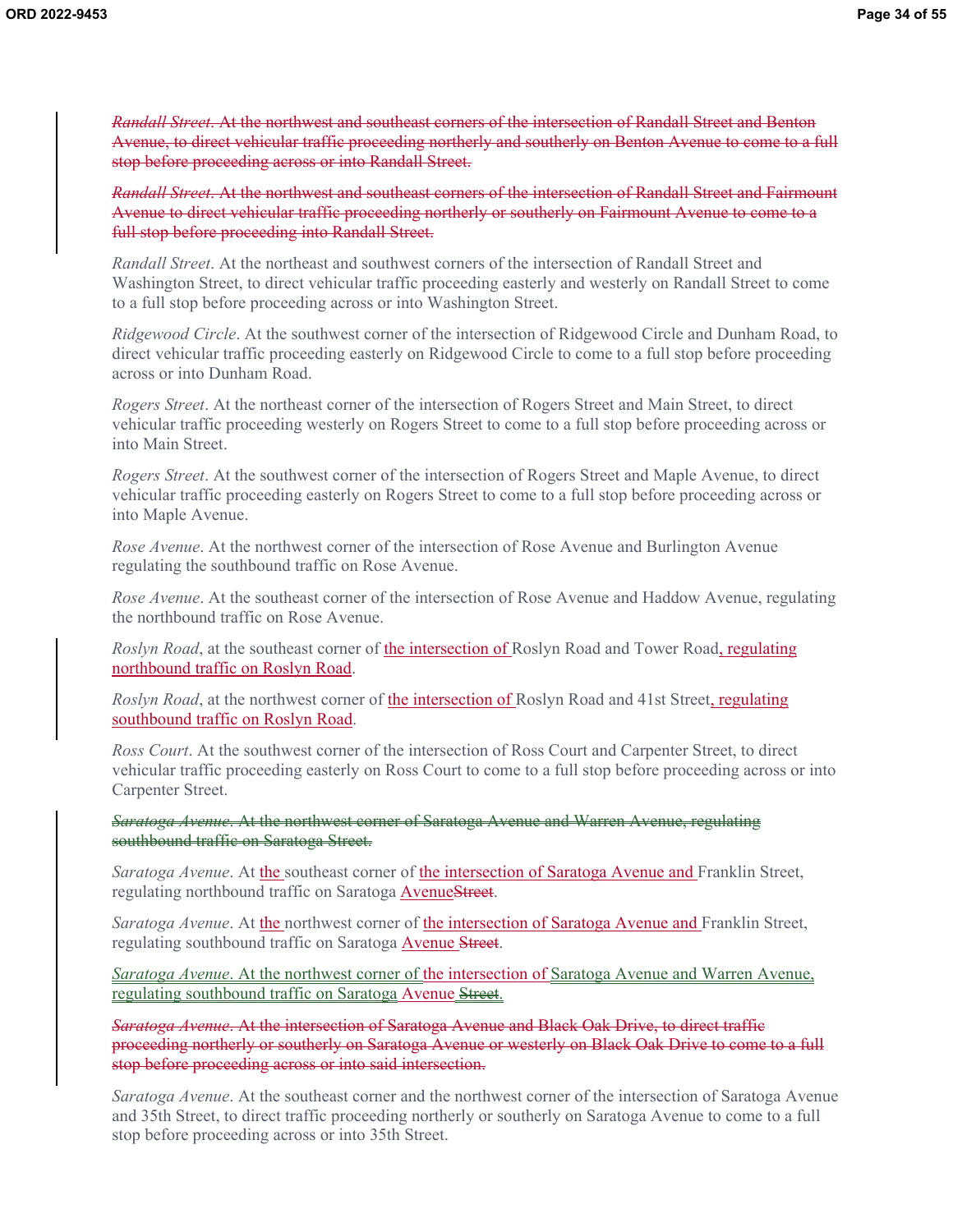*Saratoga Avenue*. At the southeast corner of the intersection of Saratoga Avenue and 41st Street, to direct vehicular traffic proceeding northerly on Saratoga Avenue to come to a full stop before proceeding across or into 41st Street.

*Saratoga Avenue*. At the northwest corner of the intersection of Saratoga Avenue and Norfolk Street to direct traffic proceeding southerly on Saratoga Avenue to come to a full stop before proceeding across or into Norfolk Street.

*Saratoga Avenue*. At the northwest and southeast corners of the intersection of 39th StreetSaratoga Avenue and Saratoga Avenue 39th Street, regulating northbound and southbound traffic on Saratoga Avenue.

*Saylor Street*. At the northeast corner of the intersection of Saylor Street and Dunham Road, to direct vehicular traffic proceeding westerly on Saylor Street to come to a full stop before proceeding across or into Dunham Road.

*School Street*, at the southeast corner of School Street and 39th Street.

*School Street*, at the northwest corner of School Street and Herbert Street.

*Seeley Avenue*. At the northwest corner of Seeley Avenue and Warren Avenue, regulating southbound traffic on Seeley Avenue.

*Seeley Avenue*. At the southeast and northwest corners of the intersection of Seeley Avenue and Prairie Avenue, to direct vehicular traffic proceeding northerly and southerly on Seeley Avenue to come to a full stop before proceeding across or into Prairie Avenue.

*Seeley Avenue*. At the northwest corner of the intersection of Seeley Avenue and Warren Avenue, regulating southbound traffic on Seeley Avenue.

*Sheldon Avenue*. At the southwest corner of the intersection of Sheldon Avenue and Cumnor Road, regulating the eastbound traffic on Sheldon Avenue.

*Scheldrup Street*. At the northwest corner of the intersection of Scheldrup Street and Branding Lane regulating the southbound traffic on Scheldrup Street.

*Sheridan Place*. At the northeast corner of the intersection of Sheridan Place and Washington Street, to direct vehicular traffic proceeding westerly on Sheridan Place to come to a full stop before proceeding across or into Washington Street.

*Sherman Street*. At the northeast corner of Saratoga Avenue, regulating westbound traffic on Sherman Street.

*Sherman Street*. At the northeast corner of Prince Street, regulating westbound traffic on Sherman Street.

*Sherman Street*. At the northeast corner of the intersection of Sherman Street and Elm Street, regulating westbound traffic on Sherman Street.

*Sherman Street*. At the southwest corner of the intersection of Sherman Street and Highland Avenue, regulating eastbound traffic on Sherman Street.

*Sherman Street*. At the southwest corner of the intersection of Sherman Street and Fairview Avenue, to direct vehicular traffic proceeding easterly on Sherman Street to come to a full stop before proceeding across or into Fairview Avenue.

*Sherman Street*. At the southwest corner of the intersection of Sherman Street and Highland Avenue, regulating eastbound traffic on Sherman Street.

*Sherman Street*. At the northeast corner of the intersection of Sherman Street and Prince Street, regulating westbound traffic on Sherman Street.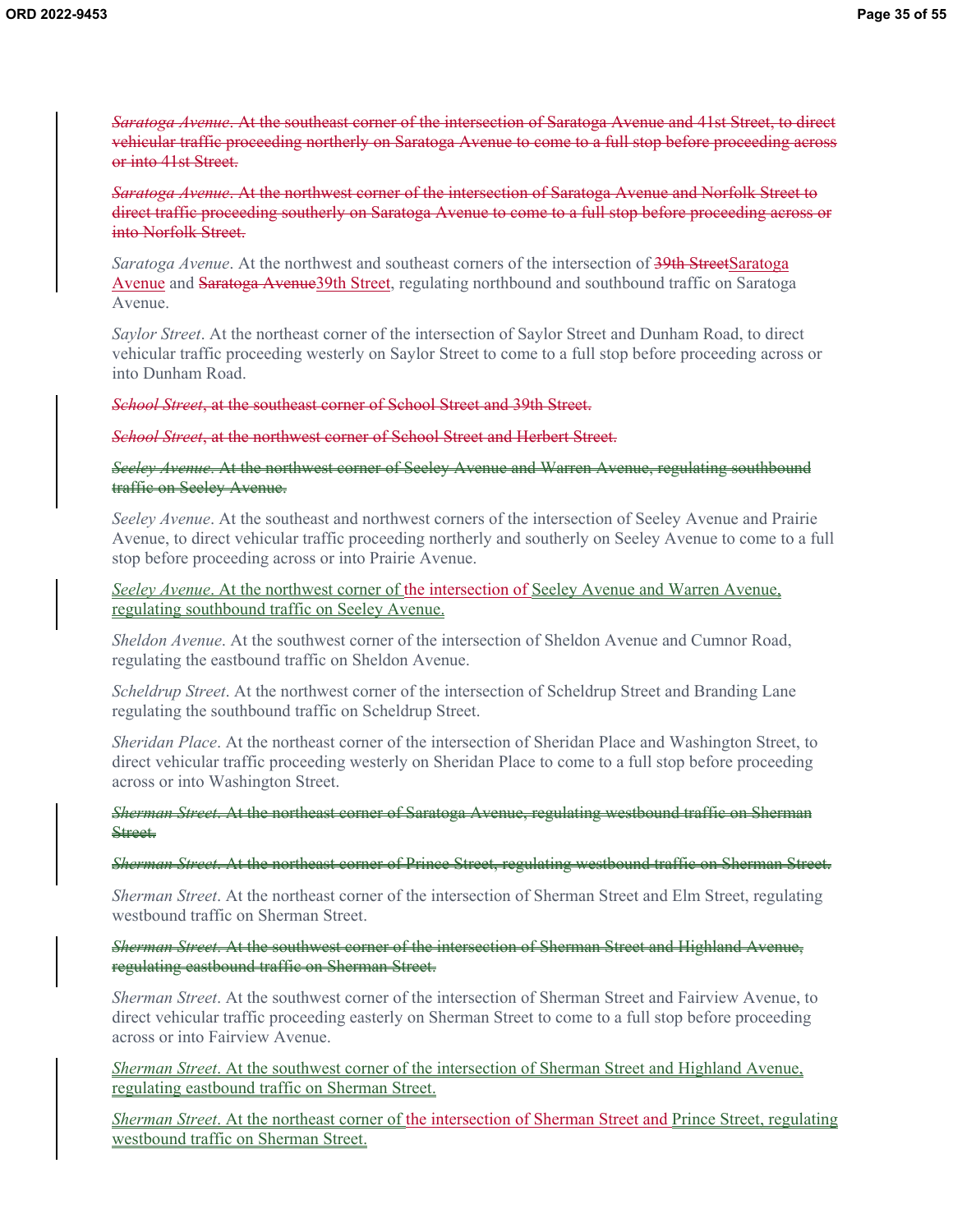*Sherman Street*. At the northeast corner of the intersection of Sherman Street and Saratoga Avenue, regulating westbound traffic on Sherman Street.

*Sherman Street*. At the northeast corner and the southwest corner of the intersection of Sherman Street and Stanley Avenue, to direct vehicular traffic proceeding easterly or westerly on Sherman Street to come to a full stop before proceeding across or into Stanley Avenue.

*Sherwood Avenue*. At the northwest corner of the intersection of Sherwood Avenue and Chicago Avenue, to direct vehicular traffic proceeding southerly on Sherwood Avenue to come to a full stop before proceeding across or into Chicago Avenue.

*Sherwood Avenue*. At the southeast corner of the intersection of Sherwood Avenue and Grant Street, to direct vehicular traffic proceeding northerly on Sherwood Avenue to come to a full stop before proceeding across or into Grant Street.

*Stanford Avenue*. At the northeast corner of the intersection of Stanford Avenue and Dunham Road, to direct vehicular traffic proceeding westerly on Stanford Avenue to come to a full stop before proceeding across or into Dunham Road.

*Stanley Avenue*. At the northwest corner of the intersection of Stanley Avenue and Chicago Avenue, to direct vehicular traffic proceeding southerly on Stanley Avenue to come to a full stop before proceeding across or into Chicago Avenue.

*Stanley Avenue*. At the northwest and southeast corners of the intersection of Stanley Avenue and Grant Street, to direct vehicular traffic proceeding southerly and northerly on Stanley Avenue to come to a full stop before proceeding across or into Grant Street.

*Stanley Avenue*. At the northwest and southeast corners of the intersection of Stanley Avenue and Franklin Street, to direct traffic proceeding northerly or southerly on Stanley Avenue to come to a full stop before proceeding across or into Franklin Street.

*Stanley Avenue*. At the northwest corner of the intersection of Stanley Avenue and Rogers Street, to direct vehicular traffic proceeding southerly on Stanley Avenue to come to a full stop before proceeding across or into Rogers Street.

*Stanley Avenue*. At the northwest and southeast corners of the intersection of Franklin Street and Stanley Avenue, to direct traffic proceeding northerly or southerly on Stanley Avenue to come to a full stop before proceeding across or into Franklin Street.

*Statton Street*. At the southeast corner of the intersection of Statton Street and Grant Street, to direct vehicular traffic proceeding northerly on Statton Street to come to a full stop before proceeding across or into Grant Street.

*Statton Street*. At the northwest corner of the intersection of Statton Street and Lincoln Street, regulating southbound traffic on Statton Street.

*Sterling Road*. At the northwest corner of the intersection of Sterling Road and Chicago Avenue, to direct vehicular traffic proceeding southerly on Sterling Road to come to a full stop before proceeding across or into Chicago Avenue.

*Sterling Road*. At the northwest corner of the intersection of Sterling Road and Sherman Street, regulating southbound traffic on Sterling Road.

*Sterling Road*. At the southeast and northwest corners of the intersection of Sterling Road and 39th Street, to direct vehicular traffic proceeding northerly and southerly on Sterling Road to come to a full stop before proceeding across or into 39th Street.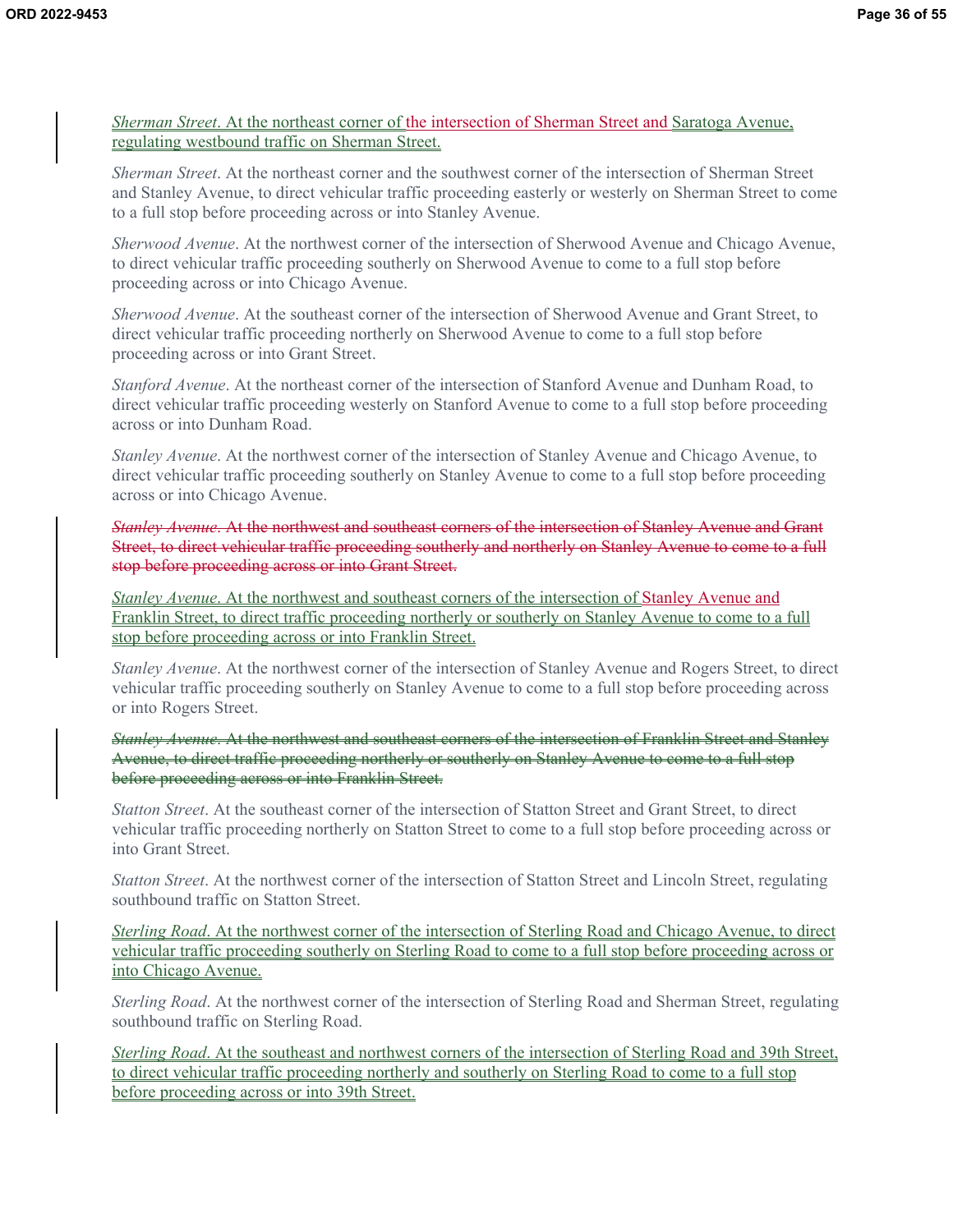*Sterling Road*. At the northwest and southeast corners of the intersection of Sterling Road and 41st Street, to direct vehicular traffic proceeding northerly and southerly on Sterling Road to come to a full stop before proceeding across or into 41st Street.

*Sterling Road*. At the southeast and northwest corners of the intersection of Sterling Road and 39th Street, to direct vehicular traffic proceeding northerly and southerly on Sterling Road to come to a full stop before proceeding across or into 39th Street.

*Sterling Road*. At the northwest corner of the intersection of Sterling Road and Chicago Avenue, to direct vehicular traffic proceeding southerly on Sterling Road to come to a full stop before proceeding across or into Chicago Avenue.

*Stonewall Avenue*. At the northwest and southeast corners of the intersection of Stonewall Avenue and Prairie Avenue, to direct vehicular traffic proceeding southerly and northerly on Stonewall Avenue to come to a full stop before proceeding across or into Prairie Avenue.

*Stonewall Avenue*. At the northwest and southeast corners of the intersection of Stonewall Avenue and Grant Street, to direct traffic proceeding northerly or southerly on Stonewall Avenue to come to a full stop before proceeding into or across Grant Street.

*Stonewall Avenue*. At the northwest and southeast corners of the intersection of Stonewall Avenue and Oxnard Road, to direct traffic proceeding northerly or southerly on Stonewall Avenue to come to a full stop before proceeding across or into Oxnard Road.

*Stonewall Avenue*. At the northwest and southeast corners of the intersection of Stonewall Avenue and Prairie Avenue, to direct vehicular traffic proceeding southerly and northerly on Stonewall Avenue to come to a full stop before proceeding across or into Prairie Avenue.

*Stonewall Avenue.* At the northwest corner of the intersection of Stonewall Avenue and Warren Avenue, regulating southbound traffic on Stonewall Avenue.

Summit Street. At the southwest corner of the intersection of Summit Street and Blodgett Avenue, regulating eastbound traffic on Summit Street.

*Summit Street*. At the southwest corner of the intersection of Summit Street and Washington Street, to direct vehicular traffic proceeding easterly on Summit Street to come to a full stop before proceeding into Washington Street.

*Summit Street*. At the northeast and southwest corners of the intersection of Summit Street and Main Street, to direct vehicular traffic proceeding westerly and easterly on Summit Street to come to a full stop before proceeding across or into Main Street.

*Summit Street*. At the southwest corner of the intersection of Summit Street and Washington Street, to direct vehicular traffic proceeding easterly on Summit Street to come to a full stop before proceeding into Washington Street.

*Tower Road*. And the southwest-northeast corner of the intersection of Tower Road and Cumnor Road, regulating westbound traffic on Tower Road.

Tower Road. At, at the southwest conercorner of the intersection of or Tower Road and Williams Street, regulating eastbound traffic on Tower Road.

*Thatcher Road*. At the southwest corner of Thatcher Road and Walnut Avenue, to direct vehicular traffic proceeding easterly on Thatcher Road to come to a full stop before proceeding into or across Walnut Avenue.

*Thornwood Drive*. At the southwest corner of the intersection of Thornwood Drive and Dunham Road, to direct vehicular traffic proceeding easterly on Thornwood Drive to come to a full stop before proceeding across or into Dunham Road.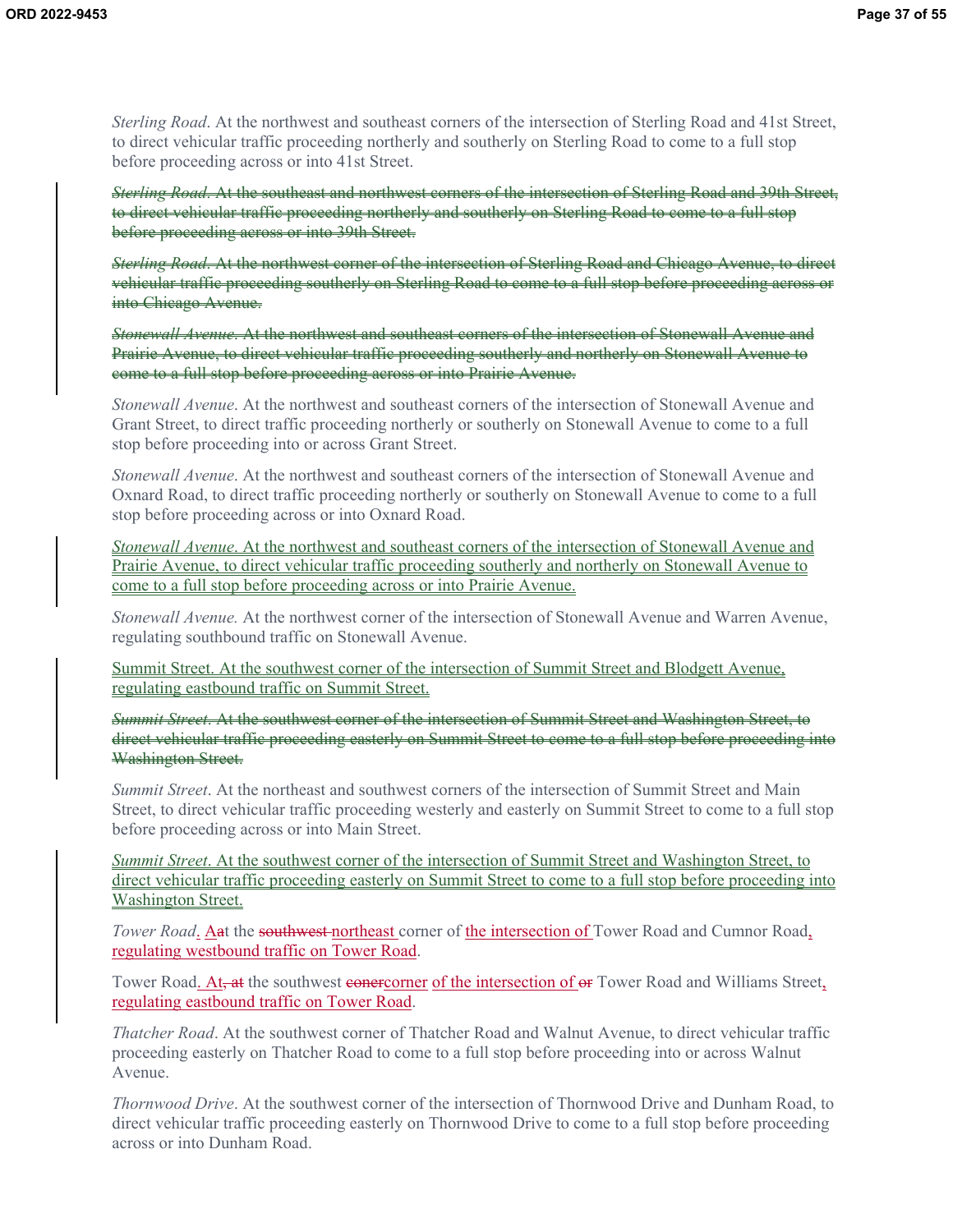*Traube Avenue*. At the southwest and northeast corners of the intersection of Traube Avenue and Roslyn Road, to direct traffic proceeding in an easterly and westerly direction on Traube Avenue to come to a full stop before proceeding into or across Roslyn Road.

*Venard Road*. At the northwest corner of the intersection of Venard Road and 35th Street, regulating southbound traffic on Venard Road.

*Victor Street*. At the southeast corner of the intersection of Victor Street and 2nd Street, regulating the northbound traffic on Victor Street.

*Victor Street*. At the northwest and southeast corners of the intersection of Victor Street and 7th Street, regulating northbound and southbound traffic on Victor Street.

*Victor Street*. At the southeast corner of the intersection of Victor Street and for 2nd Street, regulating the northbound traffic on Victor Street.

*Virginia Street*. At the northeast and southwest corners of the intersection of Virginia Street and Lee Avenue, to direct vehicular traffic proceeding easterly and westerly on Virginia Street to come to a full stop before proceeding across or into Lee Avenue.

*Wall Place*. At the northwest corner of the intersection of Wall Place and 59th Street, to direct vehicular traffic proceeding southerly on Wall Place to come to a full stop before proceeding across or into 59th Street.

*Wallbank Avenue*. At the northwest corner of Wallbank Avenue and Warren Avenue, regulating southbound traffic on Wallbank Avenue.

*Wallbank Avenue*. At the southeast corner of the intersection of Wallbank Avenue and Chicago Avenue, regulating north bound traffic on Wallbank Avenue.

*Wallbank Avenue*. At the northwest and southeast corners of the intersection of Wallbank Avenue and Prairie Avenue, to direct vehicular traffic proceeding southerly and northerly on Wallbank Avenue to come to a full stop before proceeding across or into Prairie Avenue.

*Wallbank Avenue*. At the northwest corner of the intersection of Wallbank Avenue and Warren Avenue, regulating southbound traffic on Wallbank Avenue.

*Warren Avenue*. at the northwest corner of the intersection of Warren Avenue and Burlington Avenue, regulating southbound traffic on Warren Avenue.

*Warren Avenue*. At the northeast corner of the intersection of Warren Avenue and East Loop Road, regulating westbound traffic on Warren Avenue.

*Warren Avenue*. At the **southeast** northeast corner of the southern intersection of Warren Avenue and Forest Avenue, to direct vehicular traffic proceeding easterly westerly on Warren Avenue to come to a full stop before proceeding across or into Forest Avenue.

*Warren Avenue*. At the southwest corner of the northern intersection of Warren Avenue and Forest Avenue, to direct traffic proceeding easterly on Warren Avenue to come to a full stop before proceeding across or into Forest Avenue.

*Warren Avenue*. At the northeast and southwest corners of the intersection of Highland Avenue and Warren Avenue, which signs shall be so located as to direct vehicular traffic proceeding easterly and westerly on Warren Avenue, to come to a full stop before proceeding into Highland Avenue.

*Warren Avenue*. At the southwest corner of Warren Avenue and Forest Avenue, to direct traffic proceeding easterly on Warren Avenue to come to a full stop before proceeding across or into Forest Avenue.

*Warren Avenue*. At the northeast corner of Warren Avenue at the East Loop ramp.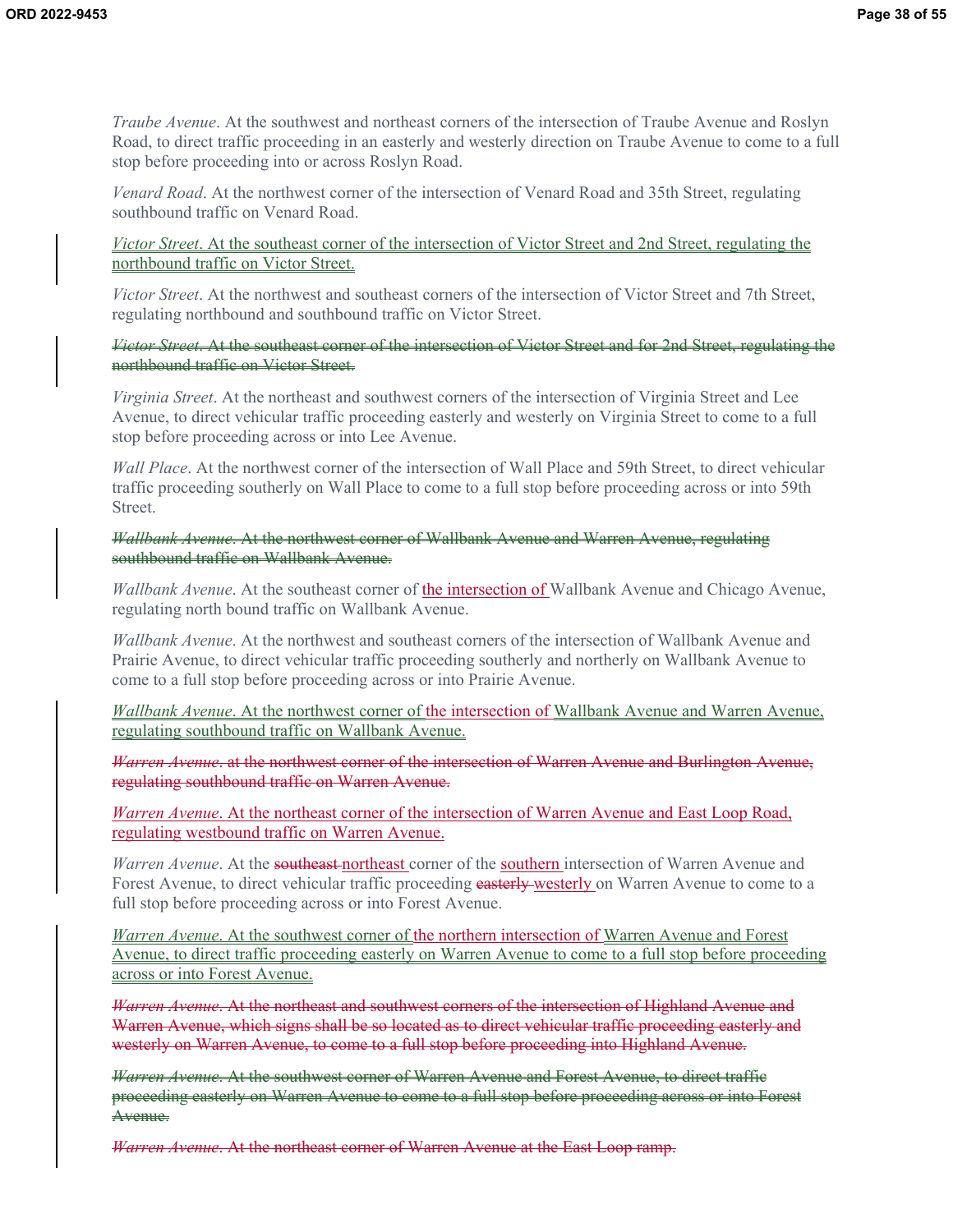*Washington Street*. At the northwest and southeast corners of the intersection of Washington Street and Blanchard Street, to direct traffic proceeding northerly or southerly on Washington Street to come to a full stop before proceeding across or into Blanchard Street.

*Washington Street*. At the northwest corner of the western intersection of Washington Street and Clyde Avenue, to direct traffic proceeding southerly on Washington Street to come to a full stop before proceeding across or into Clyde Avenue.

*Washington Street*. At the southeast corner of the eastern intersection of Washington Street and Clyde Avenue, to direct traffic proceeding northerly on Washington Street to come to a full stop before proceeding across or into Clyde Avenue.

*Washington Street*. At the northwest corner of the intersection of Washington Street and Warren Avenue, to direct traffic proceeding southerly on Washington Street to come to a full stop before proceeding across or into Warren Avenue.

*Washington Street*. At the northwest and southeast corners of the intersection of Washington Street and 59th Street, to direct vehicular traffic proceeding southerly and northerly on Washington Street to come to a full stop before proceeding across or into 59th Street.

*Washington Street*. At the northeast and southwest corners of the intersection of Washington Street and Lincoln Avenue, to direct vehicular traffic proceeding westerly and easterly on Washington Street to come to a full stop before proceeding across or into Lincoln Avenue.

*Washington Street*. At the northwest corner of the intersection of Washington Street and Clyde Avenue, to direct traffic proceeding southerly on Washington Street to come to a full stop before proceeding across or into Clyde Avenue.

*Washington Street*. At the northeast corner of the intersection of Washington Street and Clyde Avenue, to direct traffic proceeding northerly on Washington Street to come to a full stop before proceeding across or into Clyde Avenue.

*Webster Place*. At the southeast corner of the intersection of Webster Street and 59th Street, to direct vehicular traffic proceeding northerly on Webster Street to come to a full stop before proceeding across or into 59th Street.

*Webster Street*. At the northwest corner of the intersection of Webster Street and 59th Street, to direct vehicular traffic proceeding southerly on Webster Street to come to a full stop before proceeding across or into 59th Street.

*Webster Place*. At the southeast corner of the intersection of Webster Place and 59th Street, to direct vehicular traffic proceeding northerly on Webster Place to come to a full stop before proceeding across or into 59th Street.

*Webster Street*. At the northwest and southeast corners of the intersection of Webster Street and Kenyon Street, to direct traffic proceeding northerly or southerly on Webster Street to come to a full stop before proceeding across or into Kenyon Street.

*Webster Street*. At the southeast corner of the intersection of Webster Street and Randall Street, regulating northbound traffic on Webster Street.

*Webster Place*. At the southeast corner of the intersection of Webster Street and 59th Street, to direct vehicular traffic proceeding northerly on Webster Street to come to a full stop before proceeding across or into 59th Street.

*Webster Street*. At the northwest and southeast corners of the intersections of Webster Street and 59th Street, to direct vehicular traffic proceeding northerly or southerly on Webster Street to come to a full stop before proceeding across or into 59th Street.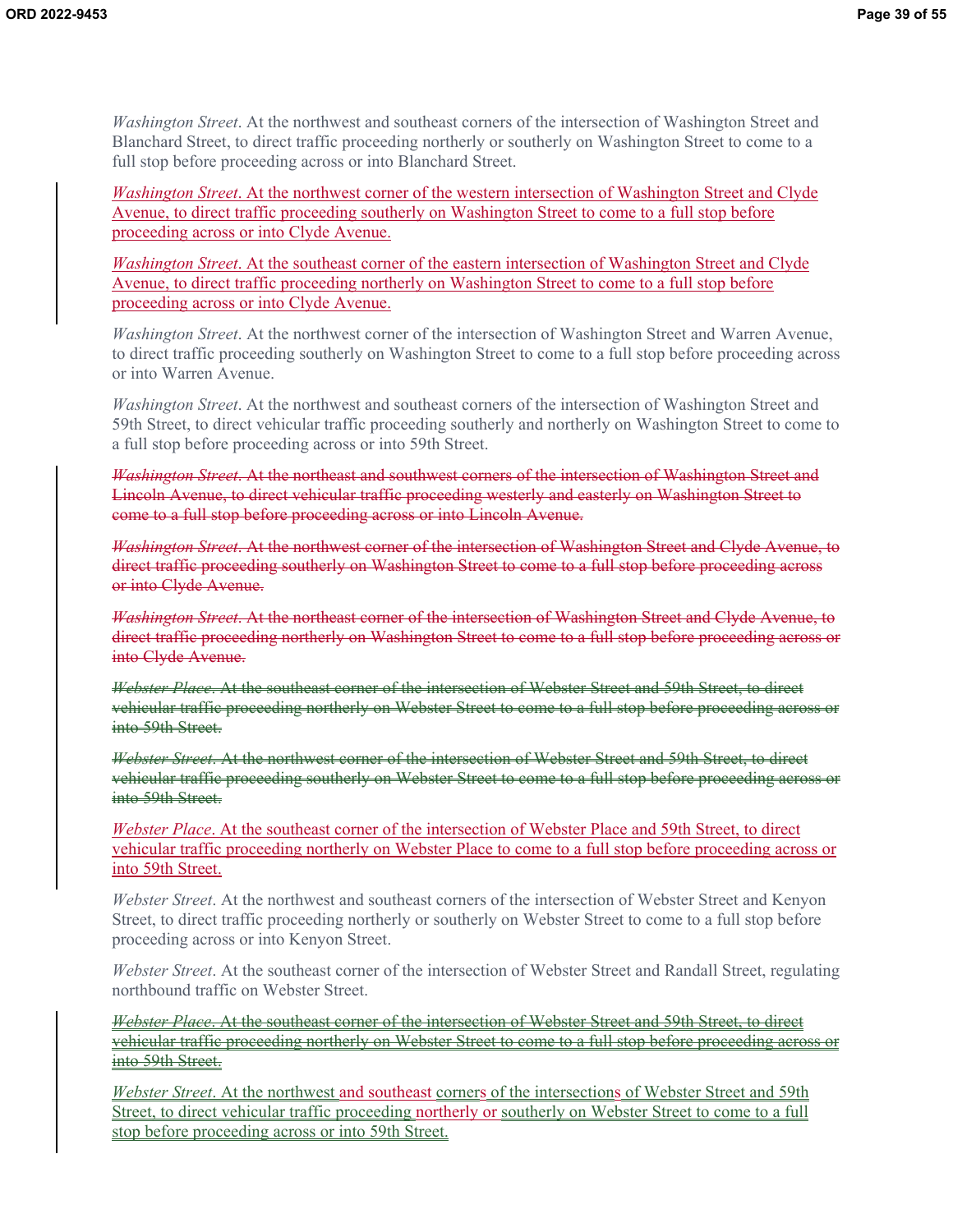*Wells Street*. At the southwest corner of the intersection of Wells Street and Springside Avenue to direct traffic proceeding easterly on Wells Street to come to a full stop before proceeding across or into Springside Avenue.

West End Road. At the northwest corner of the intersection of West End Road and 41st Street, regulating southbound traffic on West End Road.

*West End Road.* At the southeast corner of the intersection of West End Road and Tower Road, regulating northbound traffic on West End Road.

*Western Avenue*. At the southeast corner of the intersection of Western Avenue and Haddow Avenue, regulating northbound traffic on Western Avenue.

*Whiffin Place*. At the northwest corner of the intersection of Whiffin Place and Rogers Street, to direct vehicular traffic proceeding southerly on Whiffin Place to come to a full stop before proceeding across or into Rogers Street.

*Wilcox Avenue*. At the northwest corner of the intersection of Wilcox Avenue and Burlington Avenue, regulating the southbound traffic on Wilcox Avenue.

*Wilson Avenue*. At the northwest and southeast corners of the intersection of Wilson Avenue and Grant Street, to direct vehicular traffic proceeding northerly and southerly on Wilson Avenue to come to a full stop before proceeding into Grant Street.

*Wilson Avenue*. At the northwest corner of the intersection of Wilson Avenue and Chicago Avenue, to direct vehicular traffic proceeding southerly on Wilson Avenue to come to a full stop before proceeding across or into Chicago Avenue.

*Wilson Avenue*. At the northwest and southeast corners of the intersection of Wilson Avenue and Grant Street, to direct vehicular traffic proceeding northerly and southerly on Wilson Avenue to come to a full stop before proceeding into Grant Street.

*Wilson Street*. At the northeast and southwest corners of the intersection of Wilson Street and Douglas Road, to direct vehicular traffic proceeding easterly and westerly on Wilson Street to come to a full stop before proceeding across or into Douglas Road.

*Wilson Street*. At the northeast corner of the intersection of Wilson Street and Linden Place, regulating westbound traffic on Wilson Street.

*Williams Street*. At the northwest and southeast corners of the intersection of Williams Street and 39th Street, regulating the northbound and southbound traffic on Williams Street.

*Wisconsin Avenue*. At the northeast corner of Wisconsin Avenue and Walnut Avenue, to direct vehicular traffic proceeding westerly on Wisconsin Avenue to come to a full stop before proceeding across or into Walnut Avenue.

*Woodward Avenue*. At the northwest and southeast corners of the intersection of Grant StreetWoodward Avenue and Woodward AvenueGrant Street, to direct traffic proceeding northerly or southerly on Woodward Avenue to come to a full stop before proceeding across or into Grant Street.

*Woodward Avenue*. At the northwest and southeast corners of the intersection of Woodward Avenue and Prairie Avenue, to direct vehicular traffic proceeding southerly and northerly on Washington StreetWoodward Avenue to come to a full stop before proceeding across or into Prairie Avenue.

*Woodward Avenue.* At the northwest corner of the intersection of Woodward Avenue and Warren Avenue, regulating southbound traffic on Woodward Avenue.

*2nd Street*. At the southwest corner of the intersection of 2nd Street and Williams Street to direct traffic proceeding easterly on 2nd Street to come to a full stop before proceeding into Williams Street.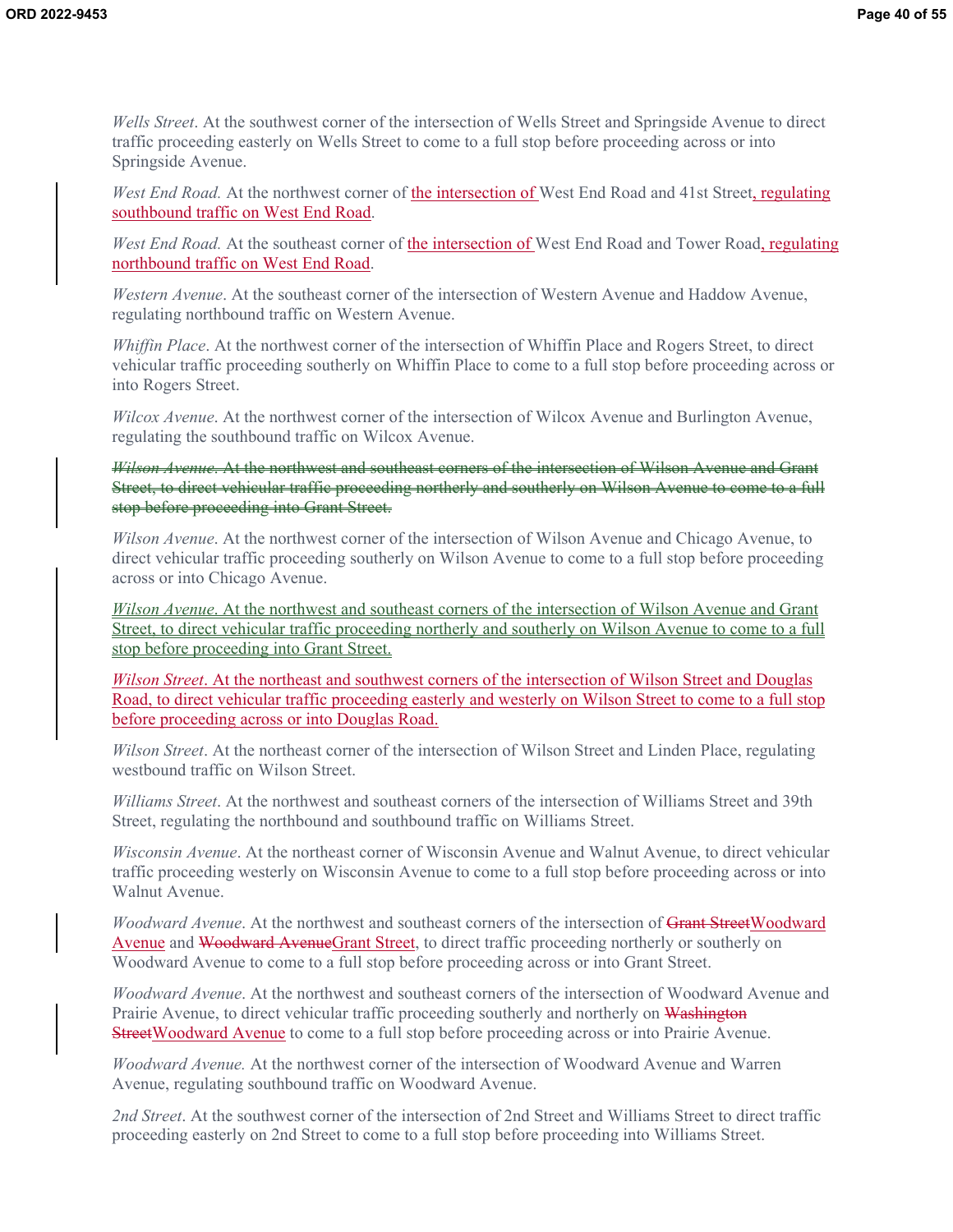*3rd Street*. At the northeast corner of the intersection of 3rd Street and Fairview Avenue, to direct vehicular traffic proceeding westerly on 3rd Street to come to a full stop before proceeding across or into Fairview Avenue.

*3rd Street*. At the northeast and southwest corners of the intersection of 3rd Street and Florence Avenue, to direct vehicular traffic proceeding easterly and westerly on 3rd Street to come to a full stop before proceeding across or into Florence Avenue.

*3rd Street*. At the northeast corner of the intersection of 3rd Street and Fairview Avenue, to direct vehicular traffic proceeding westerly on 3rd Street to come to a full stop before proceeding across or into Fairview Avenue.

*4th Street (south)*. At the southwest corner of the intersection of 4th Street (south) and Cumnor Road, regulating the eastbound traffic on 4th Street.

*4th Street (north)*. At the northeast corner of the intersection of 4th Street (north) and Cumnor Road regulating the westbound traffic on 4th Street.

*4th Street*. At the northeast corner of the intersection of 4th Street and Fairview Avenue, to direct vehicular traffic proceeding westerly on 4th Street to come to a full stop before proceeding across or into Fairview Avenue.

*4th Street*. At the northeast and southwest corners of the intersection of 4th Street and Florence Avenue, regulating both eastbound and westbound traffic on 4th Street.

*4th Street*. At the northeast and southwest corners of the intersection of 4th Street and Victor Street, regulating both eastbound and westbound traffic on 4th Street.

*4th Street (south)*. At the southwest corner of the intersection of 4th Street (south) and Cumnor Road, regulating the eastbound traffic on 4th Street.

*4th Street (north)*. At the northeast corner of the intersection of 4th Street (north) and Cumnor Road regulating the westbound traffic on 4th Street.

*4th Street*. At the southeast, southwest and northwest corners of the intersection of 4th Street and Williams Street, regulating the northbound, southbound and eastbound traffic of 4th Street and Williams Street.

*5th Street*. At the southwest corner of the intersection of 5th Street and Cumnor Road, regulating the eastbound traffic on 5th Street.

*5th Street*. At the northeast corner of the intersection of 5th Street and Fairview Avenue, to direct vehicular traffic proceeding westerly on 5th Street to come to a full stop before proceeding across or into Fairview Avenue.

*5th Street*. At the northeast and southwest corners of the intersection of 5th Street and Florence Avenue, to direct vehicular traffic proceeding easterly and westerly on 5th Street to come to a full stop before proceeding across or into Florence Avenue.

*5th Street*. At the northeast corner of the intersection of 5th Street and Fairview Avenue, to direct vehicular traffic proceeding westerly on 5th Street to come to a full stop before proceeding across or into Fairview Avenue.

*5th Street*. At the southwest corner of the intersection of 5th Street and Cumnor Road, regulating the eastbound traffic on 5th Street.

*6th Street*. At the northeast corner of the intersection of 6th Street and Fairview Avenue, to direct vehicular traffic proceeding westerly on 6th Street to come to a full stop before proceeding across or into Fairview Avenue.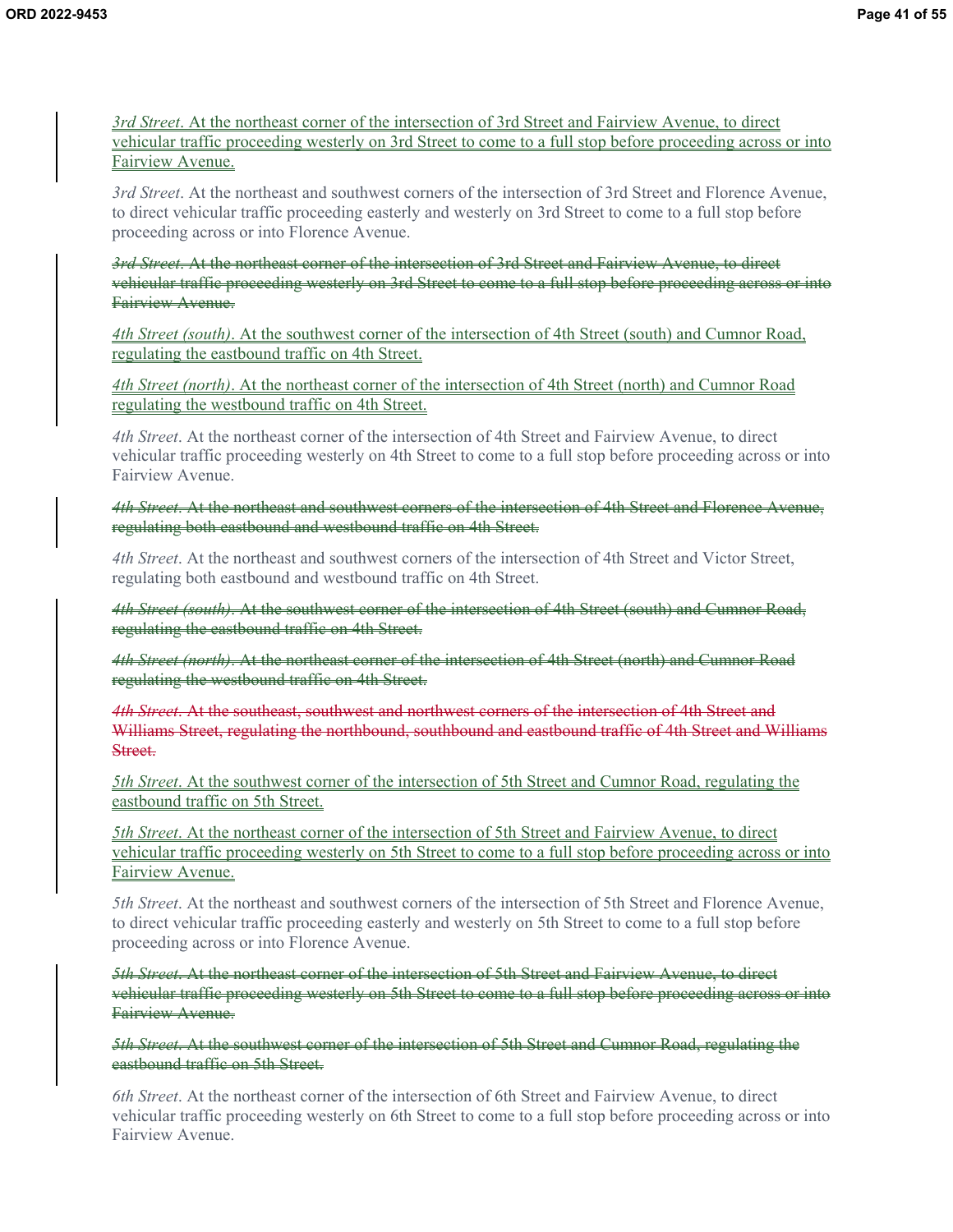*6th Street*. At the northeast and southwest corners of the intersection of 6th Street and Victor Street, regulating the eastbound and westbound traffic on 6th Street.

*6th Street*. At the southwest corner of the intersection of 6th Street and Williams Street, regulating the eastbound traffic on 6th Street.

*6th Street*. At the southeast and northwest corners of the intersection of 6th Street and Cumnor Road, regulating the northbound and southbound traffic on Cumnor Road.

*7th Street*. At the northeast corner and the southwest corner of the intersection of 7th Street and Cumnor Road, to direct traffic proceeding easterly or westerly on 7th Street to come to a full stop before proceeding across or into Cumnor Road.

*7th Street*. At the northeast corner of the intersection of 7th Street and Fairview Avenue, to direct vehicular traffic proceeding westerly on 7th Street to come to a full stop before proceeding across or into Fairview Avenue.

*7th Street*. At the northeast and southwest corners of the intersection of 7th Street and Florence Avenue, regulating both eastbound and westbound traffic on 7th Street.

*8th Street*. At the northeast and southwest corners of the intersection of 8th Street and Cumnor Road, regulating both eastbound and westbound traffic on 8th Street.

*8th Street*. At the northwest corner of the intersection of 8th Street and Fairview Avenue, regulating the westbound traffic on 8th Street.

*8th Street*. At the northeast and southwest corners of the intersection of 8th Street and Florence Avenue, regulating the eastbound and westbound traffic on 8th Street.

*8th Street*. At the northeast and southwest corners of the intersection of 8th Street and Victor Street, regulating the eastbound and westbound traffic on 8th Street.

*8th Street*. At the southwest corner of the intersection of 8th Street and Williams Street, regulating the eastbound traffic on 8th Street.

*40th Place*. At the northeast corner of the intersection of 40th Place and Fairview Avenue, to direct vehicular traffic proceeding westerly on 40th Place to come to a full stop before proceeding across or into Fairview Avenue.

*40th Place*, at the southwest corner of the intersection of 40th Place and 41st Street/Shady Lane, regulating eastbound traffic on  $40<sup>th</sup>$  Place.

*40th Street*. At the southwest corner of the intersection of 40th Street and Fairview Avenue, to direct vehicular traffic proceeding easterly on 40th Street to come to a full stop before proceeding across or into Fairview Avenue.

*40th Street*. At the northeast and southwest corners of the intersection of 40th Street and Glendenning Road, to direct vehicular traffic proceeding easterly and westerly on 40th Street to come to a full stop before proceeding across or into Glendenning Road.

*40th Street*. At the southwest and northeast corners of the intersection of 40th Street and Sterling Road, regulating eastbound and westbound traffic on 40th Street at such intersections.

*40th Street*, at the southwest and northeast corners of 40th Street and Sterling Road.

*40th Street.*, aAt the northeast corner of the intersection of 40th Street and Williams Street, regulating westbound traffic on 40<sup>th</sup> Street.

*41st Street.* At the northeast corner of the intersection of 41st Street and Cumnor Road, regulating westbound traffic on 41<sup>st</sup> Street.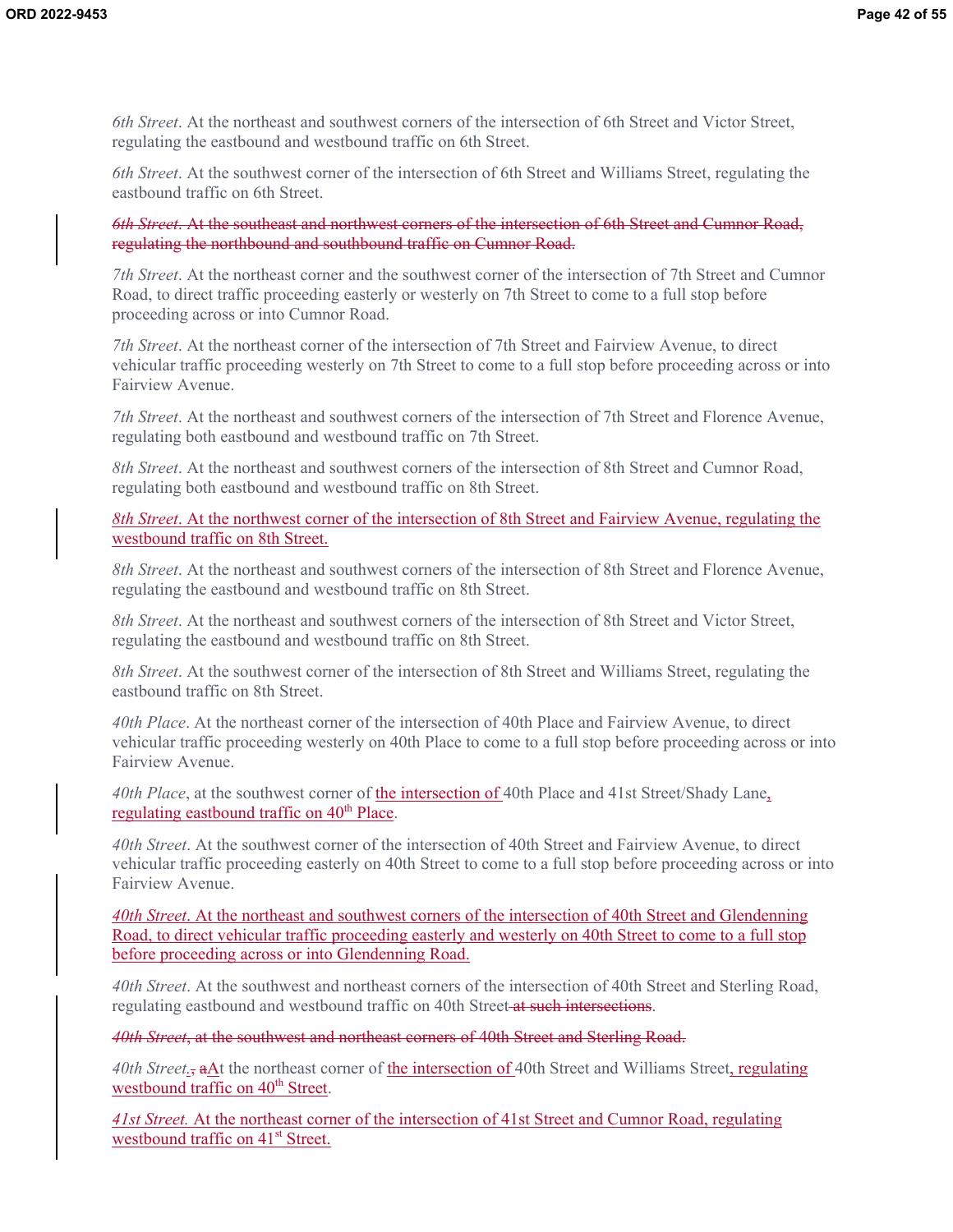*41st Street*. At the southwest corner of the intersection of 41st Street and Fairview Avenue, to direct vehicular traffic proceeding easterly on 41st Street to come to a full stop before proceeding across or into Fairview Avenue.

*41st Street*. At the northeast and southwest corners of the intersection of 41st Street and Glendenning Road, to direct vehicular traffic proceeding easterly and westerly on 41st Street to come to a full stop before proceeding across or into Glendenning Road.

*41st Street*. At the northeast corner of the intersection of 41st Street and Saratoga Avenue, to direct traffic proceeding westerly on 41st Street to come to a full stop before proceeding across or into Saratoga Avenue.

*41st Street*. At the northeast and southwest corners of the intersection of 41st Street and Washington Street, to direct vehicular traffic proceeding easterly and westerly on 41st Street to come to a full stop before proceeding across or into Washington Street.

*41st Street*. At the northeast corner and the southwest corner of the intersection of 41st Street and Williams Street, to direct vehicular traffic proceeding easterly or westerly on 41st Street to come to a full stop before proceeding across or into Williams Street.

#### *41st Street*, at the northeast corner of 41st Street and Cumnor Road.

*56th Street*. At the northeast corner of the intersection of 56th Street and Fairview Avenue, to direct vehicular traffic proceeding westerly on 56th Street to come to a full stop before proceeding across or into Fairview Avenue.

*57th Street*. At the southwest corner of the intersection of 57th Street and Fairview Avenue, to direct vehicular traffic proceeding easterly on 57th Street to come to a full stop before proceeding across or into Fairview Avenue.

*61st Street*. At the northeast corner of the intersection of Brookbank Road61st Street and 61st StreetBrookbank Road, to direct vehicular traffic proceeding westerly on 61st Street to come to a complete stop before proceeding southerly into Brookbank Road.

*61st Street*. At the northeast and southwest corners of the intersection of Chase Avenue61st Street and 61st StreetChase Avenue, which signs shall be so located as to direct vehicular traffic proceeding easterly and westerly on 61st Street, to come to a full stop before proceeding into Chase Avenue.

61st Street. At the northeast and southwest corners of the intersection of 61<sup>st</sup> Street and Leonard Avenue, regulating eastbound and westbound traffic on 61st Street.

*61st Street*. At the northeast and southwest corners of the intersection of Puffer Road61st Street and 61st **StreetPuffer Road,** which signs shall be located as to direct vehicular traffic proceeding easterly and westerly on 61st Street, to come to a full stop before proceeding across or into Chase AvenuePuffer Road.

*61st Street*. At the southwest and northeast corners of the intersection of 61st Street and Chase Avenue, to direct vehicular traffic proceeding easterly and westerly on 61st Street to come to a full stop before proceeding across or into Chase Avenue.

*62nd Street*. At the southwest corner of the intersection of 62nd Street and Dunham Road, to direct vehicular traffic proceeding easterly on 62nd Street to come to a full stop before proceeding across or into Dunham Road.

*62nd Street*. At the southwest corner of the intersection of 62nd Street and Fairview Avenue, to direct vehicular traffic proceeding easterly on 62nd Street to come to a full stop before proceeding across or into Fairview Avenue.

62nd Street. At the northeast and southwest corners of the intersection of 62<sup>nd</sup> Street and Leonard Avenue, regulating eastbound and westbound traffic on 62nd Street.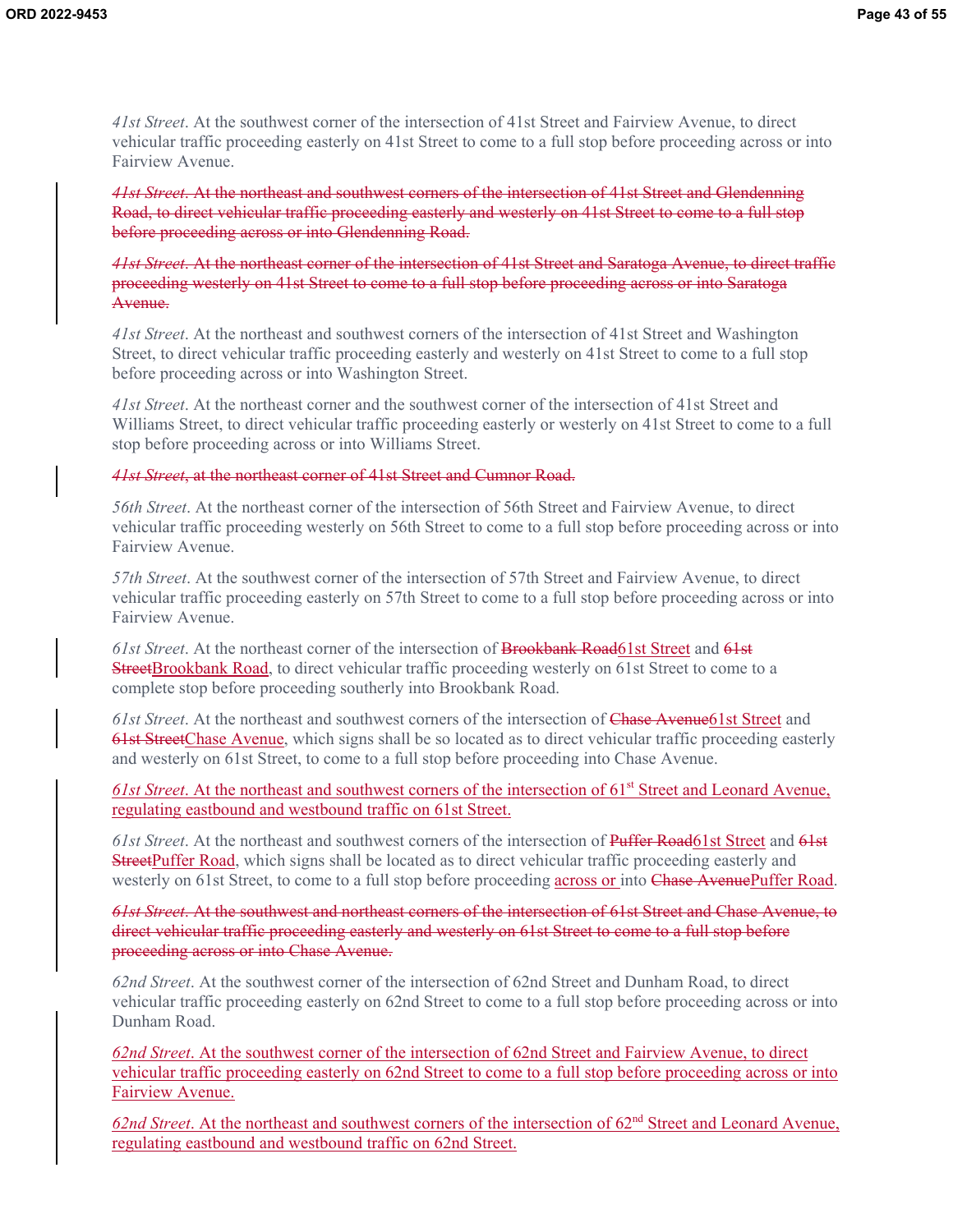*64th Street*. At the northeast corner of the intersection of 64th Street and Puffer Road, to direct vehicular traffic proceeding westerly on 64th Street to come to a full stop before proceeding across or into Puffer Road.

*66th Street*. At the southwest corner of the intersection of 66th Street and Fairview Avenue, to direct vehicular traffic proceeding easterly on 66th Street to come to a full stop before proceeding across or into Fairview Avenue.

*67th Court*. At the southwest corner of the intersection of 67th Court and Fairview Avenue, to direct vehicular traffic proceeding easterly on 67th Court to come to a full stop before proceeding across or into Fairview Avenue.

*67th Place*. At the northeast corner of the intersection of 67th Place and Dunham Road, to direct vehicular traffic proceeding westerly on 67th Place to come to a full stop before proceeding across or into Dunham Road.

*67th Street*. At the northeast and southwest corners of the intersection of 67th Street and Dunham Road, to direct vehicular traffic proceeding westerly and easterly on 67th Street to come to a full stop before proceeding across or into Dunham Road.

*68th Street*. At the northeast corner of the intersection of 68th Street and Dunham Road, to direct vehicular traffic proceeding westerly on 68th Street to come to a full stop before proceeding across or into Dunham Road.

*68th Street*. At the southwest corner of the intersection of 68th Street and Fairview Avenue, to direct vehicular traffic proceeding easterly on 68th Street to come to a full stop before proceeding across or into Fairview Avenue.

*72nd Court.* At the northeast corner of the intersection of 72nd Court and 72nd Street, to direct vehicular traffic proceeding westerly on 72nd Court to come to a full stop before proceeding into said intersection.

*73rd Street*. At the southwest corner of the intersection of 73rd Street and Fairmount Avenue, to direct vehicular traffic proceeding easterly on 73rd Street to come to a full stop before proceeding across or into Fairmount Avenue.

*73rd Street*. At the northeast corner of the intersection of 73rd Street and Old Main Street, to direct vehicular traffic proceeding westerly on 73rd Street to come to a full stop before proceeding across or into Old Main Street.

*74th Street*. At the southwest corner of the intersection of 74th Street and Fairview Avenue, to direct vehicular traffic proceeding easterly on 74th Street to come to a full stop before proceeding across or into Fairview Avenue.

### **Section 14. That Section 14.80.1 is hereby amended to read as follows:**

### **Sec 14.80.1 All-Way Stop Signs**

There shall be erected in conspicuous places at the following intersections signs lettered with the words "All-Way Stop", which signs shall be so located as to direct all traffic to come to a full stop before proceeding into the intersection:

*Barneswood Drive* and Saratoga Avenue. *Blodgett Avenue* and 60th Street *Bolson Drive* and Springside Avenue. *Burlington Avenue* and West Loop Road. *Camden Road* and Devereux Road. *Chicago Avenue* and Cumnor Road. *Chicago Avenue* and Douglas Road.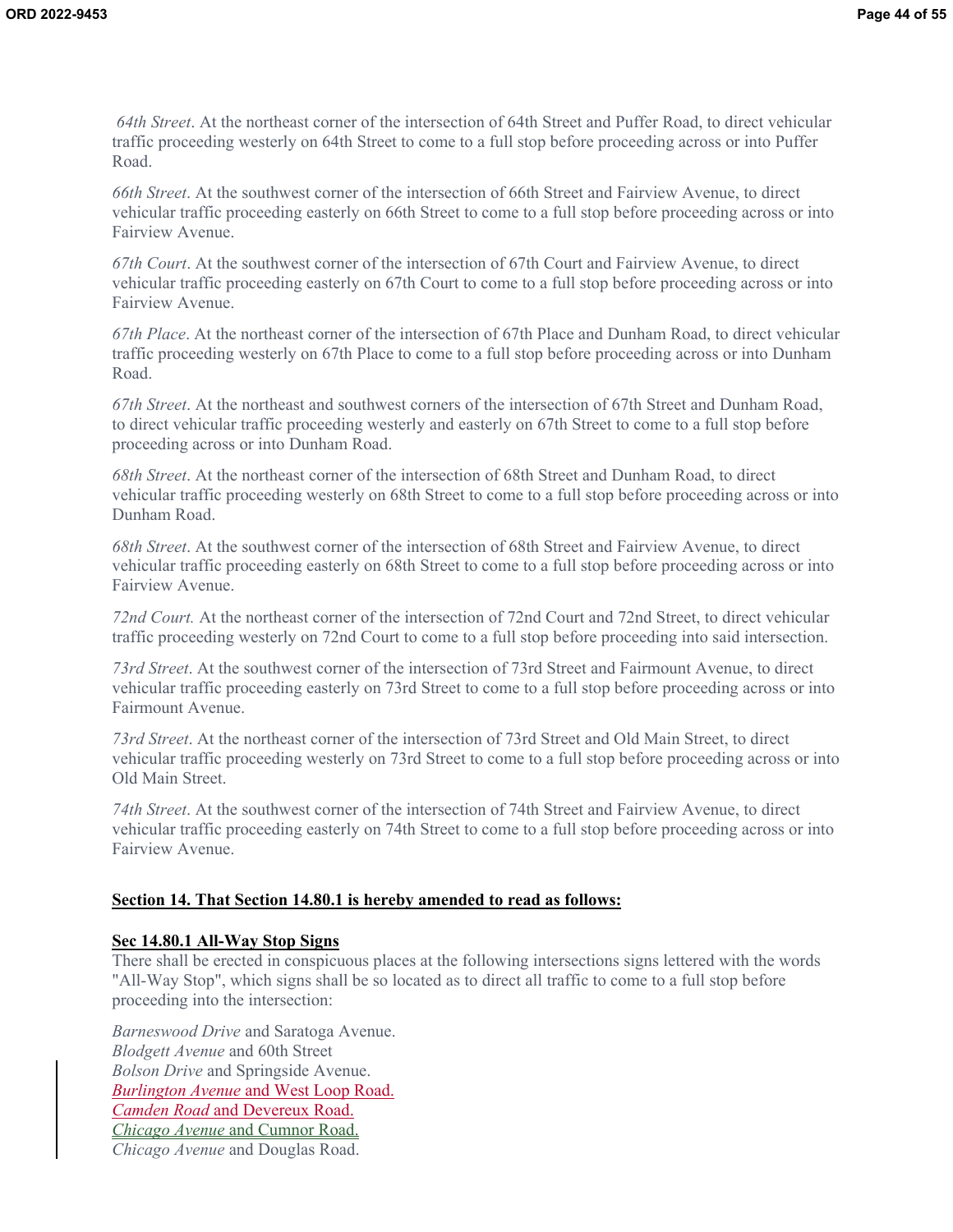*Chicago Avenue* and Oakwood Avenue. *Chicago Avenue* and Saratoga Avenue. *Chicago Avenue* and Lee Avenue. *Chicago Avenue* and Oakwood Avenue. *Chicago Avenue* and Roslyn Road. *Chicago Avenue* and Saratoga Avenue. *Chicago Avenue* and Cumnor Road. *Claremont Drive* and Fairmount Avenue. *Cross Street* and Haddow Avenue*. Cumnor Road* and Lincoln Street. *Curtiss Street* and Forest Avenue. *Curtiss Street* and Mochel Drive. *Curtiss Street* and Washington Street. *Douglas Road* and Franklin Street. *Douglas Road* and 40th Street. *Downers Drive* and Herbert Street. *Downers Drive* and 40th Street. *Dunham Road* and 59<sup>th</sup> Street. *Dunham Road*, Andrus Avenue and 71st Street. *Earlston Road* and 40th Street. *Earlston Road* and 41st Street. *Elm Street* and 40th Street. *Elm Street* and 41st Street. *Fairmount Avenue* and Oxford Street. *Fairmount Avenue* and 65th Street. *Fairmount Avenue* and 68th Street. *Fairmount Avenue* and 72nd Street (Northwest intersection). *Fairmount Avenue* and 72nd Street (Southeast intersection). *Florence Avenue* and Grant Street. *Florence Avenue* and Indianapolis Avenue. *Forest Avenue* and Lincoln Street. *Grand Avenue* and Hill Street. *Grand Avenue* and 74th Street. *Grant Street* and Highland Avenue. *Grant Street* and Middaugh Avenue. *Grant Street* and Oakwood Avenue. *Grant Street* and Prince Street. *Grant Street* and Saratoga Avenue. *Grant Street* and Seeley Avenue. *Grant Street* and Stanley Avenue. *Grant Street/*Traube Avenue and Cumnor Road. *Haddow Avenue* and Edward Avenue. *Hill Street* and Blodgett Street. *Highland Avenue* and Franklin Street. *Highland Avenue* and Rogers Street. *Highland Avenue* and Warren Avenue. *Jefferson Avenue* and Hillcrest Road. *Kenyon Street* and Washington Street. *Lacey Road* and Esplanade Road. *Lee Avenue* and Chicago Avenue. *Lee Avenue* at Grant Street. *Linscott Avenue* and Franklin Street. *Lyman Avenue* and Summit Street.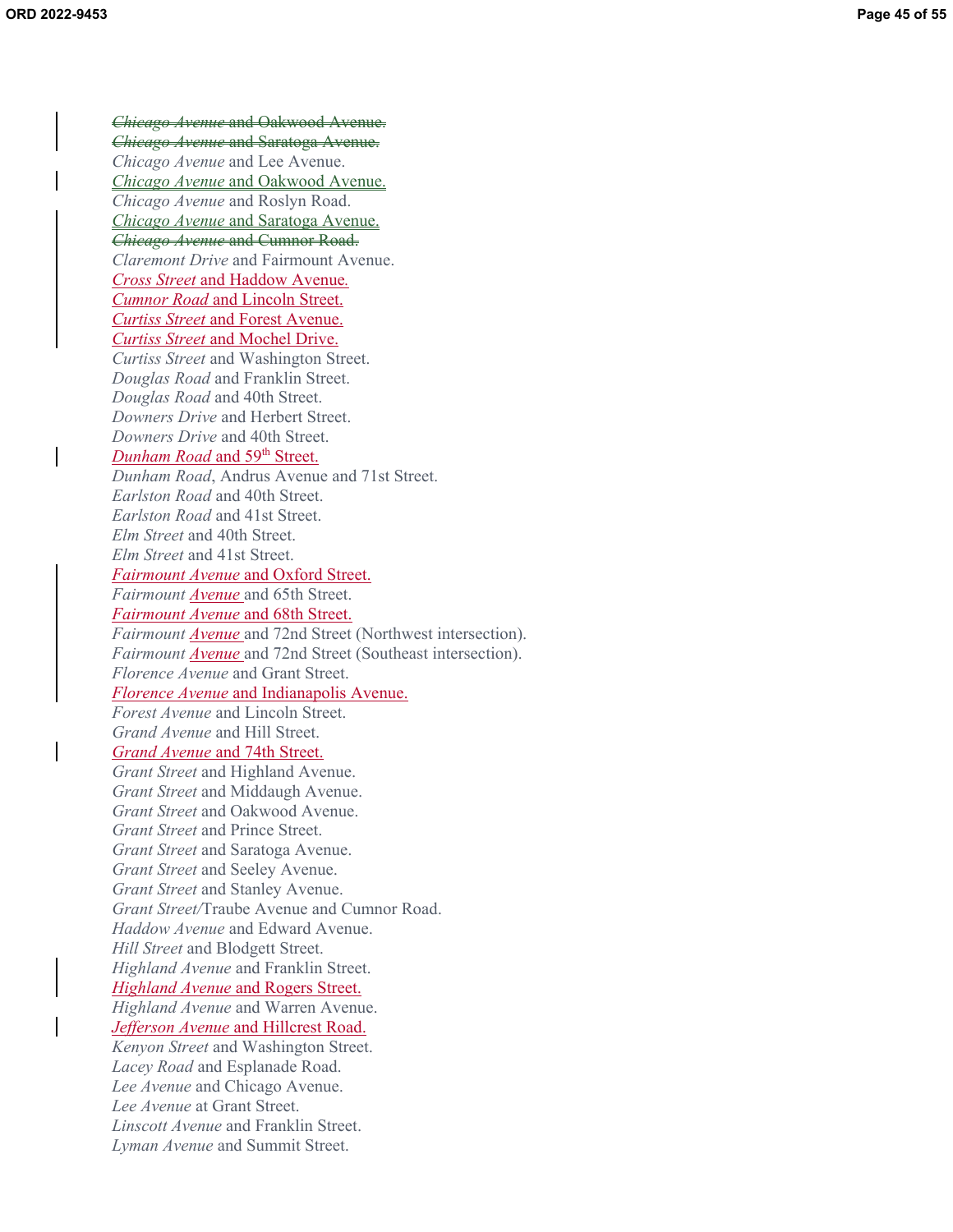*Maple Avenue* and Carpenter Street. *Maple Avenue* and Washington Street. *Mochel Drive* and Municipal Parking Garage Entrance. *Norfolk Street* and Carpenter Street. *Norfolk Street* and Dunham Road. *Norfolk Street* and Saratoga Avenue. *Palmer Street* and Dunham Road. *Park Avenue* and Randall Street. *Prairie Avenue* and Douglas Avenue. *Prairie Avenue* at Forest Avenue. *Prairie Avenue* and Lee Avenue. *Prairie Avenue* and **OakwooodOakwood** Avenue *Prairie Avenue* and Saratoga Avenue. *Prairie Avenue* and Washington Street. *Randall Street* and Blodgett Avenue. *Saratoga Avenue* and Black Oak Drive. *Saratoga Avenue* and Candlewood Drive. *<u>Saratoga Avenue and 41<sup>st</sup> Street.</u> Seeley Avenue* and Chicago Avenue. *Springside Avenue* and Concord Drive. *Venard Road* and Drove Avenue. *Washington Street* and Chicago Avenue. *Washington Street* and Grant Street. *Washington Street* and Rogers Street. *Washington Street* and 40th Street. *4th Street* and Williams Street. *6th Street* and Florence Avenue. *7th Street/*Des Moines Street and Williams Street. *39th Street* and Cumnor Road. *39th Street* and Washington Street. *59th Street* and Fairmount Avenue. *71st Street* and Dunham Road. *72nd Street* and Blackburn Avenue.  *61st Street* and Lee Avenue. *61st Street* and Pershing Avenue. *61st Street* and Sherman Road. *61st Street* and Woodward Avenue.

#### **Section 15. That Section 14.81 is hereby amended to read as follows:**

#### **Sec 14.81 Barricades**

- (a) *Downers Drive*: A permanent barricade shall be erected and maintained across Downers Drive, at right angles to the east line of such Drive, at the northeast corner of Lot 13, in Block 3, of Arthur T. McIntosh and Company's Addition to Downers Grove. Vehicles approaching from the south on Downers Drive shall be precluded and barred from continuing north beyond the barricade; and vehicles approaching from the north shall be precluded and barred from continuing south beyond the barricade.
- (b) *Douglas Road*: A permanent barricade shall be erected and maintained across Douglas Road, at right angles to the east line of such road, at the southwest corner of Lot 20, in Block 24, of the Arthur T. McIntosh and Company's Fairview Avenue Subdivision in Downers Grove, Illinois. Vehicles approaching from the south on Douglas Road shall be precluded and barred from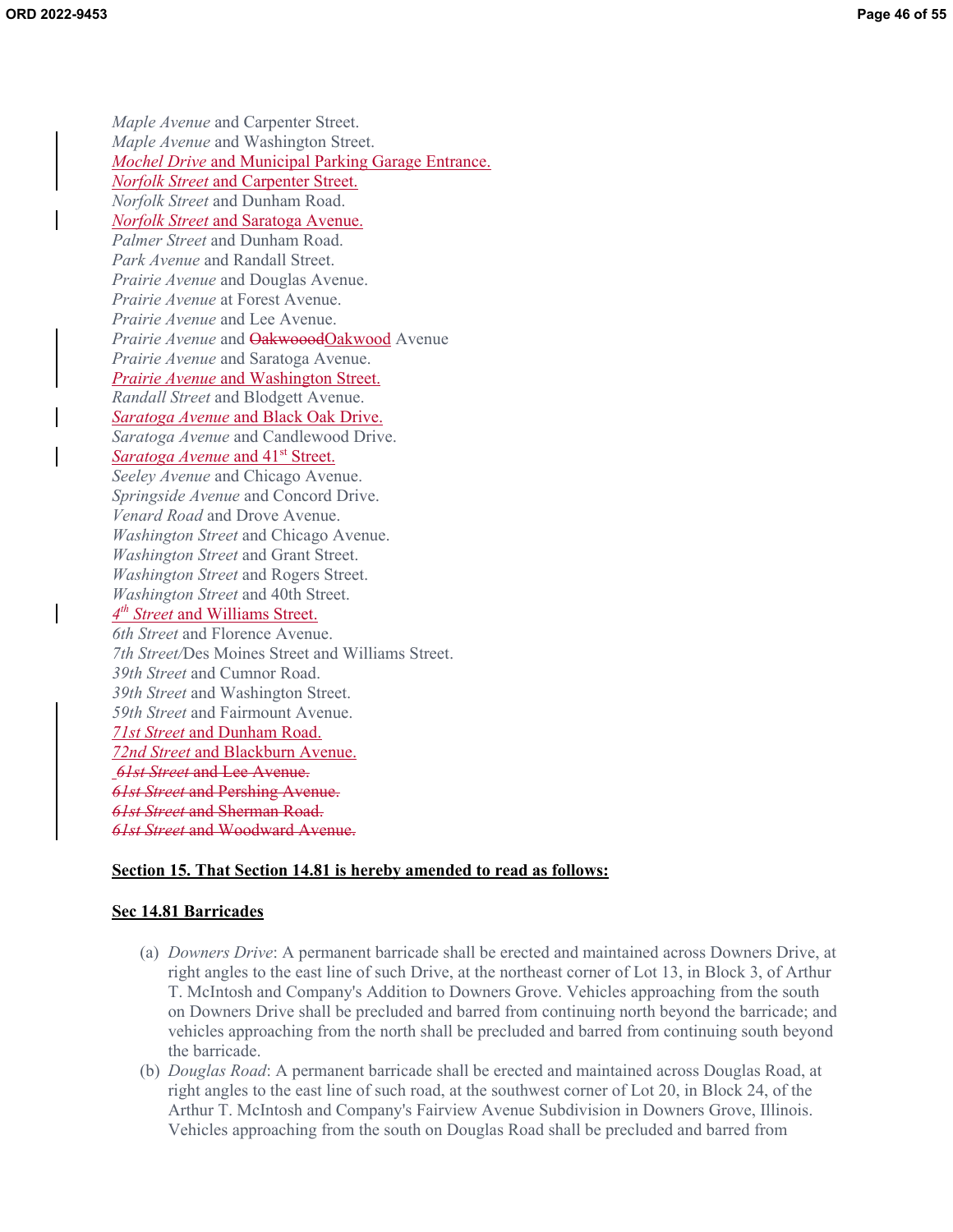continuing north beyond the barricade and vehicles approaching from the north shall be precluded and barred from continuing south beyond the barricade.

- (c) *Terrace Drive*: A permanent barricade shall be erected and maintained across Terrace Drive, at right angles to the east line of Terrace Drive, at the point of intersection of Terrace Drive with the south line of Norfolk Street. Vehicles approaching from the south in Terrace Drive or from the east or west in Norfolk Street shall be precluded and barred from continuing north or south beyond the barricade.
- (d) *Hillcrest Road*: A permanent barricade shall be erected and maintained across Hillcrest Road, at right angles to the east line of Hillcrest Road, at the point of intersection of Hillcrest Road with the south line of Norfolk Street. Vehicles approaching from the south in Hillcrest Road or from the east or west in Norfolk Street shall be precluded and barred from continuing north or south beyond the barricade.
- (e) *Shady Lane*: A permanent barricade shall be erected and maintained across Shady Lane, at right angles to the north line of Shady Lane, at the point of intersection of Shady Lane with the west line of Cumnor Road. Vehicles approaching from the west in Shady Lane or from the north or south in Cumnor Road shall be precluded and barred from continuing east or west beyond the barricade.
- (f) *41st Street*: A permanent barricade shall be erected and maintained across 41st Street, at right angles to the north line of 41st Street at the point of intersection of 41st Street with the west line of Cumnor Road. Vehicles approaching from the west on 41st Street or from the north or south on Cumnor Road shall be precluded and barred from continuing east or west beyond the barricade.
- (g) *Franklin Street*: A temporary barricade shall be erected every day except Saturdays, Sundays and holidays between 2:15 P.M. and 2:35 P.M. at right angles to the north line of Franklin Street at the point of intersection of Franklin Street with the east line of Main Street, and vehicles approaching from the west in Franklin Street or from the north or south in Main Street shall be precluded and barred from continuing east beyond the barricade.
- (h) *Permit Parking Lot I*: A permanent barricade shall be erected and maintained across the north driveway of Permit Parking Lot I, at right angles to the north line of such driveway, at the point of intersection of such driveway with the east line of Fairview Avenue. Vehicles approaching from the east in such driveway or from the north or south in Fairview Avenue shall be precluded and barred from continuing east or west beyond the barricade.
- (i) *Fredenhagen Place*: A permanent barricade shall be erected and maintained across Fredenhagen Place, at right angles to the north line of Fredenhagen Place, at a point fifty-four feet east of the intersection of Fredenhagen Place with the east line of Fairview Avenue. Vehicles approaching from the east in Fredenhagen Place or from the north or south in Fairview Avenue shall be precluded and barred from continuing east or west beyond the barricade.
- $\Theta(g)$  *Highland Avenue*: Highland Avenue shall be closed to motor vehicle traffic by the landscaped berm constructed and maintained across Highland Avenue at a point approximately one hundred fifty feet (150') to two hundred twenty feet (220') north of the north line of Ogden Avenue to preclude and bar motor vehicle traffic from continuing north or south beyond such point on Highland Avenue. The berm shall be configured such that residentially zoned parcels will have access to Highland Avenue north of the berm, and commercially zoned parcels will have access to Highland Avenue or a public alley south of the berm. Motor vehicles so approaching such point from the south or north shall be precluded and barred from continuing north or south beyond such point.

### **Section 16. That Section 14.85 is hereby amended to read as follows: Sec 14.85 Definitions**

a) *Automated Pay System*. An electronic ground-mounted parking pay terminal located at a public place under the Village's jurisdiction which receives payment for the privilege of temporarily parking in a specified numbered space for the posted time period.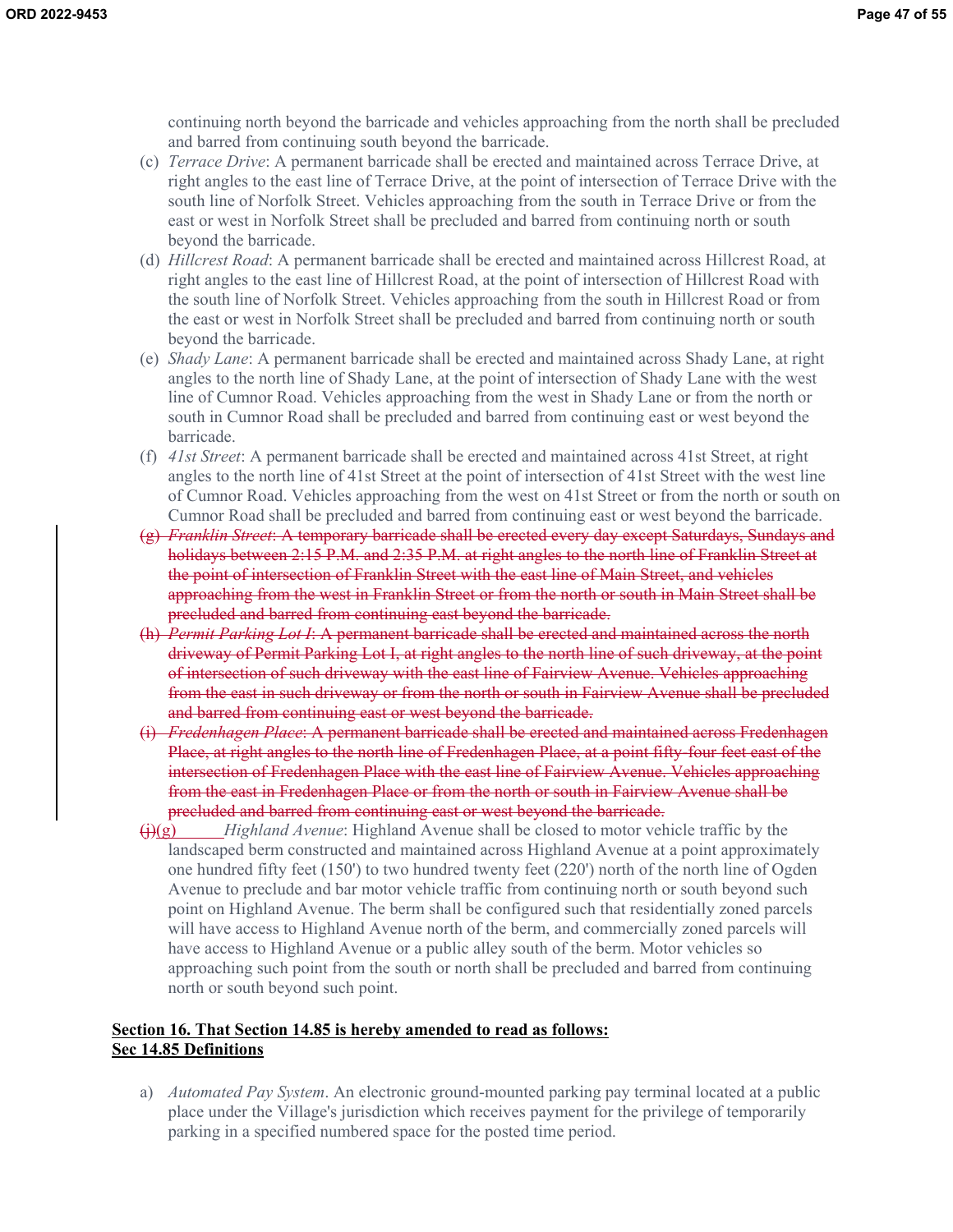- b) *Parking lot*. Real property owned or leased by the Village, other than public streets and alleys, which is designated under the provisions of this division for the principal purpose of parking vehicles.
- c) *Parking meter*. A mechanical device located upon a public street or sidewalk or in a parking lot within an area designated as a parking meter zone, which device shall record a certain number of minutes by the use of a clock mechanism determining the period of time for which a designated parking space may be lawfully used by the person paying a fee.
- d) *Parking meter zone*. Those areas designated under DGMC Section 14.110 in which vehicles may be lawfully parked for the period of time indicated on parking meter in accordance with the provisions of this division.

For all purposes hereof, *Village parking lots* shall be designated as follows:

**Chase Avenue Lot** shall be the Village parking lot on the street, situated on the east side of Chase Avenue, between Curtiss Street and extending north to the end of the cul-de-sac.

**Lot A** sometimes referred to as the Warren Lot, shall be the Village parking lot situated in the block bounded by Main Street, Warren Avenue, Forest Avenue and Burlington-Northern Santa Fe Railroad, Inc., tracks.

**Lot B** shall mean the Village parking lot situated directly east of the Main Street station and bounded on the north by the Burlington-Northern Santa Fe Railroad, Inc., tracks and on the south by Burlington Avenue.

**Lot C** shall be the Village parking lot situated in the area adjacent to the south side of Warren Avenue, extending from the east line of Highland Avenue to the west line of Washington Street.

Lot D sometimes referred to as the Gilbert Lot, shall be the Village parking lot situated in the block bounded by Gilbert Street, Forest Avenue, Carpenter Street, extended, and the Burlington-Northern Santa Fe Railroad, Inc. tracks.

**Lot F** shall be the Village parking lot situated in the area adjacent to the south side of Warren Avenue extending from the east line of Washington Street to a point six hundred sixty-five feet (665') east of the east line of Washington Street.

**Lot G** sometimes referred to as the West Belmont Lot, shall be the Village on-street parking lot located along Burlington/Warren Avenue, bounded by the Burlington-Northern Santa Fe Railroad, Inc., tracks, Rose Street on the west and Pershing Street on the east.

**Lot H** sometimes referred to as the Belmont Lot, shall be the Village parking lot situated on the south side of the Burlington-Northern Santa Fe Railroad, Inc., tracks west of Belmont Road.

**Lot I (Main)**, sometimes referred to as the primary Fairview Lot, shall be the Village parking lot bounded by Second Street, Fairview Avenue, and the Burlington-Northern Santa Fe Railroad, Inc. tracks.

**Lot I (North)**, shall be the Village on-street parking lot, along both sides of Burlington Avenue, between Florence Avenue and Cumnor Road.

**Lot I (West)**, shall be the Village parking lot, bounded by the Burlington Northern Santa Fe Railroad, Inc. tracks and Fairview Avenue.

**Lot J** shall be the Village parking lot situated on the west side of Belmont Road, between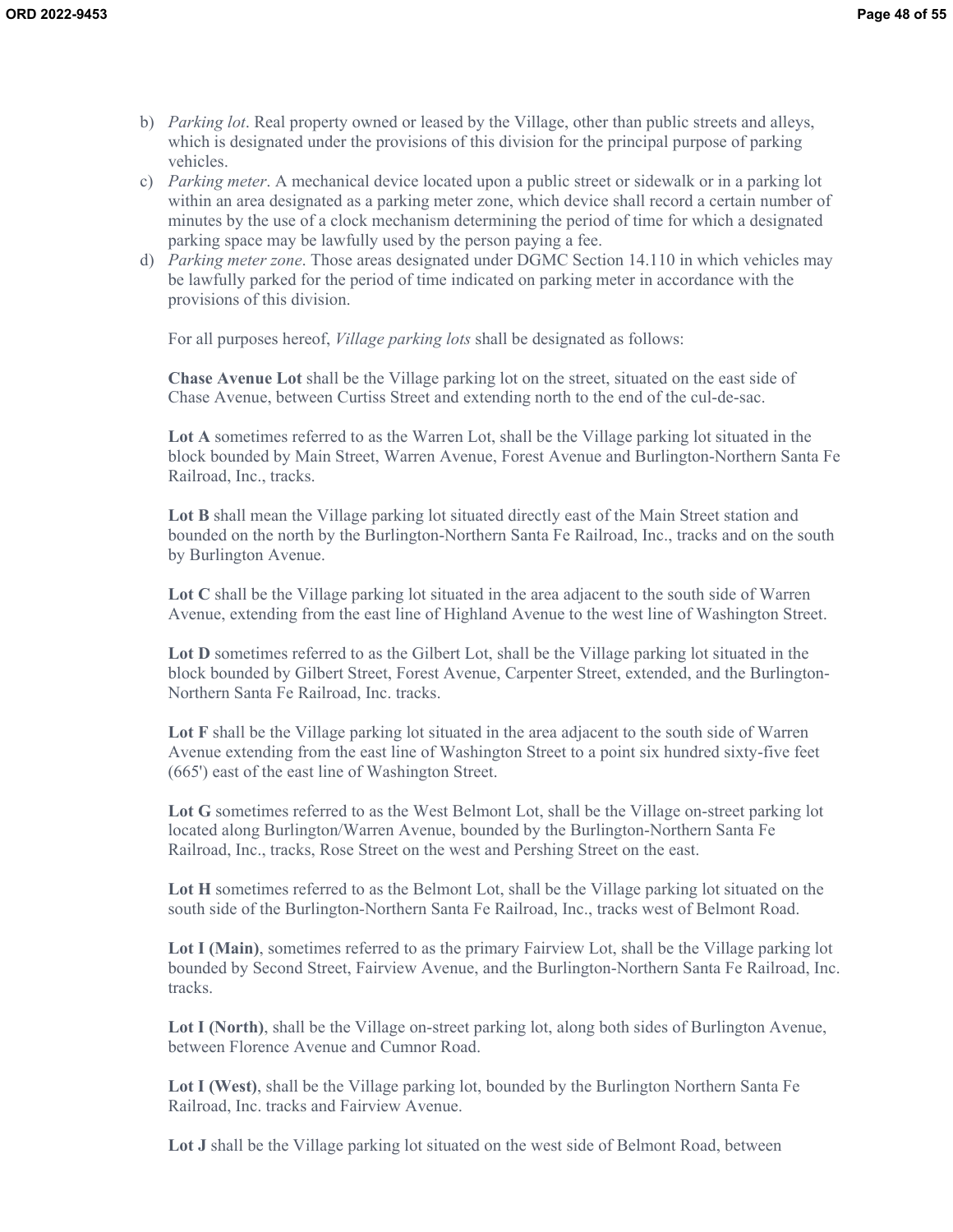Burlington Avenue and Haddow Avenue.

**Lot K** shall be the Village parking lot situated on the east side of Belmont Road, between the Burlington-Northern Santa Fe Railroad tracks and Hitchcock Avenue.

**Lot L** shall be the Village parking lot situated in the far corner west of the Village Hall bounded by Burlington Avenue on the north and Curtiss Street on the south and adjacent to 842 Curtiss Avenue.

**Lot R** shall be located in the Level 1 of the Parking Deck as designated by the Village Manager.

**Lot W** shall be the Village parking lot situated on the south side of Sherman Street, between Prince Street and Main Street and assigned to North High School Student parking.

Lot **Z** shall be the Village on-street parking lot, located along the east side of Springside Avenue, from south of 63rd Street to south of Brookwood Drive, adjacent to and assigned to South High School student parking.

**Lot V** shall be the Municipal complex property parking lotserving 801 Burlington Avenue and 825 Burlington Avenue, as posted.

**The Forest Lot South** shall be the Village parking lot situated in the block bounded by Main Street, Curtiss Street, Forest Avenue and Burlington Avenue.

**The Forest Lot North** shall be the Village parking lot situated in the block bounded by Main Street, Burlington Avenue, Forest Avenue and the Burlington-Northern Santa Fe Railroad, Inc. tracks.

**The Parking Deck, Garage, Facility or Structure** shall be the Village-owned surface parking area adjacent to as well as the off-street parking area in the multi-level deck, garage, facility or structure bounded by Washington, Curtiss, Main and Maple, commonly known as 945 Curtiss Street and hereinafter referred to as "the Parking Deck". The Parking Deck shall only be used as authorized in DGMC Section 14.109, or as otherwise authorized by the Village Manager.

**Warren Avenue Lot** shall be the Village parking lot on the street situated on the north side of Warren Avenue, between Saratoga Avenue and Forest Avenue, as posted.

### **Section 17. That Section 14.98 is hereby amended to read as follows:**

#### **Sec 14.98 No Parking Zones; Generally**

No person shall park or let stand, any automobile, motor vehicle or other vehicle at any time in any of the following locations:

*\* \* \** 

*Dunham Road*, on the west side, from a point two hundred forty eight feetone hundred sixty feet (160') north of the north line of Norfolk Street to a point one hundred sixty-five feet (165') south of the south line of Norfolk Street.

 *\* \* \** 

*Warren Avenue*, on the south side, from a point seventy-five feet (75<sup>'</sup>) west of the west driveway of 1597 Warren to a point forty-five feet (45<sup>°</sup>) east of the driveway at 1561 Warren.

\* \* \*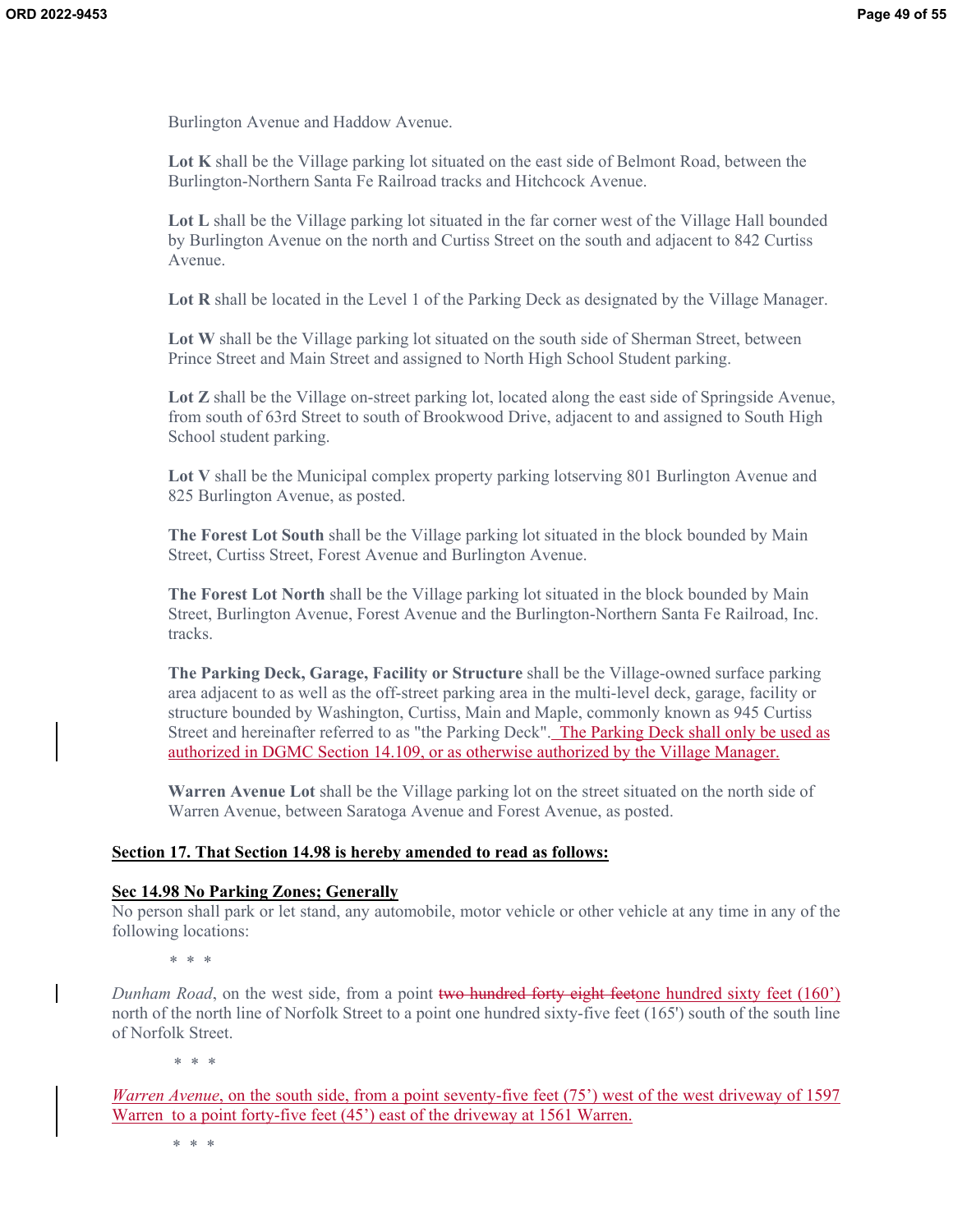### **Section 18. That Section 14.99.1 is hereby amended to read as follows:**

### **Sec 14.99.1 No Parking; School Bus Loading Zone**

The following locations are designated as "school bus loading zones" and, except for school owned or controlled buses no person shall park or let stand therein any automobile, motor vehicle or other vehicle at any time on school days:

*Blodgett Avenue*, on the west side from 61st Street to a point five hundred feet (500<sup>°</sup>) north of 61st Street on Mondays between the hours of 7:00 A.M. to 9:00 A.M. and 2:00 P.M. to 2:30 P.M. and on other days between the hours of 7:00 A.M. to 9:00 A.M. and 3:00 P.M. to 3:30 P.M.

*Douglas Road*, on the east side, from the north line of Prairie Avenue to a point one hundred forty feet (140') north of the north line of Prairie Avenue.

*Highland Avenue*, on the west side from the north line of Franklin Street to a point two hundred twenty feet (220') north of said north line of Franklin Street on Mondays between the hours of 6:00 A.M. to 9:00 A.M. and 2:30 P.M. to 3:30 P.M. and on other days between the hours of 6:00 A.M. to 9:00 A.M. and 3:00 P.M. to 4:00 P.M.

*Hill Street*, on the north side, from a point one hundred thirty-four feet (134') west of the west line of Grand Avenue to a point one hundred ninety-four feet (194') west of the west line of Grand Avenue.

*Norfolk Street*, on the south side, from one hundred sixty feet (160') east of the east line of Powell Street to three hundred twenty feet (320') east of the east line of Powell Street on Mondays between the hours of 6:00 A.M. to 9:00 A.M. and 1:30 P.M. to 2:30 P.M. and on other days between the hours of 6:00 A.M. to 9:00 A.M. and 2:30 P.M. to 3:30 P.M.

*Powell Street*, on the east side, from seventy-five feet (75') south of the south line of Norfolk Avenue to two hundred feet (200') south of the south line of Norfolk Avenue on Mondays between the hours of 6:00 A.M. to 9:00 A.M. and 2:30 P.M. to 3:30 P.M. and on other days between the hours of 6:00 A.M. to 9:00 A.M. and 3:00 P.M. to 4:00 P.M.

*Prairie Avenue*, on the north side, from the east line of Douglas Road to a point six hundred feet (600') east of the east line of Douglas Road between the hours of 7:00 A.M. to 4:00 P.M.

*59th Street*, on the south side, from the east line of Fairmount Avenue to a point ninety feet (90') west of the west line of Dearborn Parkway, extended.

### **Section 19. That Section 14.101.1 is hereby reserved:**

### **Sec 14.101.1 (Reserved) No Parking; Between 4:00 PM And 6:00 PM**

No person shall park or let stand any automobile, motor vehicle or other vehicle at any time between the hours of 4:00 P.M. and 6:00 P.M., local time, on any day, in any of the following locations:

Forest Avenue, on the west side, from a point two hundred seventy-two feet (272') north of the north line of Warren Avenue to Prairie Avenue.

(Ord. No. 1799, § 1.) (4246, Amended, 02/06/2001)

### **Section 20. That Section 14.101.4 is hereby amended to read as follows:**

### **Sec 14.101.4 No Parking; Between 9:00 AM And 11:00 AM., Except On Weekends And Holidays**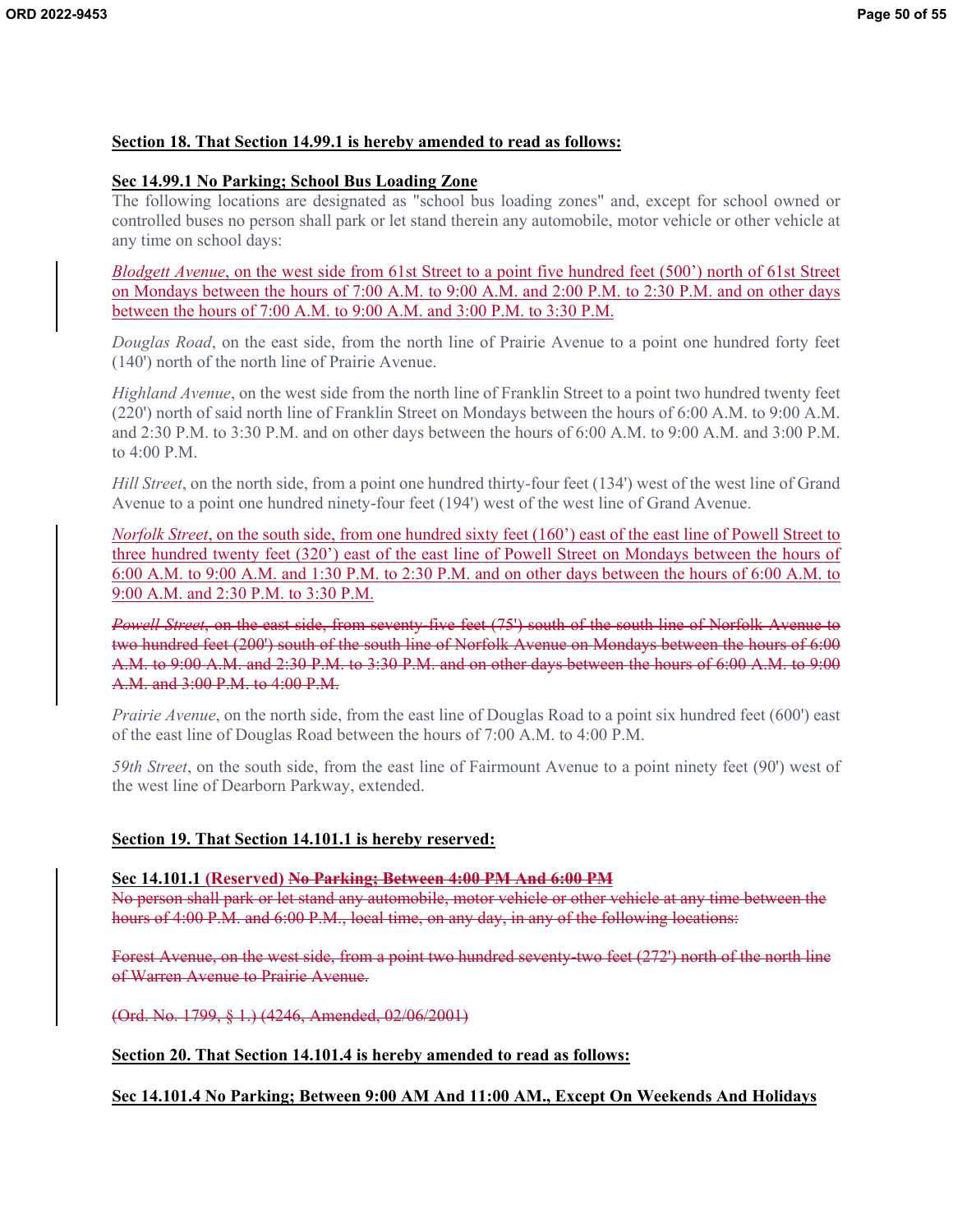Except on Saturdays, Sundays and holidays, no person shall park or let stand any automobile, motor vehicle or other vehicle at any time between the hours of 9:00 A.M. and 11:00 A.M., local time, in any of the following locations:

### *Barrett Street*, on the west side from 63rd Street to Norfolk Street.

*Norfolk Street*, on the south side from Powell Street to Saratoga Avenue.

*Powell Street*, on the east side from **Norfolk Street**63rd Street to Palmer Street.

*Saratoga Avenue*, on the west side from 63<sup>rd</sup> Street to Norfolk Street.

### **Section 21. That Section 14.103.1 is hereby amended to read as follows:**

### **Sec 14.103.1 No Parking; Between 7:00 A.M And 4:00 P.M., Except On Weekends And Holidays**

No person shall park, stop or let stand any automobile, motor vehicle or other vehicle at any time between the hours of 7:00 A.M. and 4:00 P.M., local time on any day except Saturday, Sunday and holidays, in any of the following locations:

*Barclay Court*, on both sides.

*Barrett Street*, on both sidesthe east side, from 63rd Street to Norfolk Street.

*Barrett Street*, on both sides, from 68th Street to Palmer Street.

*Belle Aire Lane*, on the east side, from a point two hundred sixty feet (260') north of the north line of Ogden Avenue to a point three hundred fifty feet (350') north of the north line of Janet Street.

*Bolson Drive*, on both sides, from Woodward Avenue to Dunham Road.

*Bradley Court*, on both sides.

*Brookbank Road*, on the east side, from 60th Place to 63rd Street.

*Brookwood Drive*, on both sides, from Springside Avenue to its terminus west of Hathaway Lane.

*Brunette Drive*, on both sides, from Bolson Drive to Springside Avenue.

*Concord Court*, on both sides.

*Concord Drive*, on both sides, from Springside Avenue to Dunham Road.

*Concord Place*, on both sides.

*Dickson Avenue*, on both sides, from Springside Avenue to Hillcrest Drive.

*Dunham Road*, on both sides, from 61st Street to 63rd Street.

*Dunham Road*, on the west side, from a point one hundred sixty-five feet (165') south of the south line of Norfolk Street to 67th Street.

*Dunham Road*, on the east side, from 67th Street to a point sixty-four feet (64') south of the south line of Norfolk Street.

*Dunham Road*, on the east side, from 67th Street to 71st Street.

*Grant Street*, on the south side, from Middaugh Avenue to Saratoga Avenue.

*Haddow Avenue*, on the south side, from Chase Avenue to Belmont Road.

*Hathaway Lane*, on both sides, from a point seventy-two feet (72') north of the north line of Taylor Street to Brookwood Drive.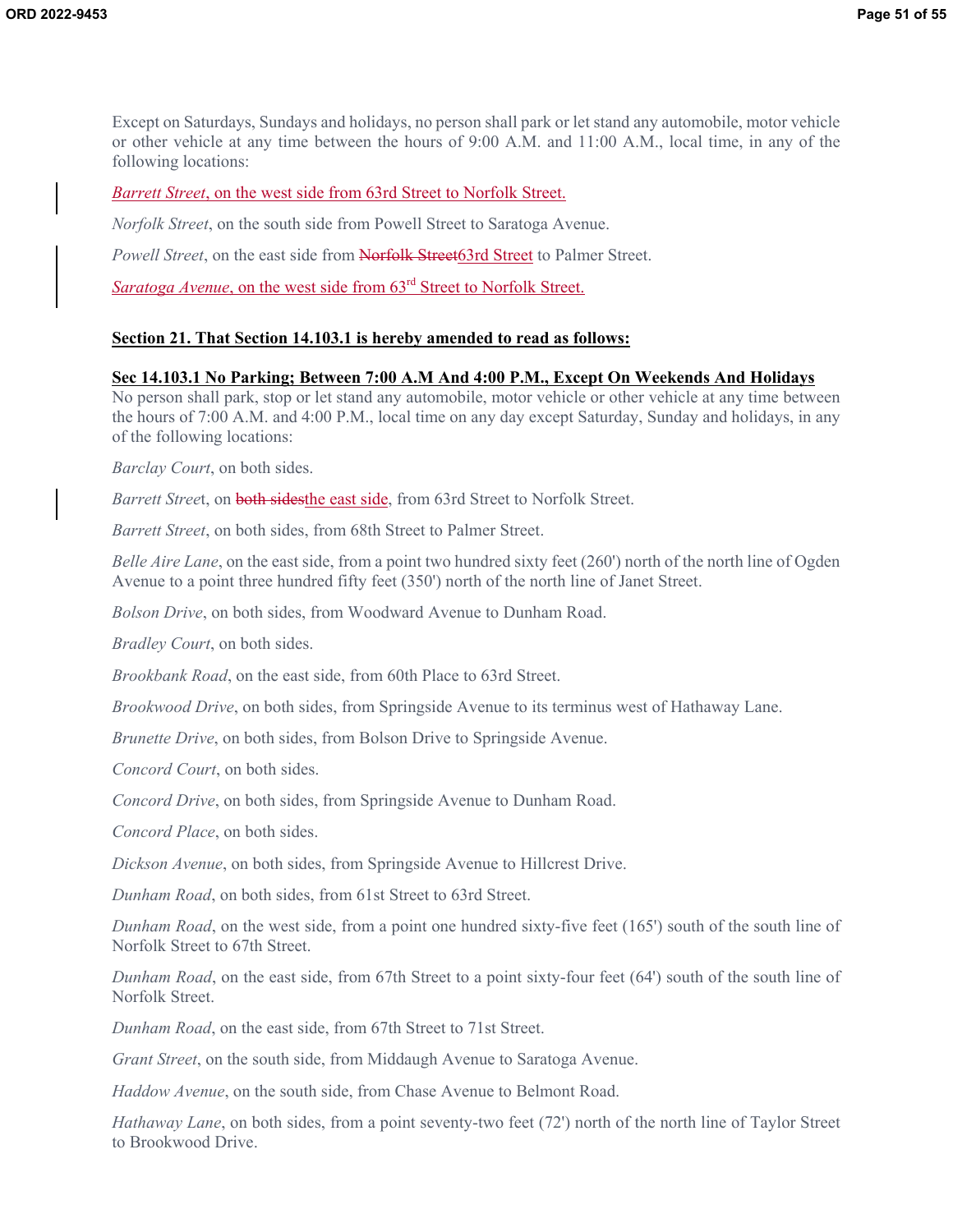*Hillcrest Road*, on both sides, from 61st Street, south to its terminus.

*Janet Street*, on both sides, from the west line of Belle Aire Lane to a point two hundred forty feet (240') west.

*Lee Avenue*, on the east side, from Glen Avenue to a point two hundred ten feet (210') south of the south line of Ogden Avenue.

*Lexington Lane*, on both sides, from Springside Avenue to Plymouth Road.

*Loomes Avenue*, on the south side, from Bates Place to Prentiss Drive.

*Nash Street*, on the west side.

*Norfolk Street*, on the south side, from Saratoga AvenueBarrett Street to Dunham Road.

*Norfolk Street*, on the north side, from Dunham Road to Springside Avenue.

*Otto Street*, on the west side, north of Loomes Avenue, to its terminus.

*Oxnard Drive*, on both sides, from Woodward Avenue to Bolson Drive.

*Palmer Street*, on both sides, from Springside Avenue to a point one hundred fifty feet (150') east of the east line of Saratoga Avenue.

*Plymouth Court*, on both sides.

*Plymouth Place*, on both sides, from 61st Street to 62nd Street.

*Plymouth Road*, on both sides, from Concord Drive to Lexington Lane.

Powell Street, on both sides, from 63rd-Palmer Street to 68th Street.

*Powell Street*, on the west side, from 63rd Street to Norfolk Street.

*Prairie Avenue*, on the north side, from the west line of Douglas Road to a point one hundred twenty-five feet (120') west of the west line of Douglas Road.

*Prentiss Court*, on both sides, from Prentiss Drive to Windsor Court.

*Prentiss Drive*, on both sides, from Woodward Avenue to Springside Avenue.

*Saratoga Avenue*, on both sides, from 67th Street to 68th Street.

*Saratoga Avenue*, on the east side, from Lincoln AvenueStreet to a point one hundred eighty feet (180') south of the south line of Ogden Avenue.

*Saratoga Avenue*, on **both sidesthe east side**, from 63rd Street to Norfolk Street.

*Saylor Street*, on both sides from Powell Street to Dunham Road.

*Springside Avenue*, on the east side, from 63rd Street to a point one hundred fifty feet (150') south of the south line of 63rd Street.

*Springside Avenue*, on the east side, from Concord Drive to a point one hundred fifty feet (150') north of the north line of Bolson Drive.

*Springside Avenue*, on the west side, from 63rd Street to the south line of Lexington Lane extended.

*Springside Place*, on both sides. Stonewall Avenue, on both sides, from a point three hundred feet (300') south of the south line of Oxnard Drive to Bolson Drive.

*Taylor Street*, on both sides, throughout its length. Terrace Drive, on both sides, from Norfolk Street to the southern terminus of Terrace Drive.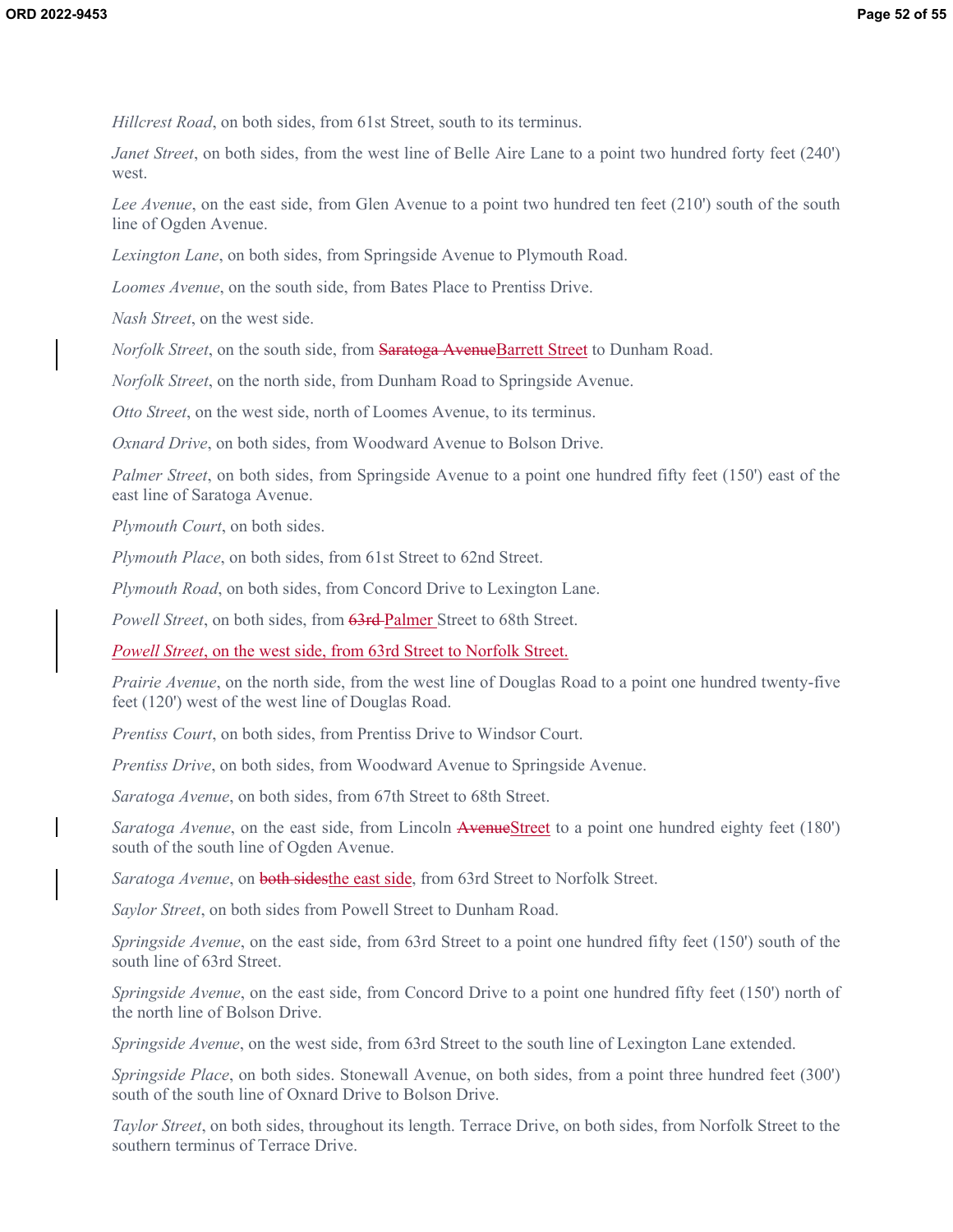*Wallen Place*, on both sides.

*Wells Street*, on both sides, from Prentiss Drive to Brookwood Drive. Windsor Court, on both sides.

*61st Street* on the north side, from Dunham Road to the westerly Village limit.

*62nd Street*, on both sides, from Plymouth Court to Dunham Road.

*62nd Street*, on both sides, from Middaugh Avenue to Brookbank Road.

*67th Street*, on both sides, from Dunham Road to Saratoga Avenue.

*67th Place*, on both sides, from Dunham Road to Powell Court.

*68th Street*, on both sides, from Dunham Road to Saratoga Avenue.

### **Section 22. That Section 14.103.3 is hereby amended to read as follows:**

#### **Sec 14.103.3 No Parking; Between 7:00 AM And 1:00 PM, Except On Weekends And Holidays**

No person shall park or let stand any automobile, motor vehicle or other vehicle at any time between the hours of 7:00 A.M. and 1:00 P.M., local time, on any day except Saturdays, Sundays and holidays in the following locations:

*Bryan Place*, on both sides, from Lincoln AvenueStreet to Grant Street.

*Chicago Avenue*, on the south side, from Middaugh Avenue to Washington Street.

*Dunham Road*, on the west side, from a point fifty feet (50') south of the south line of 63rd Street to a point two hundred forty-eight feet (248') north of the north line of Norfolk Street.

*Durand Drive*, on the north side, from the west line of Belmont Road to the east line of Aspen Avenue.

*Forest Avenue*, on both sides, from Havens Court to 41st Street.

*Forest Avenue*, on the west side, from Prairie Avenue to Lincoln AvenueStreet.

*Forest Avenue*, on the west side, from Sherman Street to Ogden Avenue.

*Grant Street*, on the south side, from Middaugh Avenue to Oakwood Avenue.

*Grant Street*, on the north side, from Middaugh Avenue to Linscott Avenue.

*Grant Street*, on the north side, from Highland Avenue to Elm Street.

*Highland Avenue*, on the west side, from Prairie Avenue to Chicago Avenue.

*Highland Avenue*, on the west side, from Sherman Street to Ogden Avenue.

*Highland Avenue*, on the east side, from Chicago Avenue to Lincoln Street.

*Highland Court*, on both sides.

*Lincoln Street*, on the south side, from Middaugh Avenue to Washington Street.

*Lincoln Street*, on the north side, from Middaugh Avenue to Prince Street.

*Lincoln Street*, on the north side, from Highland Avenue to Washington Street.

*Lincoln Street*, on both sides, from Washington Street to Elm Street.

*Linscott Avenue*, on both sides, from Prairie Avenue to Grant Street.

*Linscott Avenue*, on the east side, from the south line of the alley in the 4300 block to a point one hundred sixty-three feet (63') south.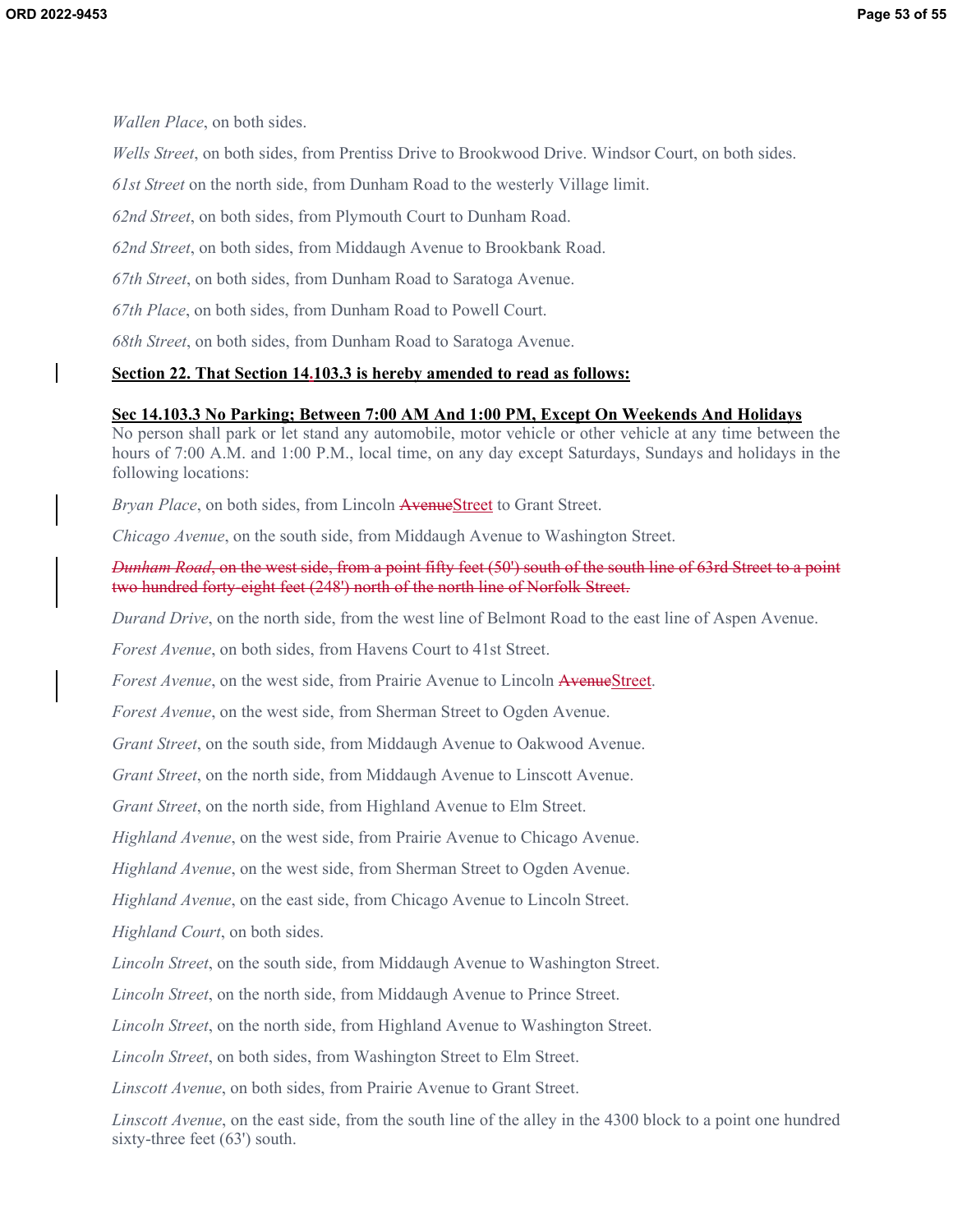*Middaugh Avenue*, on the west side, from Prairie Avenue to Grant Street.

*Middaugh Avenue*, on the east side, from Prairie Avenue to a point two hundred twenty feet north of the north line of Grant Street.

*Middaugh Avenue*, on the east side, from a point two hundred eighty feet (280') south of the south line of Ogden Avenue to Ogden Avenue.

*Prairie Avenue*, on the south side, from Bryan Place to Washington Street.

*Prince Street*, on the east side, from Prairie Avenue to Lincoln AvenueStreet.

*Saratoga Avenue*, on the east side, from Prairie Avenue to Lincoln AvenueStreet.

*Sherman Street*, on both sides, from Main Street to Highland Avenue.

*Statton Street*, on both sides, from Grant Street to Lincoln AvenueStreet.

*Washington Street*, on the west side, from Prairie Avenue to Ogden Avenue.

*Washington Street*, on the east side, from Chicago Avenue to Ogden Avenue.

# **Section 23. That Section 14.103.7 is hereby amended to read as follows:**

# **Sec 14.103.7 No Parking; Between 7:00 AM And 3:00 PM, Except On Weekends And Holidays**

No person shall park or let stand any automobile, motor vehicle or other vehicle at any time between the hours of 7:00 A.M. and 3:00 P.M., local time, on any day except Saturdays, Sundays and holidays in the following locations:

*Dunham Road*, on the west side, from a point fifty feet (50') south of the south line of 63<sup>rd</sup> Street to a point one hundred sixty feet (160') north of the north line of Norfolk Street.

# **Section 24. That Section 14.105.08 is hereby amended to read as follows:**

# **Sec 14.105.08 Two-Hour Parking; Between 6:00 AM And 6:00 PM., Except On Saturdays, Sundays And Legal Holidays**

No person shall park or let stand any automobile, motor vehicle or other vehicle for an uninterrupted period of more than two (2) hours at any time between the hours of 6:00 A.M. and 6:00 P.M., local time, except on Saturdays, Sundays and legal holidays, in the following location:

*Havens Court*, on the south side, from Forest Avenue to Main Street.

# *Forest Avenue*, on the west side, from Prairie Avenue to Franklin Street.

*Mochel Drive*, on the west side, from Curtiss Street to Burlington Avenue.

*Rogers Street*, on both sides, from a point fifty feet (50') east of the east line of Main Street to a point fifty feet (50') west of the west line of Highland Avenue.

*Warren Avenue*, on the north side, from the east line of Highland Avenue, to a point one hundred fifty feet (150') west of the west line of Washington Street.

*Warren Avenue*, on the south side, from the east line of Forest Avenue to a point one hundred feet (100') west of the west line of Main Street.

*The 900 Burlington Lot* on-street parking spaces located along the south side of Burlington Avenue between Washington and the Curtiss parking lot entrance.